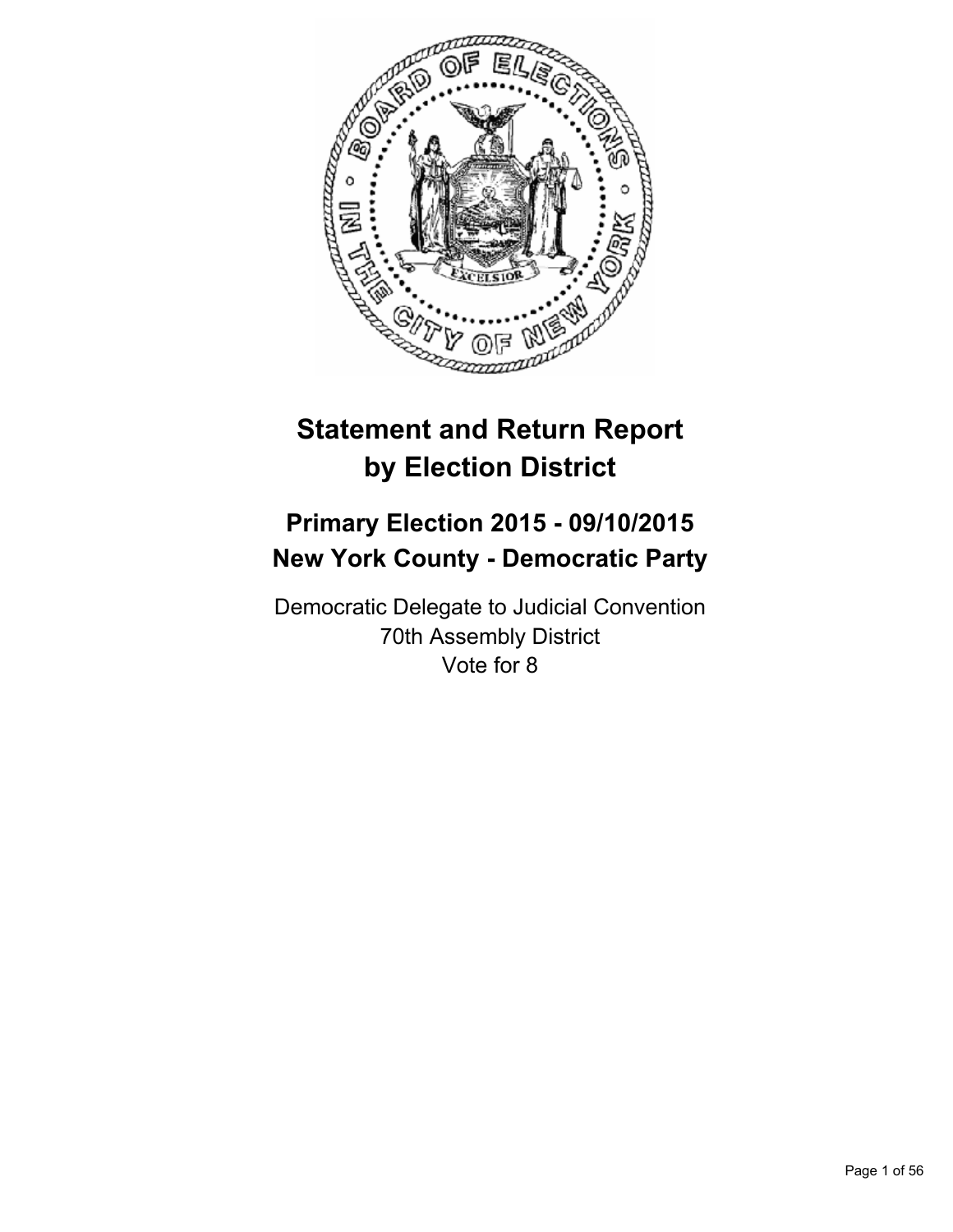

| <b>PUBLIC COUNTER</b>                                    | 60  |
|----------------------------------------------------------|-----|
| ABSENTEE/MILITARY                                        | 3   |
| <b>AFFIDAVIT</b>                                         | 0   |
| <b>Total Ballots</b>                                     | 63  |
| Less - Inapplicable Federal/Special Presidential Ballots | 0   |
| <b>Total Applicable Ballots</b>                          | 63  |
| <b>KEITH L.T. WRIGHT</b>                                 | 39  |
| <b>JULIA TORRENCE</b>                                    | 16  |
| <b>WILLIAM A. ALLEN</b>                                  | 22  |
| <b>DELORES DICKENS RICHARDS</b>                          | 17  |
| LONDEL DAVIS JR.                                         | 22  |
| <b>DAVID WEAVER</b>                                      | 18  |
| <b>MELVIN ALSTON</b>                                     | 20  |
| <b>JOSHUA BAUCHNER</b>                                   | 9   |
| PATRICIA HERMAN                                          | 17  |
| <b>OLGA CARTER-DAIS</b>                                  | 7   |
| <b>BERLIDA BALDOLQUIN</b>                                | 9   |
| <b>WILSON FELIZ</b>                                      | 6   |
| <b>LUIS JOHNSON</b>                                      | 9   |
| <b>Total Votes</b>                                       | 211 |
| Unrecorded                                               | 293 |

| <b>PUBLIC COUNTER</b>                                    | 30             |
|----------------------------------------------------------|----------------|
| ABSENTEE/MILITARY                                        | 0              |
| <b>AFFIDAVIT</b>                                         | 1              |
| <b>Total Ballots</b>                                     | 31             |
| Less - Inapplicable Federal/Special Presidential Ballots | $\Omega$       |
| <b>Total Applicable Ballots</b>                          | 31             |
| KEITH L.T. WRIGHT                                        | 24             |
| <b>JULIA TORRENCE</b>                                    | 8              |
| <b>WILLIAM A. ALLEN</b>                                  | 12             |
| <b>DELORES DICKENS RICHARDS</b>                          | 8              |
| LONDEL DAVIS JR.                                         | $\overline{7}$ |
| DAVID WEAVER                                             | 8              |
| <b>MELVIN ALSTON</b>                                     | 8              |
| <b>JOSHUA BAUCHNER</b>                                   | $\mathsf 3$    |
| PATRICIA HERMAN                                          | 5              |
| <b>OLGA CARTER-DAIS</b>                                  | 4              |
| BERLIDA BALDOLQUIN                                       | $\overline{2}$ |
| <b>WILSON FELIZ</b>                                      | $\overline{2}$ |
| LUIS JOHNSON                                             | 1              |
| <b>GREGORIO MORALES (WRITE-IN)</b>                       | 3              |
| <b>Total Votes</b>                                       | 95             |
| Unrecorded                                               | 153            |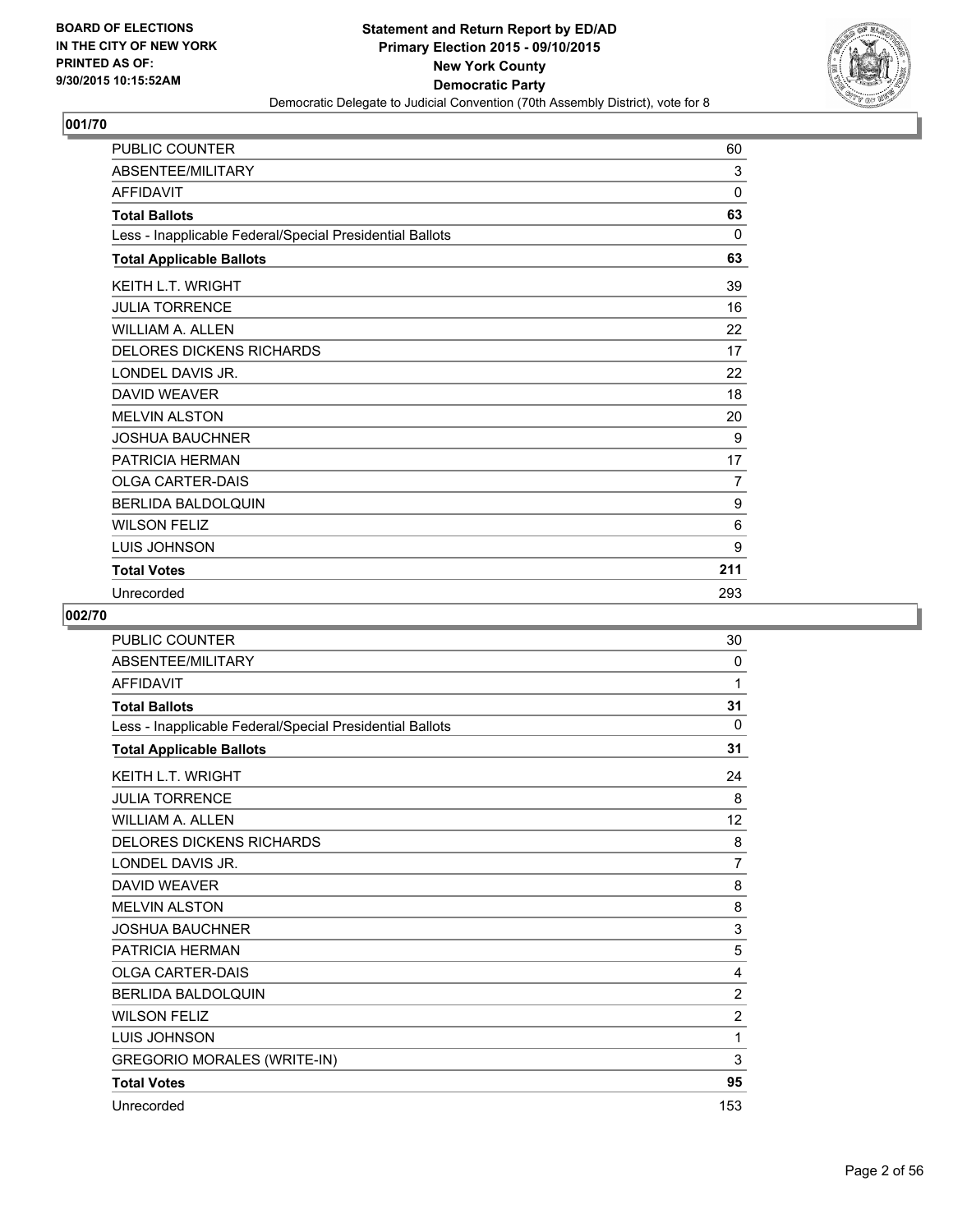

| <b>PUBLIC COUNTER</b>                                    | 59             |
|----------------------------------------------------------|----------------|
| <b>ABSENTEE/MILITARY</b>                                 | 5              |
| <b>AFFIDAVIT</b>                                         | 1              |
| <b>Total Ballots</b>                                     | 65             |
| Less - Inapplicable Federal/Special Presidential Ballots | $\Omega$       |
| <b>Total Applicable Ballots</b>                          | 65             |
| <b>KEITH L.T. WRIGHT</b>                                 | 45             |
| <b>JULIA TORRENCE</b>                                    | 23             |
| <b>WILLIAM A. ALLEN</b>                                  | 27             |
| <b>DELORES DICKENS RICHARDS</b>                          | 23             |
| LONDEL DAVIS JR.                                         | 21             |
| <b>DAVID WEAVER</b>                                      | 18             |
| <b>MELVIN ALSTON</b>                                     | 21             |
| <b>JOSHUA BAUCHNER</b>                                   | 13             |
| PATRICIA HERMAN                                          | 23             |
| <b>OLGA CARTER-DAIS</b>                                  | 13             |
| <b>BERLIDA BALDOLQUIN</b>                                | 6              |
| <b>WILSON FELIZ</b>                                      | $\overline{7}$ |
| LUIS JOHNSON                                             | 16             |
| MICHAEL PENN (WRITE-IN)                                  | 1              |
| <b>Total Votes</b>                                       | 257            |
| Unrecorded                                               | 263            |

| <b>PUBLIC COUNTER</b>                                    | 76           |
|----------------------------------------------------------|--------------|
| ABSENTEE/MILITARY                                        | 4            |
| <b>AFFIDAVIT</b>                                         | 0            |
| <b>Total Ballots</b>                                     | 80           |
| Less - Inapplicable Federal/Special Presidential Ballots | $\mathbf{0}$ |
| <b>Total Applicable Ballots</b>                          | 80           |
| <b>KEITH L.T. WRIGHT</b>                                 | 49           |
| <b>JULIA TORRENCE</b>                                    | 20           |
| <b>WILLIAM A. ALLEN</b>                                  | 28           |
| <b>DELORES DICKENS RICHARDS</b>                          | 18           |
| LONDEL DAVIS JR.                                         | 22           |
| <b>DAVID WEAVER</b>                                      | 21           |
| <b>MELVIN ALSTON</b>                                     | 22           |
| <b>JOSHUA BAUCHNER</b>                                   | 3            |
| <b>PATRICIA HERMAN</b>                                   | 17           |
| <b>OLGA CARTER-DAIS</b>                                  | 8            |
| <b>BERLIDA BALDOLQUIN</b>                                | 11           |
| <b>WILSON FELIZ</b>                                      | 8            |
| <b>LUIS JOHNSON</b>                                      | 14           |
| CORDELL CLEARL (WRITE-IN)                                | 1            |
| <b>Total Votes</b>                                       | 242          |
| Unrecorded                                               | 398          |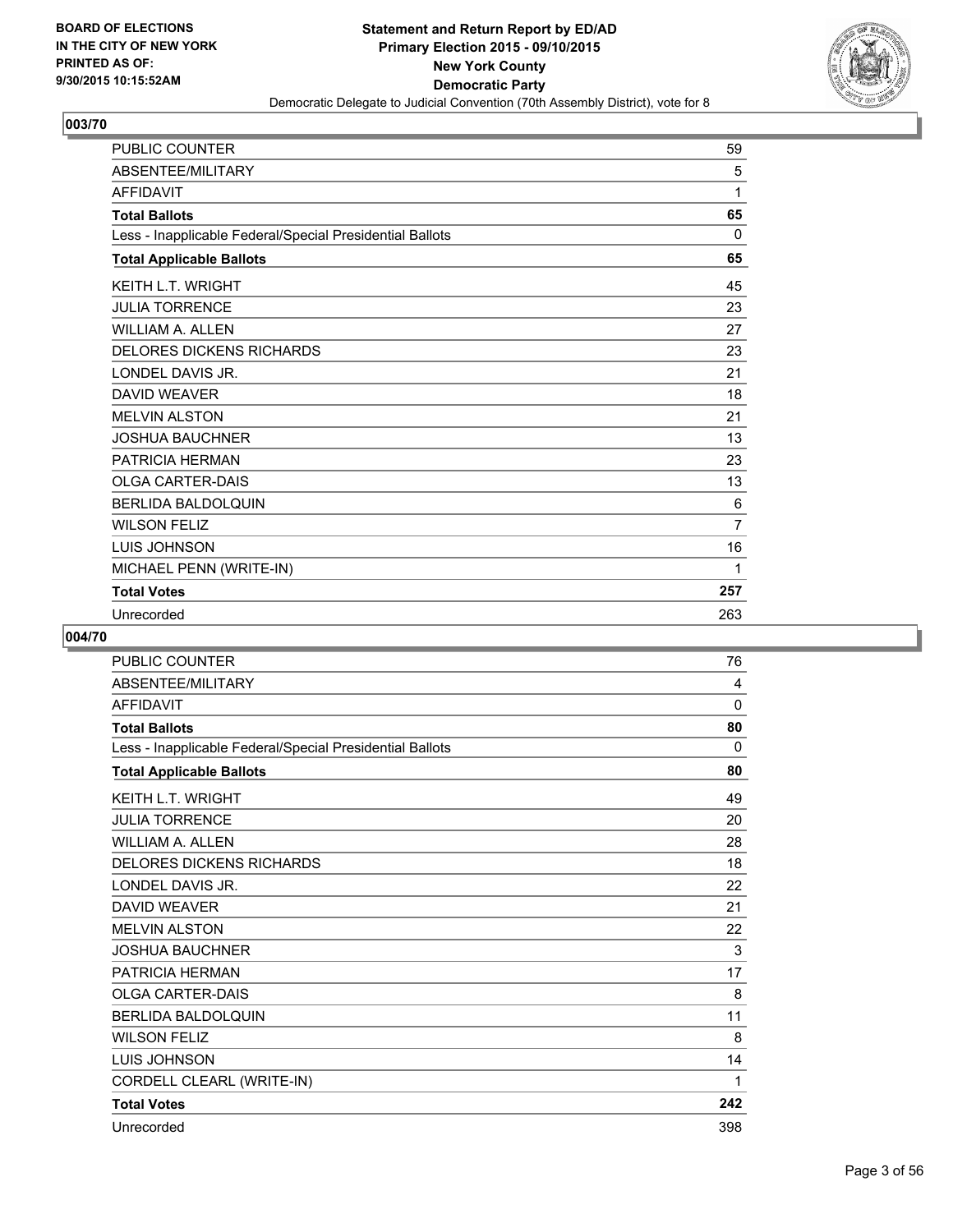

| PUBLIC COUNTER                                           | 96       |
|----------------------------------------------------------|----------|
| ABSENTEE/MILITARY                                        | $\Omega$ |
| <b>AFFIDAVIT</b>                                         | 0        |
| <b>Total Ballots</b>                                     | 96       |
| Less - Inapplicable Federal/Special Presidential Ballots | 0        |
| <b>Total Applicable Ballots</b>                          | 96       |
| <b>KEITH L.T. WRIGHT</b>                                 | 69       |
| <b>JULIA TORRENCE</b>                                    | 28       |
| <b>WILLIAM A. ALLEN</b>                                  | 43       |
| <b>DELORES DICKENS RICHARDS</b>                          | 34       |
| LONDEL DAVIS JR.                                         | 30       |
| <b>DAVID WEAVER</b>                                      | 23       |
| <b>MELVIN ALSTON</b>                                     | 27       |
| <b>JOSHUA BAUCHNER</b>                                   | 22       |
| <b>PATRICIA HERMAN</b>                                   | 31       |
| <b>OLGA CARTER-DAIS</b>                                  | 17       |
| <b>BERLIDA BALDOLQUIN</b>                                | 18       |
| <b>WILSON FELIZ</b>                                      | 10       |
| <b>LUIS JOHNSON</b>                                      | 14       |
| <b>Total Votes</b>                                       | 366      |
| Unrecorded                                               | 402      |

| <b>PUBLIC COUNTER</b>                                    | 36             |
|----------------------------------------------------------|----------------|
| ABSENTEE/MILITARY                                        | 0              |
| <b>AFFIDAVIT</b>                                         | 0              |
| <b>Total Ballots</b>                                     | 36             |
| Less - Inapplicable Federal/Special Presidential Ballots | 0              |
| <b>Total Applicable Ballots</b>                          | 36             |
| <b>KEITH L.T. WRIGHT</b>                                 | 18             |
| <b>JULIA TORRENCE</b>                                    | 14             |
| <b>WILLIAM A. ALLEN</b>                                  | 18             |
| <b>DELORES DICKENS RICHARDS</b>                          | 13             |
| LONDEL DAVIS JR.                                         | 11             |
| <b>DAVID WEAVER</b>                                      | 12             |
| <b>MELVIN ALSTON</b>                                     | 10             |
| <b>JOSHUA BAUCHNER</b>                                   | 9              |
| PATRICIA HERMAN                                          | 13             |
| <b>OLGA CARTER-DAIS</b>                                  | 11             |
| <b>BERLIDA BALDOLQUIN</b>                                | 11             |
| <b>WILSON FELIZ</b>                                      | $\overline{7}$ |
| <b>LUIS JOHNSON</b>                                      | 10             |
| ESPERANZA GIRHEN (WRITE-IN)                              | 1              |
| JANE ARANDELL (WRITE-IN)                                 | 1              |
| <b>Total Votes</b>                                       | 159            |
| Unrecorded                                               | 129            |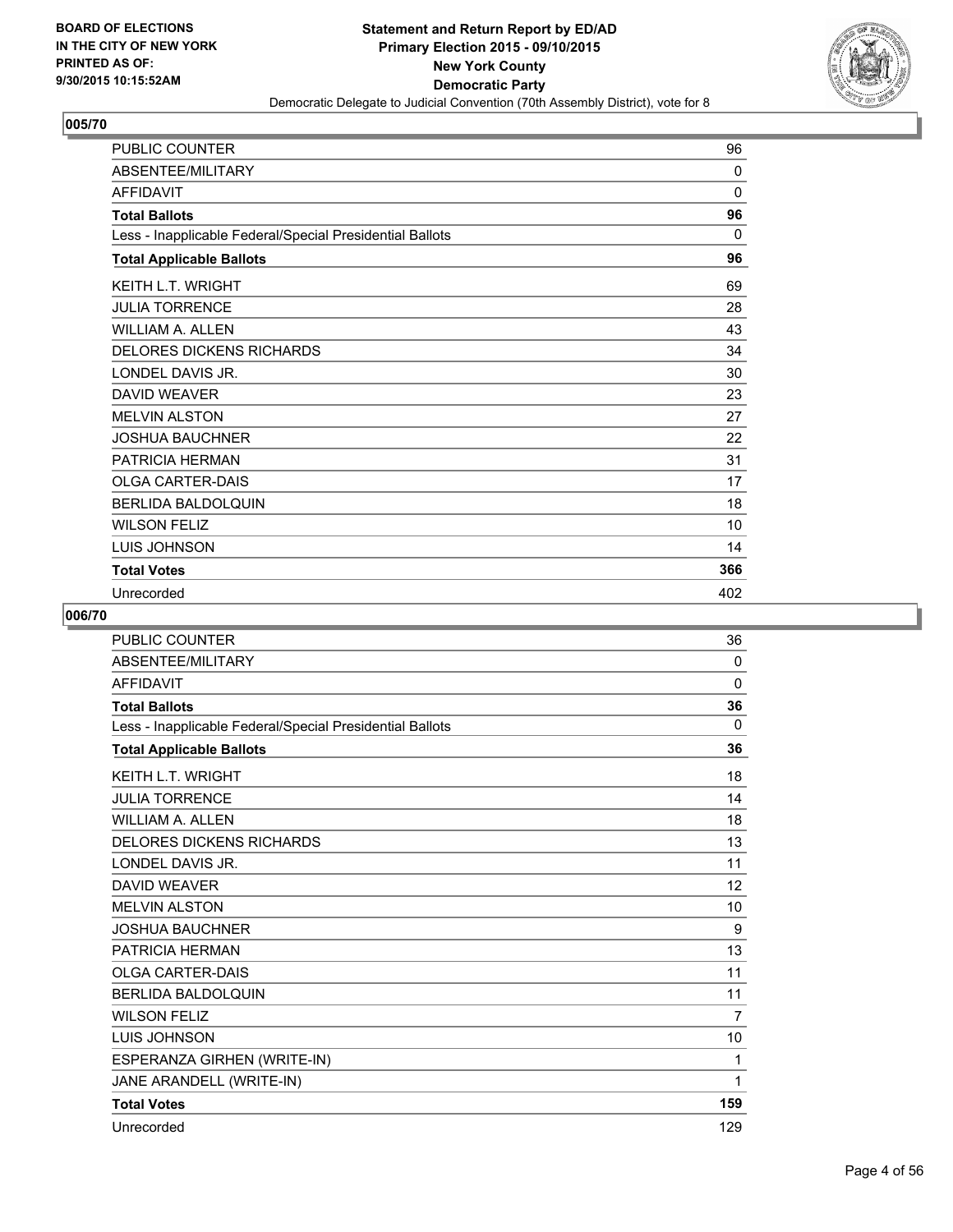

| <b>PUBLIC COUNTER</b>                                    | 56             |
|----------------------------------------------------------|----------------|
| ABSENTEE/MILITARY                                        | 4              |
| <b>AFFIDAVIT</b>                                         | 1              |
| <b>Total Ballots</b>                                     | 61             |
| Less - Inapplicable Federal/Special Presidential Ballots | 0              |
| <b>Total Applicable Ballots</b>                          | 61             |
| <b>KEITH L.T. WRIGHT</b>                                 | 36             |
| <b>JULIA TORRENCE</b>                                    | 18             |
| <b>WILLIAM A. ALLEN</b>                                  | 22             |
| <b>DELORES DICKENS RICHARDS</b>                          | 21             |
| LONDEL DAVIS JR.                                         | 19             |
| <b>DAVID WEAVER</b>                                      | 13             |
| <b>MELVIN ALSTON</b>                                     | 16             |
| <b>JOSHUA BAUCHNER</b>                                   | 4              |
| <b>PATRICIA HERMAN</b>                                   | 11             |
| <b>OLGA CARTER-DAIS</b>                                  | 6              |
| <b>BERLIDA BALDOLQUIN</b>                                | 8              |
| <b>WILSON FELIZ</b>                                      | 3              |
| LUIS JOHNSON                                             | $\overline{7}$ |
| LYNN STEWARD (WRITE-IN)                                  | 1              |
| UNATTRIBUTABLE WRITE-IN (WRITE-IN)                       | 1              |
| <b>Total Votes</b>                                       | 186            |
| Unrecorded                                               | 302            |
|                                                          |                |

| <b>PUBLIC COUNTER</b>                                    | 60          |
|----------------------------------------------------------|-------------|
| ABSENTEE/MILITARY                                        | 6           |
| <b>AFFIDAVIT</b>                                         | $\mathbf 0$ |
| <b>Total Ballots</b>                                     | 66          |
| Less - Inapplicable Federal/Special Presidential Ballots | 0           |
| <b>Total Applicable Ballots</b>                          | 66          |
| <b>KEITH L.T. WRIGHT</b>                                 | 42          |
| <b>JULIA TORRENCE</b>                                    | 9           |
| <b>WILLIAM A. ALLEN</b>                                  | 20          |
| <b>DELORES DICKENS RICHARDS</b>                          | 12          |
| LONDEL DAVIS JR.                                         | 13          |
| <b>DAVID WEAVER</b>                                      | 6           |
| <b>MELVIN ALSTON</b>                                     | 10          |
| <b>JOSHUA BAUCHNER</b>                                   | 1           |
| PATRICIA HERMAN                                          | 13          |
| <b>OLGA CARTER-DAIS</b>                                  | 7           |
| <b>BERLIDA BALDOLQUIN</b>                                | 4           |
| <b>WILSON FELIZ</b>                                      | 1           |
| <b>LUIS JOHNSON</b>                                      | 1           |
| <b>Total Votes</b>                                       | 139         |
| Unrecorded                                               | 389         |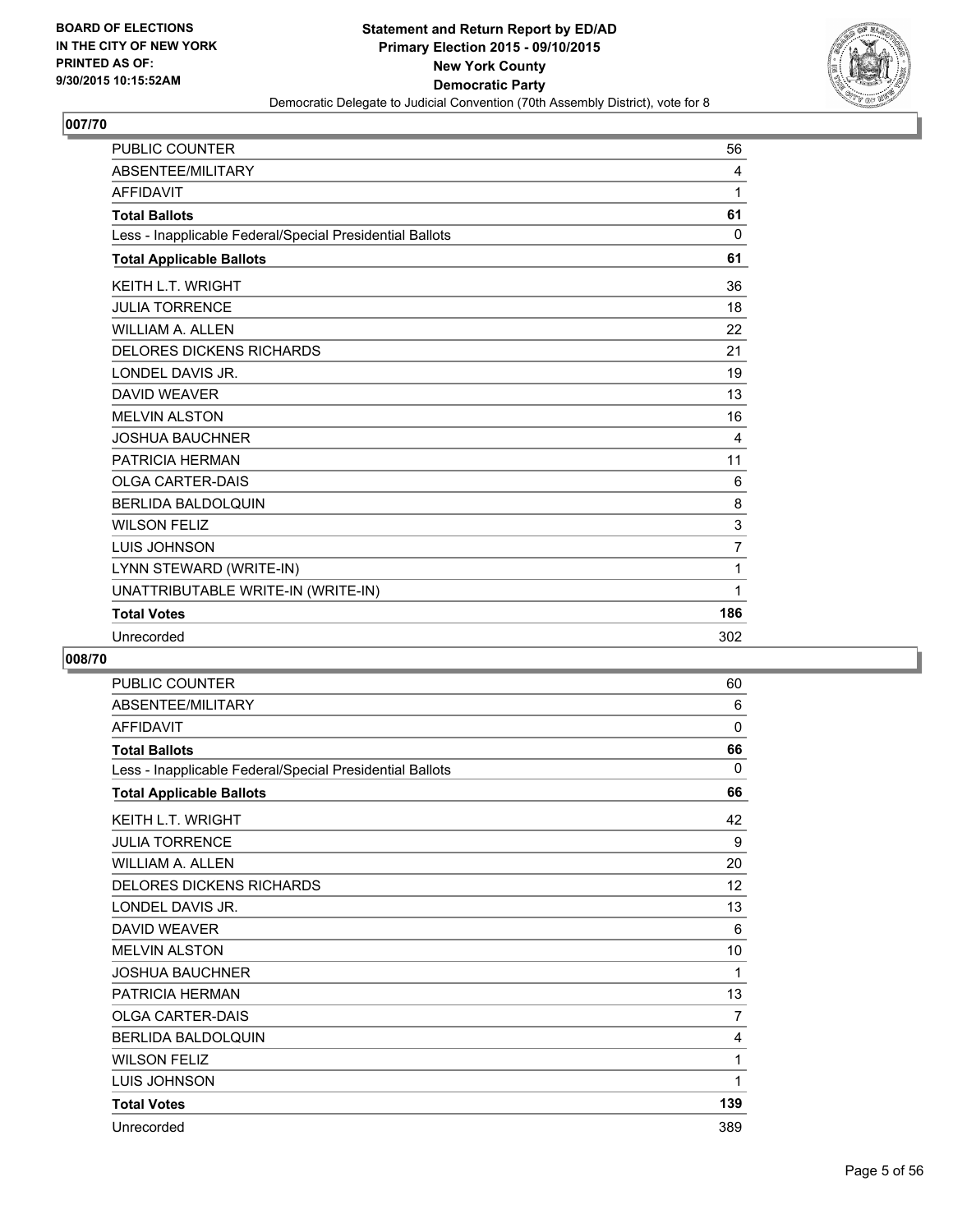

| <b>PUBLIC COUNTER</b>                                    | 104            |
|----------------------------------------------------------|----------------|
| ABSENTEE/MILITARY                                        | $\overline{2}$ |
| <b>AFFIDAVIT</b>                                         | $\overline{2}$ |
| <b>Total Ballots</b>                                     | 108            |
| Less - Inapplicable Federal/Special Presidential Ballots | 0              |
| <b>Total Applicable Ballots</b>                          | 108            |
| <b>KEITH L.T. WRIGHT</b>                                 | 85             |
| <b>JULIA TORRENCE</b>                                    | 51             |
| <b>WILLIAM A. ALLEN</b>                                  | 59             |
| <b>DELORES DICKENS RICHARDS</b>                          | 52             |
| LONDEL DAVIS JR.                                         | 51             |
| <b>DAVID WEAVER</b>                                      | 44             |
| <b>MELVIN ALSTON</b>                                     | 41             |
| <b>JOSHUA BAUCHNER</b>                                   | 11             |
| PATRICIA HERMAN                                          | 32             |
| <b>OLGA CARTER-DAIS</b>                                  | 19             |
| <b>BERLIDA BALDOLQUIN</b>                                | 15             |
| <b>WILSON FELIZ</b>                                      | 15             |
| LUIS JOHNSON                                             | 19             |
| JAMAAL NELSON (WRITE-IN)                                 | 1              |
| UNATTRIBUTABLE WRITE-IN (WRITE-IN)                       | 1              |
| <b>Total Votes</b>                                       | 496            |
| Unrecorded                                               | 368            |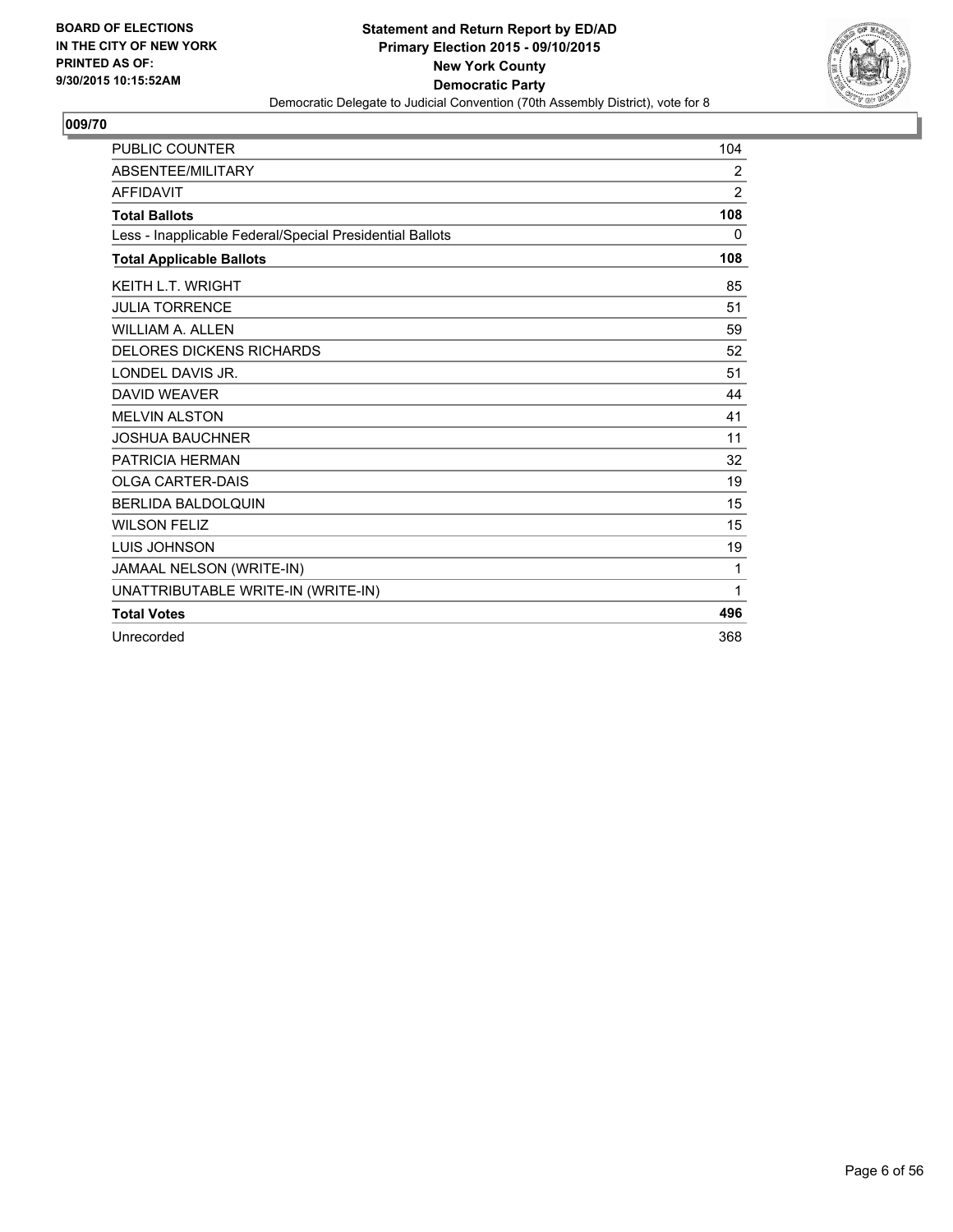

| <b>PUBLIC COUNTER</b>                                    | 105            |
|----------------------------------------------------------|----------------|
| ABSENTEE/MILITARY                                        | 6              |
| <b>AFFIDAVIT</b>                                         | $\overline{2}$ |
| <b>Total Ballots</b>                                     | 113            |
| Less - Inapplicable Federal/Special Presidential Ballots | 0              |
| <b>Total Applicable Ballots</b>                          | 113            |
| KEITH L.T. WRIGHT                                        | 72             |
| <b>JULIA TORRENCE</b>                                    | 37             |
| <b>WILLIAM A. ALLEN</b>                                  | 56             |
| <b>DELORES DICKENS RICHARDS</b>                          | 42             |
| LONDEL DAVIS JR.                                         | 35             |
| <b>DAVID WEAVER</b>                                      | 35             |
| <b>MELVIN ALSTON</b>                                     | 30             |
| <b>JOSHUA BAUCHNER</b>                                   | 10             |
| PATRICIA HERMAN                                          | 28             |
| <b>OLGA CARTER-DAIS</b>                                  | 18             |
| <b>BERLIDA BALDOLQUIN</b>                                | 16             |
| <b>WILSON FELIZ</b>                                      | 11             |
| <b>LUIS JOHNSON</b>                                      | 18             |
| DAVIS WILLIAMS (WRITE-IN)                                | 1              |
| UNATTRIBUTABLE WRITE-IN (WRITE-IN)                       | 2              |
| <b>Total Votes</b>                                       | 411            |
| Unrecorded                                               | 493            |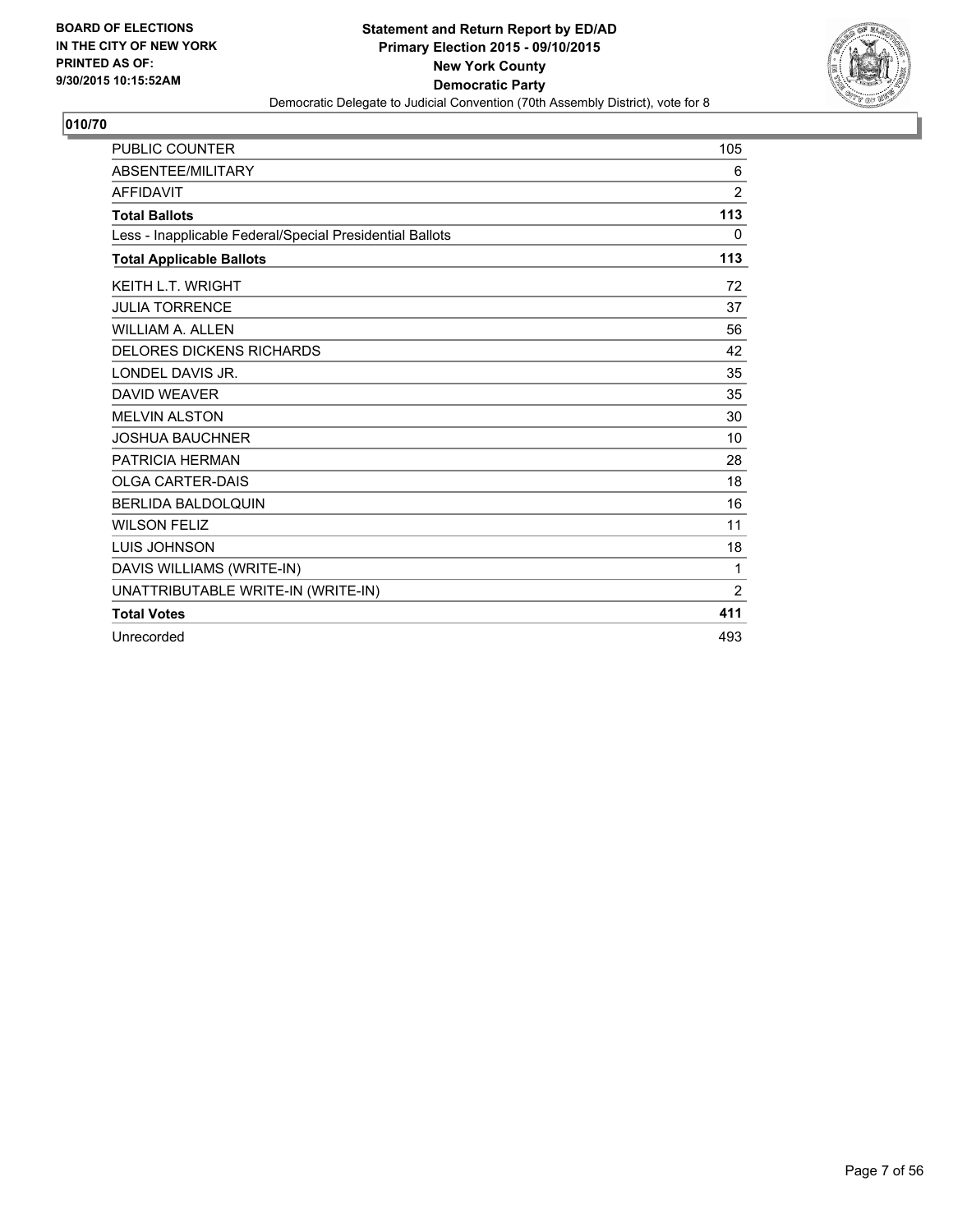

| <b>PUBLIC COUNTER</b>                                    | 97       |
|----------------------------------------------------------|----------|
| ABSENTEE/MILITARY                                        | 0        |
| <b>AFFIDAVIT</b>                                         | 1        |
| <b>Total Ballots</b>                                     | 98       |
| Less - Inapplicable Federal/Special Presidential Ballots | $\Omega$ |
| <b>Total Applicable Ballots</b>                          | 98       |
| <b>KEITH L.T. WRIGHT</b>                                 | 39       |
| <b>JULIA TORRENCE</b>                                    | 15       |
| <b>WILLIAM A. ALLEN</b>                                  | 24       |
| <b>DELORES DICKENS RICHARDS</b>                          | 25       |
| LONDEL DAVIS JR.                                         | 30       |
| <b>DAVID WEAVER</b>                                      | 12       |
| <b>MELVIN ALSTON</b>                                     | 15       |
| <b>JOSHUA BAUCHNER</b>                                   | 31       |
| PATRICIA HERMAN                                          | 39       |
| <b>OLGA CARTER-DAIS</b>                                  | 36       |
| BERLIDA BALDOLQUIN                                       | 27       |
| <b>WILSON FELIZ</b>                                      | 29       |
| LUIS JOHNSON                                             | 29       |
| ESPERANZA GRAHAM (WRITE-IN)                              | 1        |
| JANE ARANDELL (WRITE-IN)                                 | 1        |
| LANDON DAIS (WRITE-IN)                                   | 3        |
| LARRY DAIS (WRITE-IN)                                    | 3        |
| UNATTRIBUTABLE WRITE-IN (WRITE-IN)                       | 1        |
| <b>Total Votes</b>                                       | 360      |
| Unrecorded                                               | 424      |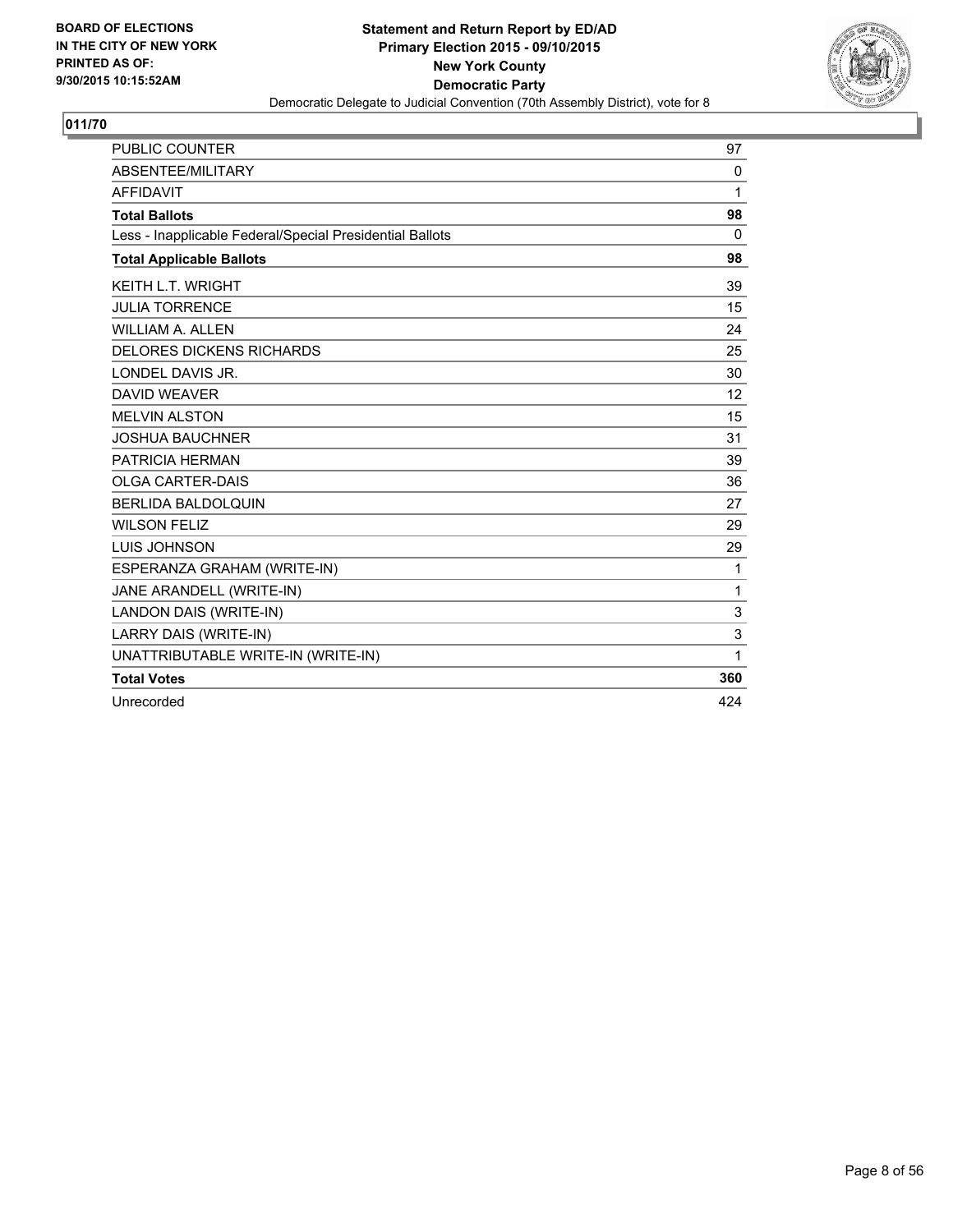

| PUBLIC COUNTER                                           | 26  |
|----------------------------------------------------------|-----|
| ABSENTEE/MILITARY                                        | 3   |
| <b>AFFIDAVIT</b>                                         | 0   |
| <b>Total Ballots</b>                                     | 29  |
| Less - Inapplicable Federal/Special Presidential Ballots | 0   |
| <b>Total Applicable Ballots</b>                          | 29  |
| <b>KEITH L.T. WRIGHT</b>                                 | 17  |
| <b>JULIA TORRENCE</b>                                    | 12  |
| <b>WILLIAM A. ALLEN</b>                                  | 14  |
| <b>DELORES DICKENS RICHARDS</b>                          | 12  |
| LONDEL DAVIS JR.                                         | 13  |
| <b>DAVID WEAVER</b>                                      | 12  |
| <b>MELVIN ALSTON</b>                                     | 13  |
| <b>JOSHUA BAUCHNER</b>                                   | 8   |
| PATRICIA HERMAN                                          | 8   |
| <b>OLGA CARTER-DAIS</b>                                  | 6   |
| <b>BERLIDA BALDOLQUIN</b>                                | 3   |
| <b>WILSON FELIZ</b>                                      | 4   |
| LUIS JOHNSON                                             | 5   |
| <b>Total Votes</b>                                       | 127 |
| Unrecorded                                               | 105 |

| <b>PUBLIC COUNTER</b>                                    | 61             |
|----------------------------------------------------------|----------------|
| ABSENTEE/MILITARY                                        | 1              |
| <b>AFFIDAVIT</b>                                         | 1              |
| <b>Total Ballots</b>                                     | 63             |
| Less - Inapplicable Federal/Special Presidential Ballots | 0              |
| <b>Total Applicable Ballots</b>                          | 63             |
| <b>KEITH L.T. WRIGHT</b>                                 | 45             |
| <b>JULIA TORRENCE</b>                                    | $\overline{7}$ |
| <b>WILLIAM A. ALLEN</b>                                  | 13             |
| <b>DELORES DICKENS RICHARDS</b>                          | 14             |
| LONDEL DAVIS JR.                                         | 11             |
| <b>DAVID WEAVER</b>                                      | 12             |
| <b>MELVIN ALSTON</b>                                     | 11             |
| <b>JOSHUA BAUCHNER</b>                                   | 5              |
| PATRICIA HERMAN                                          | 14             |
| <b>OLGA CARTER-DAIS</b>                                  | 2              |
| <b>BERLIDA BALDOLQUIN</b>                                | 1              |
| <b>WILSON FELIZ</b>                                      | $\overline{2}$ |
| <b>LUIS JOHNSON</b>                                      | 5              |
| PHAREIN GRIFFITH (WRITE-IN)                              | 1              |
| <b>Total Votes</b>                                       | 143            |
| Unrecorded                                               | 361            |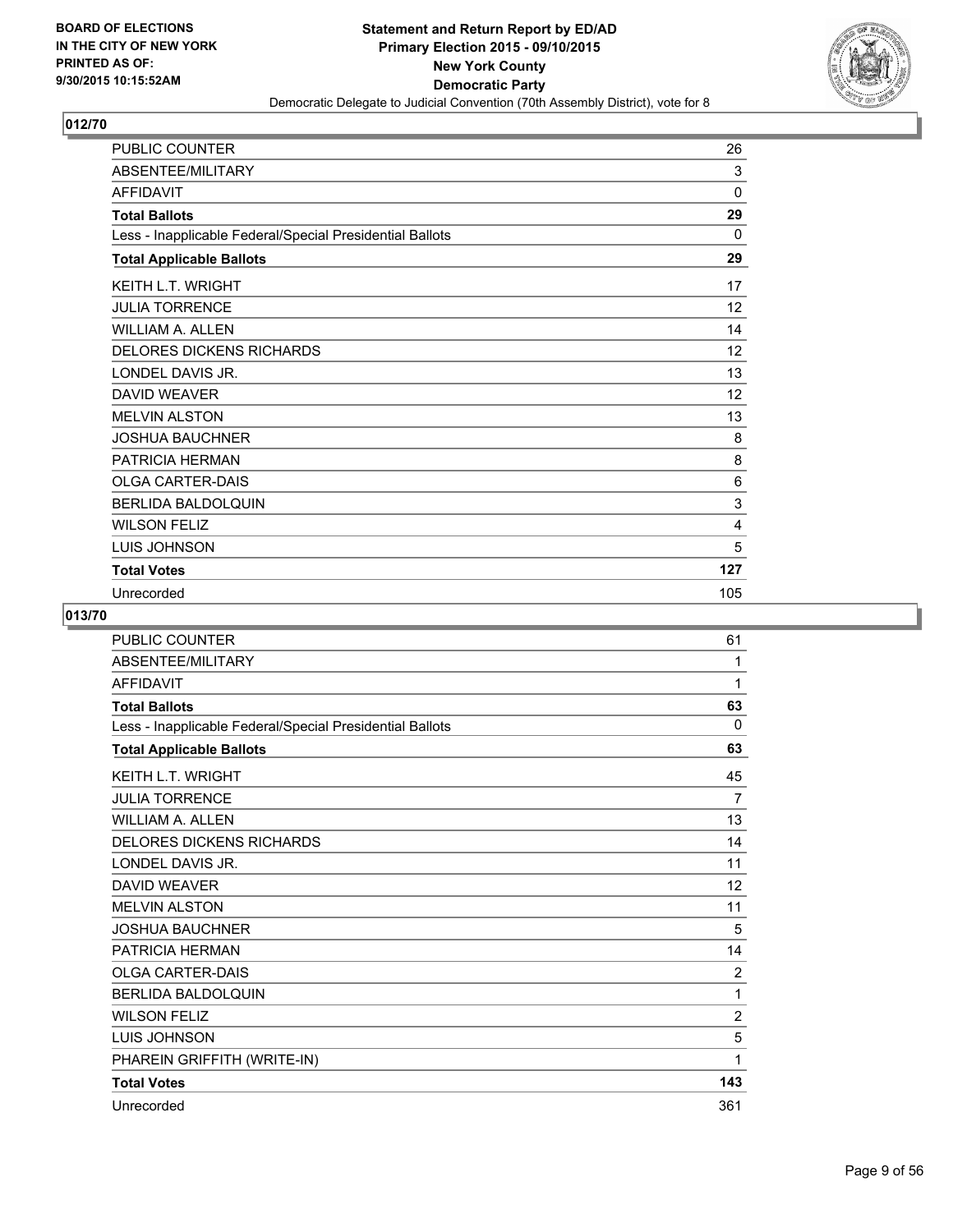

| <b>PUBLIC COUNTER</b>                                    | 39             |
|----------------------------------------------------------|----------------|
| ABSENTEE/MILITARY                                        | 1              |
| <b>AFFIDAVIT</b>                                         | 0              |
| <b>Total Ballots</b>                                     | 40             |
| Less - Inapplicable Federal/Special Presidential Ballots | 0              |
| <b>Total Applicable Ballots</b>                          | 40             |
| <b>KEITH L.T. WRIGHT</b>                                 | 29             |
| <b>JULIA TORRENCE</b>                                    | 10             |
| <b>WILLIAM A. ALLEN</b>                                  | 15             |
| <b>DELORES DICKENS RICHARDS</b>                          | 18             |
| LONDEL DAVIS JR.                                         | 12             |
| <b>DAVID WEAVER</b>                                      | 11             |
| <b>MELVIN ALSTON</b>                                     | 14             |
| <b>JOSHUA BAUCHNER</b>                                   | 6              |
| PATRICIA HERMAN                                          | 14             |
| <b>OLGA CARTER-DAIS</b>                                  | 9              |
| <b>BERLIDA BALDOLQUIN</b>                                | 6              |
| <b>WILSON FELIZ</b>                                      | 5              |
| LUIS JOHNSON                                             | $\overline{7}$ |
| LANDON DAIS (WRITE-IN)                                   | 1              |
| <b>Total Votes</b>                                       | 157            |
| Unrecorded                                               | 163            |

| <b>PUBLIC COUNTER</b>                                    | 58             |
|----------------------------------------------------------|----------------|
| ABSENTEE/MILITARY                                        | $\overline{2}$ |
| <b>AFFIDAVIT</b>                                         | $\mathbf{0}$   |
| <b>Total Ballots</b>                                     | 60             |
| Less - Inapplicable Federal/Special Presidential Ballots | 0              |
| <b>Total Applicable Ballots</b>                          | 60             |
| <b>KEITH L.T. WRIGHT</b>                                 | 42             |
| <b>JULIA TORRENCE</b>                                    | 20             |
| <b>WILLIAM A. ALLEN</b>                                  | 25             |
| <b>DELORES DICKENS RICHARDS</b>                          | 24             |
| LONDEL DAVIS JR.                                         | 24             |
| <b>DAVID WEAVER</b>                                      | 18             |
| <b>MELVIN ALSTON</b>                                     | 17             |
| <b>JOSHUA BAUCHNER</b>                                   | 7              |
| PATRICIA HERMAN                                          | 16             |
| <b>OLGA CARTER-DAIS</b>                                  | 13             |
| BERLIDA BALDOLQUIN                                       | 9              |
| <b>WILSON FELIZ</b>                                      | 9              |
| LUIS JOHNSON                                             | $\overline{7}$ |
| <b>Total Votes</b>                                       | 231            |
| Unrecorded                                               | 249            |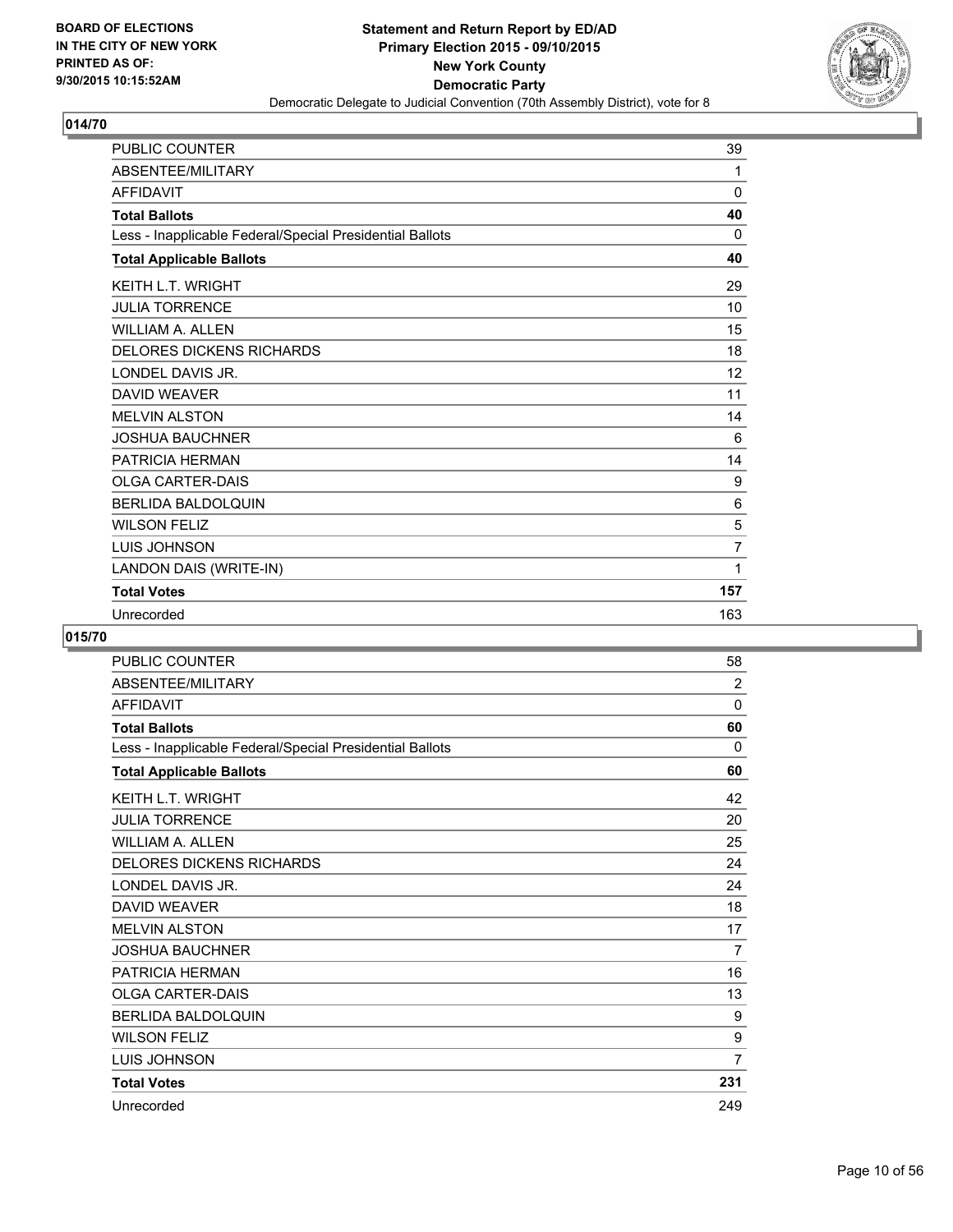

| <b>PUBLIC COUNTER</b>                                    | 57             |
|----------------------------------------------------------|----------------|
| ABSENTEE/MILITARY                                        | 4              |
| <b>AFFIDAVIT</b>                                         | 1              |
| <b>Total Ballots</b>                                     | 62             |
| Less - Inapplicable Federal/Special Presidential Ballots | $\Omega$       |
| <b>Total Applicable Ballots</b>                          | 62             |
| <b>KEITH L.T. WRIGHT</b>                                 | 45             |
| <b>JULIA TORRENCE</b>                                    | 23             |
| <b>WILLIAM A. ALLEN</b>                                  | 33             |
| <b>DELORES DICKENS RICHARDS</b>                          | 25             |
| LONDEL DAVIS JR.                                         | 26             |
| <b>DAVID WEAVER</b>                                      | 20             |
| <b>MELVIN ALSTON</b>                                     | 19             |
| <b>JOSHUA BAUCHNER</b>                                   | $\overline{7}$ |
| <b>PATRICIA HERMAN</b>                                   | 18             |
| <b>OLGA CARTER-DAIS</b>                                  | 17             |
| <b>BERLIDA BALDOLQUIN</b>                                | 12             |
| <b>WILSON FELIZ</b>                                      | 15             |
| LUIS JOHNSON                                             | 13             |
| EDWARD C. WORRELL (WRITE-IN)                             | 1              |
| <b>Total Votes</b>                                       | 274            |
| Unrecorded                                               | 222            |

| <b>PUBLIC COUNTER</b>                                    | 39             |
|----------------------------------------------------------|----------------|
| ABSENTEE/MILITARY                                        | 0              |
| <b>AFFIDAVIT</b>                                         | 1              |
| <b>Total Ballots</b>                                     | 40             |
| Less - Inapplicable Federal/Special Presidential Ballots | 0              |
| <b>Total Applicable Ballots</b>                          | 40             |
| <b>KEITH L.T. WRIGHT</b>                                 | 29             |
| <b>JULIA TORRENCE</b>                                    | 12             |
| <b>WILLIAM A. ALLEN</b>                                  | 13             |
| <b>DELORES DICKENS RICHARDS</b>                          | 12             |
| LONDEL DAVIS JR.                                         | 12             |
| <b>DAVID WEAVER</b>                                      | 11             |
| <b>MELVIN ALSTON</b>                                     | 10             |
| <b>JOSHUA BAUCHNER</b>                                   | 4              |
| PATRICIA HERMAN                                          | 10             |
| <b>OLGA CARTER-DAIS</b>                                  | 6              |
| BERLIDA BALDOLQUIN                                       | 4              |
| <b>WILSON FELIZ</b>                                      | 3              |
| LUIS JOHNSON                                             | $\overline{2}$ |
| <b>Total Votes</b>                                       | 128            |
| Unrecorded                                               | 192            |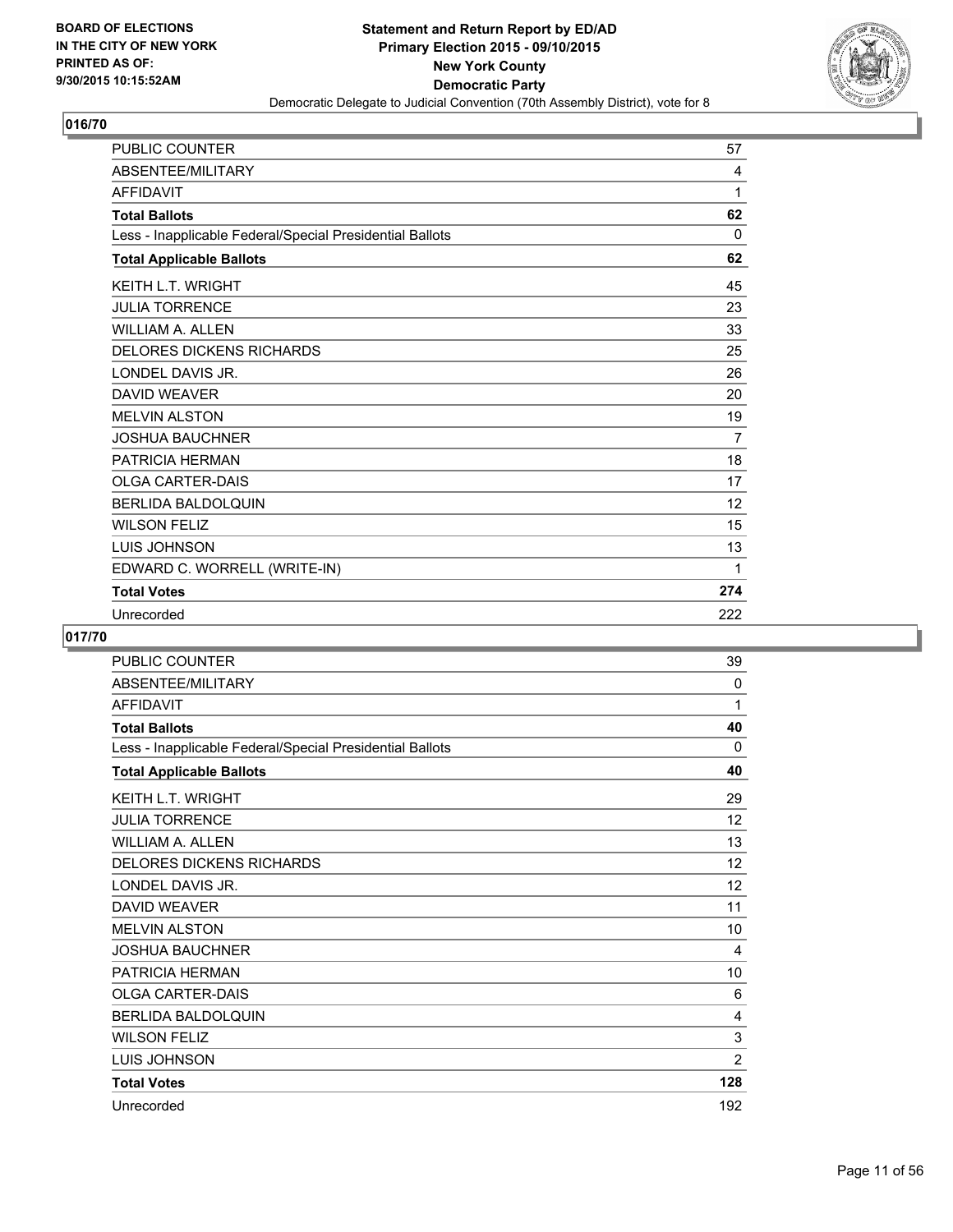![](_page_11_Picture_2.jpeg)

| <b>PUBLIC COUNTER</b>                                    | 25             |
|----------------------------------------------------------|----------------|
| ABSENTEE/MILITARY                                        | 1              |
| <b>AFFIDAVIT</b>                                         | 1              |
| <b>Total Ballots</b>                                     | 27             |
| Less - Inapplicable Federal/Special Presidential Ballots | 0              |
| <b>Total Applicable Ballots</b>                          | 27             |
| <b>KEITH L.T. WRIGHT</b>                                 | 20             |
| <b>JULIA TORRENCE</b>                                    | 8              |
| <b>WILLIAM A. ALLEN</b>                                  | 10             |
| <b>DELORES DICKENS RICHARDS</b>                          | 9              |
| LONDEL DAVIS JR.                                         | $\overline{7}$ |
| <b>DAVID WEAVER</b>                                      | $\overline{7}$ |
| <b>MELVIN ALSTON</b>                                     | 5              |
| <b>JOSHUA BAUCHNER</b>                                   | 3              |
| PATRICIA HERMAN                                          | $\overline{7}$ |
| <b>OLGA CARTER-DAIS</b>                                  | 4              |
| <b>BERLIDA BALDOLQUIN</b>                                | 3              |
| <b>WILSON FELIZ</b>                                      | $\overline{2}$ |
| LUIS JOHNSON                                             | $\overline{2}$ |
| ADEOLA ADEJABI (WRITE-IN)                                | 1              |
| UNATTRIBUTABLE WRITE-IN (WRITE-IN)                       | $\overline{2}$ |
| <b>Total Votes</b>                                       | 90             |
| Unrecorded                                               | 126            |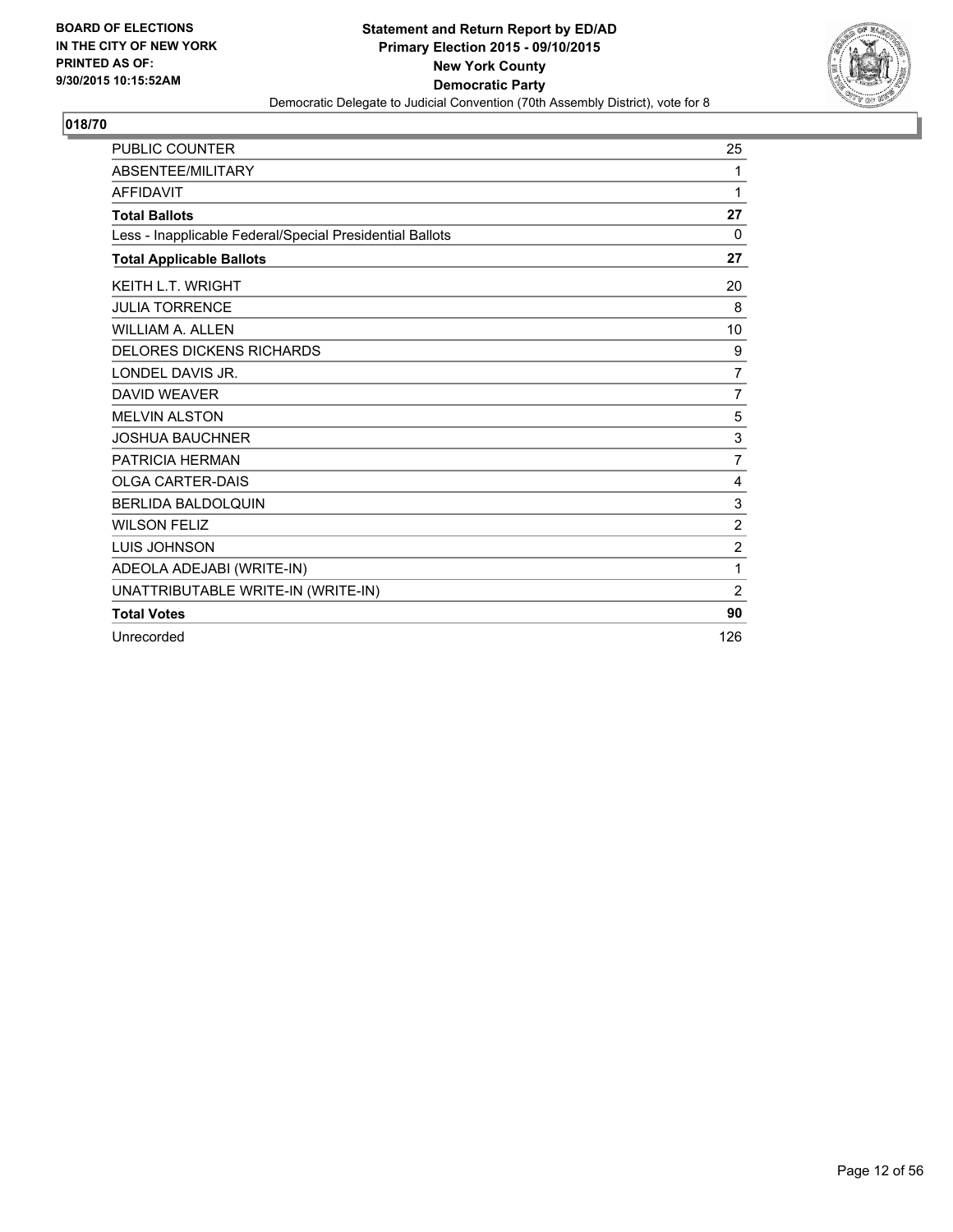![](_page_12_Picture_2.jpeg)

| <b>PUBLIC COUNTER</b>                                    | 26             |
|----------------------------------------------------------|----------------|
| <b>ABSENTEE/MILITARY</b>                                 | 4              |
| <b>AFFIDAVIT</b>                                         | $\Omega$       |
| <b>Total Ballots</b>                                     | 30             |
| Less - Inapplicable Federal/Special Presidential Ballots | 0              |
| <b>Total Applicable Ballots</b>                          | 30             |
| <b>KEITH L.T. WRIGHT</b>                                 | 22             |
| <b>JULIA TORRENCE</b>                                    | 13             |
| WII I IAM A. AI I FN                                     | 14             |
| <b>DELORES DICKENS RICHARDS</b>                          | 17             |
| LONDEL DAVIS JR.                                         | 14             |
| <b>DAVID WEAVER</b>                                      | 9              |
| <b>MELVIN ALSTON</b>                                     | 8              |
| <b>JOSHUA BAUCHNER</b>                                   | 6              |
| PATRICIA HERMAN                                          | 17             |
| <b>OLGA CARTER-DAIS</b>                                  | 11             |
| <b>BERLIDA BALDOLQUIN</b>                                | 5              |
| <b>WILSON FELIZ</b>                                      | 6              |
| <b>LUIS JOHNSON</b>                                      | $\overline{4}$ |
| CLEVELAND MANLEY (WRITE-IN)                              | 1              |
| PHAREIN GRIFFITH (WRITE-IN)                              | 1              |
| YASMIN CORNELIUS (WRITE-IN)                              | 1              |
| <b>Total Votes</b>                                       | 149            |
| Unrecorded                                               | 91             |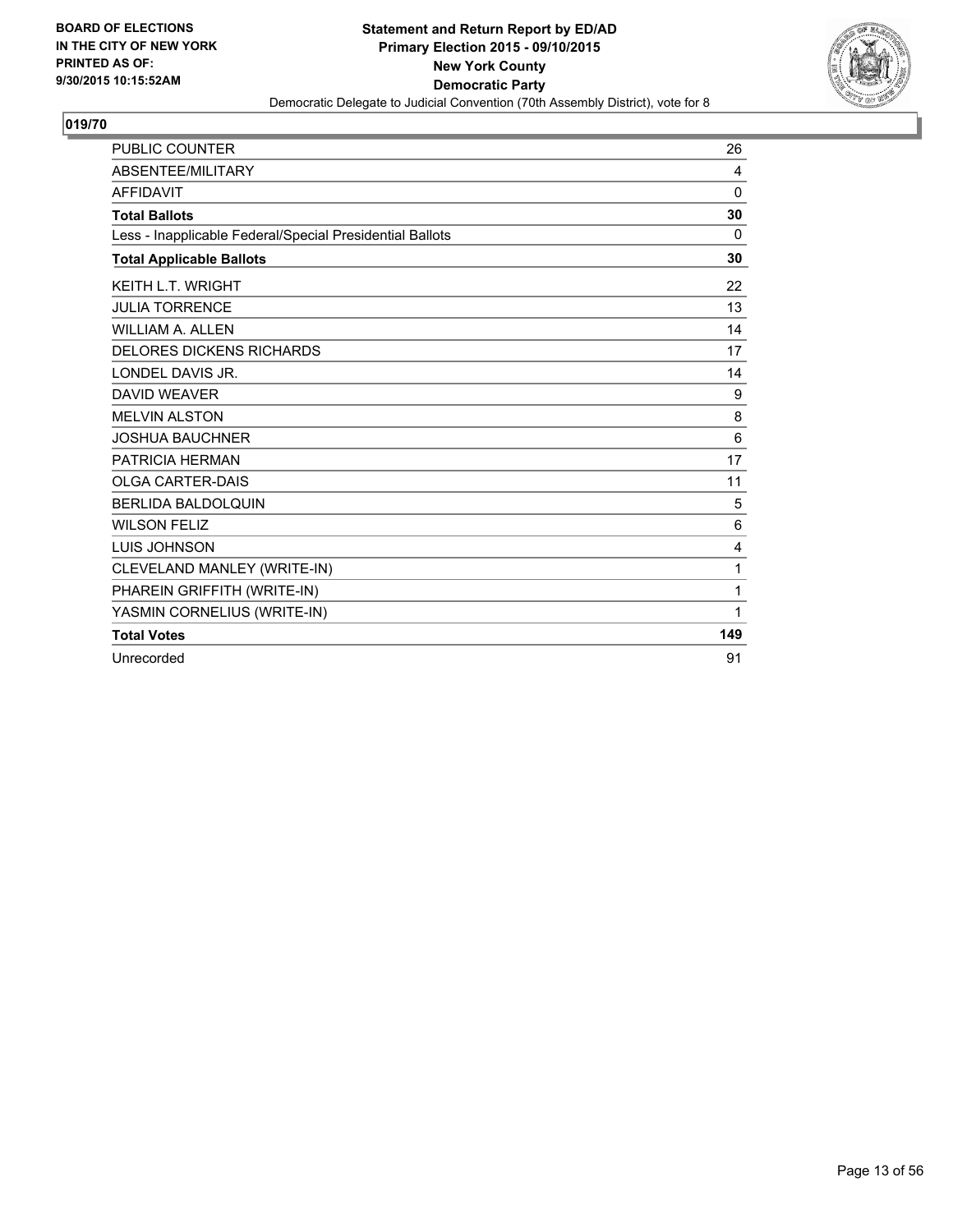![](_page_13_Picture_2.jpeg)

| <b>PUBLIC COUNTER</b>                                    | 32             |
|----------------------------------------------------------|----------------|
| ABSENTEE/MILITARY                                        | 3              |
| <b>AFFIDAVIT</b>                                         | $\Omega$       |
| <b>Total Ballots</b>                                     | 35             |
| Less - Inapplicable Federal/Special Presidential Ballots | 0              |
| <b>Total Applicable Ballots</b>                          | 35             |
| <b>KEITH L.T. WRIGHT</b>                                 | 27             |
| <b>JULIA TORRENCE</b>                                    | 7              |
| <b>WILLIAM A. ALLEN</b>                                  | 10             |
| <b>DELORES DICKENS RICHARDS</b>                          | 10             |
| LONDEL DAVIS JR.                                         | 10             |
| <b>DAVID WEAVER</b>                                      | 5              |
| <b>MELVIN ALSTON</b>                                     | 6              |
| <b>JOSHUA BAUCHNER</b>                                   | 6              |
| <b>PATRICIA HERMAN</b>                                   | 9              |
| <b>OLGA CARTER-DAIS</b>                                  | 6              |
| <b>BERLIDA BALDOLQUIN</b>                                | $\overline{2}$ |
| <b>WILSON FELIZ</b>                                      | 4              |
| <b>LUIS JOHNSON</b>                                      | 4              |
| UNATTRIBUTABLE WRITE-IN (WRITE-IN)                       | 1              |
| <b>Total Votes</b>                                       | 107            |
| Unrecorded                                               | 173            |

| <b>PUBLIC COUNTER</b>                                    | 42  |
|----------------------------------------------------------|-----|
| ABSENTEE/MILITARY                                        | 5   |
| <b>AFFIDAVIT</b>                                         | 1   |
| <b>Total Ballots</b>                                     | 48  |
| Less - Inapplicable Federal/Special Presidential Ballots | 0   |
| <b>Total Applicable Ballots</b>                          | 48  |
| <b>KEITH L.T. WRIGHT</b>                                 | 35  |
| <b>JULIA TORRENCE</b>                                    | 20  |
| <b>WILLIAM A. ALLEN</b>                                  | 26  |
| <b>DELORES DICKENS RICHARDS</b>                          | 20  |
| LONDEL DAVIS JR.                                         | 20  |
| <b>DAVID WEAVER</b>                                      | 21  |
| <b>MELVIN ALSTON</b>                                     | 18  |
| <b>JOSHUA BAUCHNER</b>                                   | 11  |
| PATRICIA HERMAN                                          | 17  |
| <b>OLGA CARTER-DAIS</b>                                  | 14  |
| <b>BERLIDA BALDOLQUIN</b>                                | 12  |
| <b>WILSON FELIZ</b>                                      | 13  |
| LUIS JOHNSON                                             | 11  |
| <b>Total Votes</b>                                       | 238 |
| Unrecorded                                               | 146 |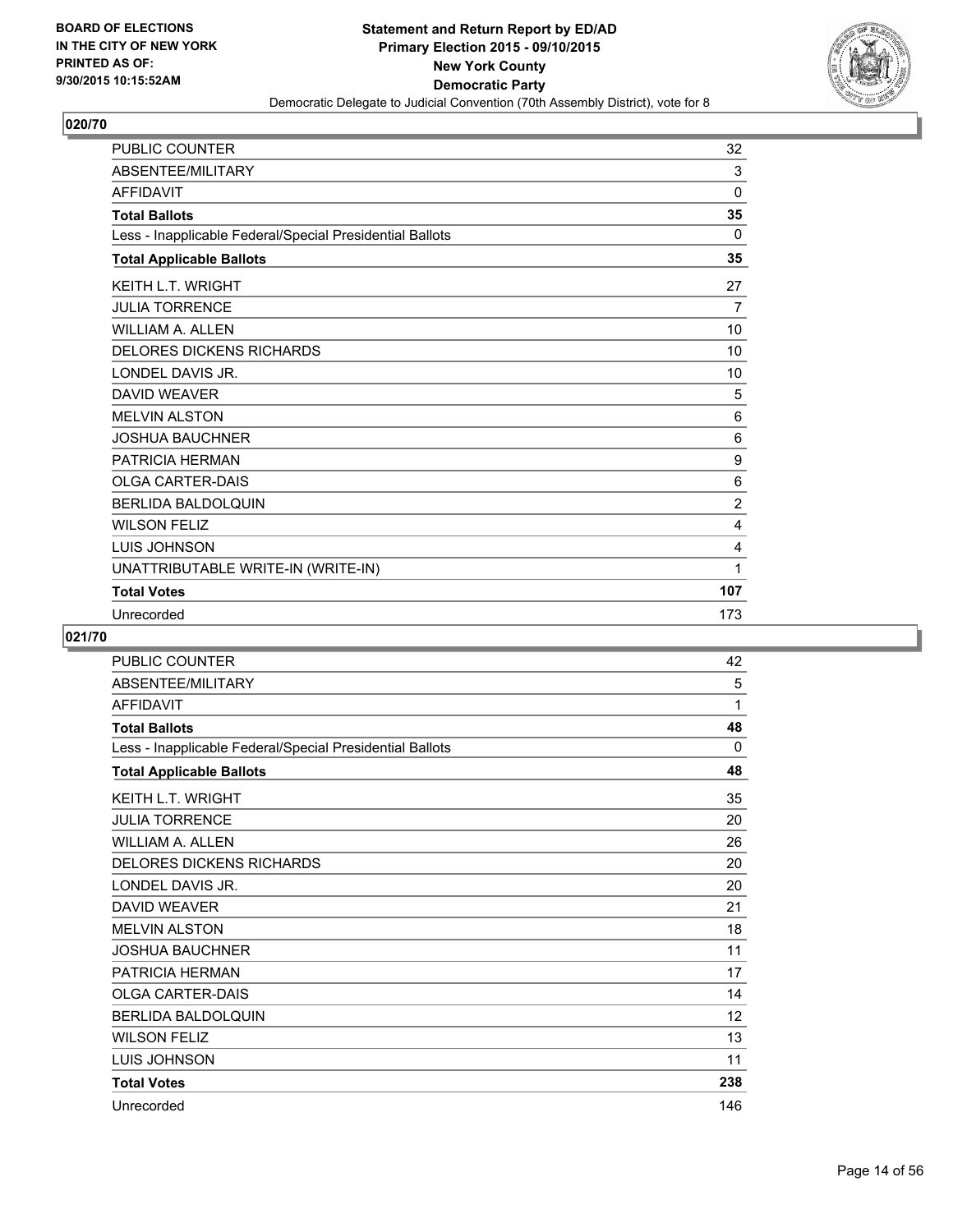![](_page_14_Picture_2.jpeg)

| <b>PUBLIC COUNTER</b>                                    | 32  |
|----------------------------------------------------------|-----|
| ABSENTEE/MILITARY                                        | 1   |
| <b>AFFIDAVIT</b>                                         | 0   |
| <b>Total Ballots</b>                                     | 33  |
| Less - Inapplicable Federal/Special Presidential Ballots | 0   |
| <b>Total Applicable Ballots</b>                          | 33  |
| <b>KEITH L.T. WRIGHT</b>                                 | 16  |
| <b>JULIA TORRENCE</b>                                    | 8   |
| <b>WILLIAM A. ALLEN</b>                                  | 13  |
| <b>DELORES DICKENS RICHARDS</b>                          | 7   |
| LONDEL DAVIS JR.                                         | 9   |
| <b>DAVID WEAVER</b>                                      | 9   |
| <b>MELVIN ALSTON</b>                                     | 6   |
| <b>JOSHUA BAUCHNER</b>                                   | 15  |
| PATRICIA HERMAN                                          | 9   |
| <b>OLGA CARTER-DAIS</b>                                  | 10  |
| <b>BERLIDA BALDOLQUIN</b>                                | 9   |
| <b>WILSON FELIZ</b>                                      | 7   |
| <b>LUIS JOHNSON</b>                                      | 3   |
| <b>Total Votes</b>                                       | 121 |
| Unrecorded                                               | 143 |

| <b>PUBLIC COUNTER</b>                                    | 23             |
|----------------------------------------------------------|----------------|
| ABSENTEE/MILITARY                                        | 2              |
| <b>AFFIDAVIT</b>                                         | 0              |
| <b>Total Ballots</b>                                     | 25             |
| Less - Inapplicable Federal/Special Presidential Ballots | $\Omega$       |
| <b>Total Applicable Ballots</b>                          | 25             |
| <b>KEITH L.T. WRIGHT</b>                                 | 19             |
| <b>JULIA TORRENCE</b>                                    | 11             |
| <b>WILLIAM A. ALLEN</b>                                  | 14             |
| <b>DELORES DICKENS RICHARDS</b>                          | 12             |
| LONDEL DAVIS JR.                                         | 12             |
| <b>DAVID WEAVER</b>                                      | $\overline{7}$ |
| <b>MELVIN ALSTON</b>                                     | 11             |
| <b>JOSHUA BAUCHNER</b>                                   | 4              |
| <b>PATRICIA HERMAN</b>                                   | 9              |
| <b>OLGA CARTER-DAIS</b>                                  | 6              |
| <b>BERLIDA BALDOLOUIN</b>                                | 0              |
| <b>WILSON FELIZ</b>                                      | 3              |
| <b>LUIS JOHNSON</b>                                      | 5              |
| DAVID WEVER (WRITE-IN)                                   | 1              |
| <b>Total Votes</b>                                       | 114            |
| Unrecorded                                               | 86             |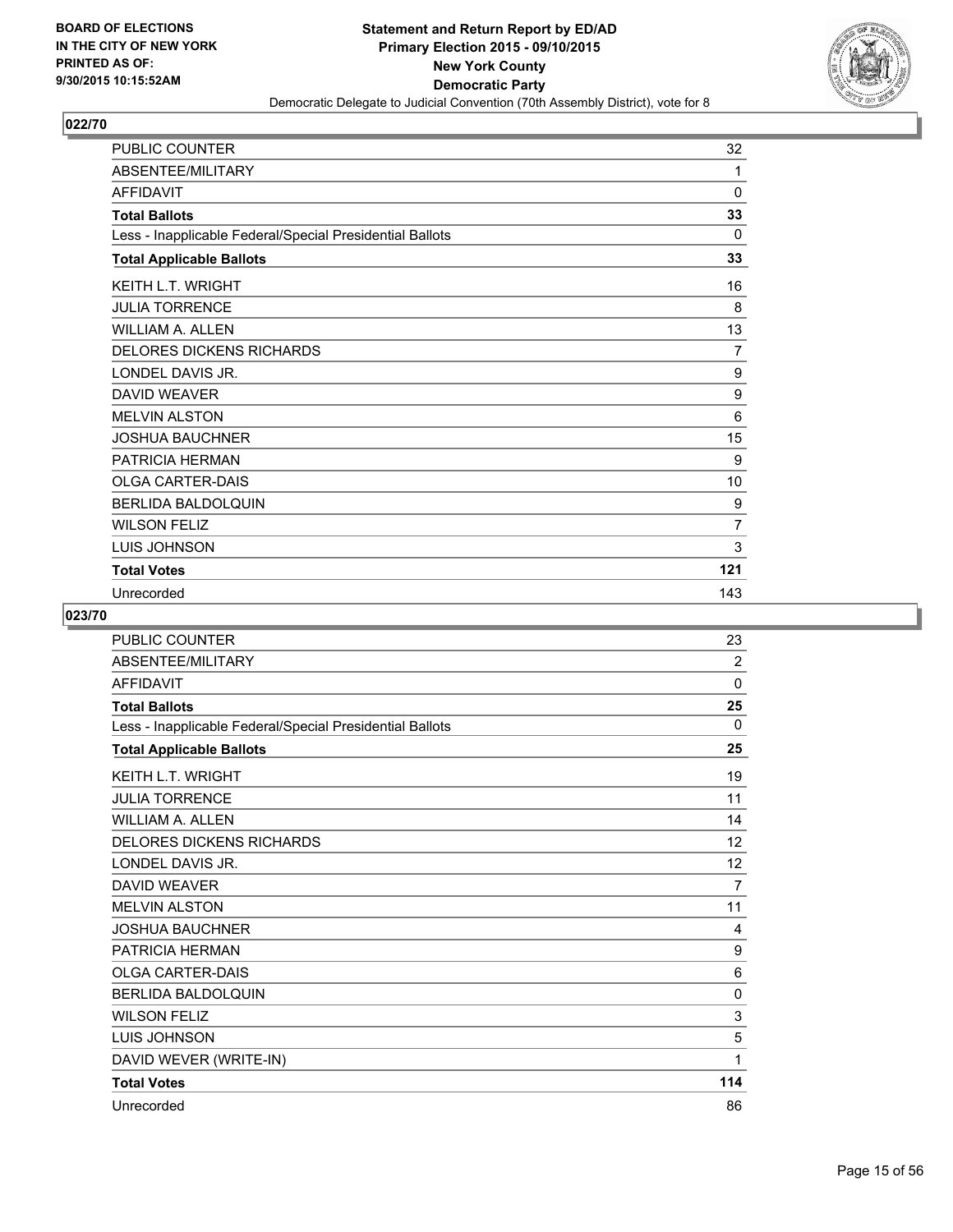![](_page_15_Picture_2.jpeg)

| <b>PUBLIC COUNTER</b>                                    | 18             |
|----------------------------------------------------------|----------------|
| ABSENTEE/MILITARY                                        | $\Omega$       |
| <b>AFFIDAVIT</b>                                         | 0              |
| <b>Total Ballots</b>                                     | 18             |
| Less - Inapplicable Federal/Special Presidential Ballots | 0              |
| <b>Total Applicable Ballots</b>                          | 18             |
| <b>KEITH L.T. WRIGHT</b>                                 | 16             |
| <b>JULIA TORRENCE</b>                                    | 9              |
| <b>WILLIAM A. ALLEN</b>                                  | 12             |
| <b>DELORES DICKENS RICHARDS</b>                          | 9              |
| LONDEL DAVIS JR.                                         | 9              |
| <b>DAVID WEAVER</b>                                      | 6              |
| <b>MELVIN ALSTON</b>                                     | 5              |
| <b>JOSHUA BAUCHNER</b>                                   | 5              |
| PATRICIA HERMAN                                          | $\overline{7}$ |
| <b>OLGA CARTER-DAIS</b>                                  | $\overline{7}$ |
| <b>BERLIDA BALDOLQUIN</b>                                | 5              |
| <b>WILSON FELIZ</b>                                      | 5              |
| <b>LUIS JOHNSON</b>                                      | 5              |
| TINA WASHINGTON (WRITE-IN)                               | 1              |
| UNATTRIBUTABLE WRITE-IN (WRITE-IN)                       | $\overline{2}$ |
| <b>Total Votes</b>                                       | 103            |
| Unrecorded                                               | 41             |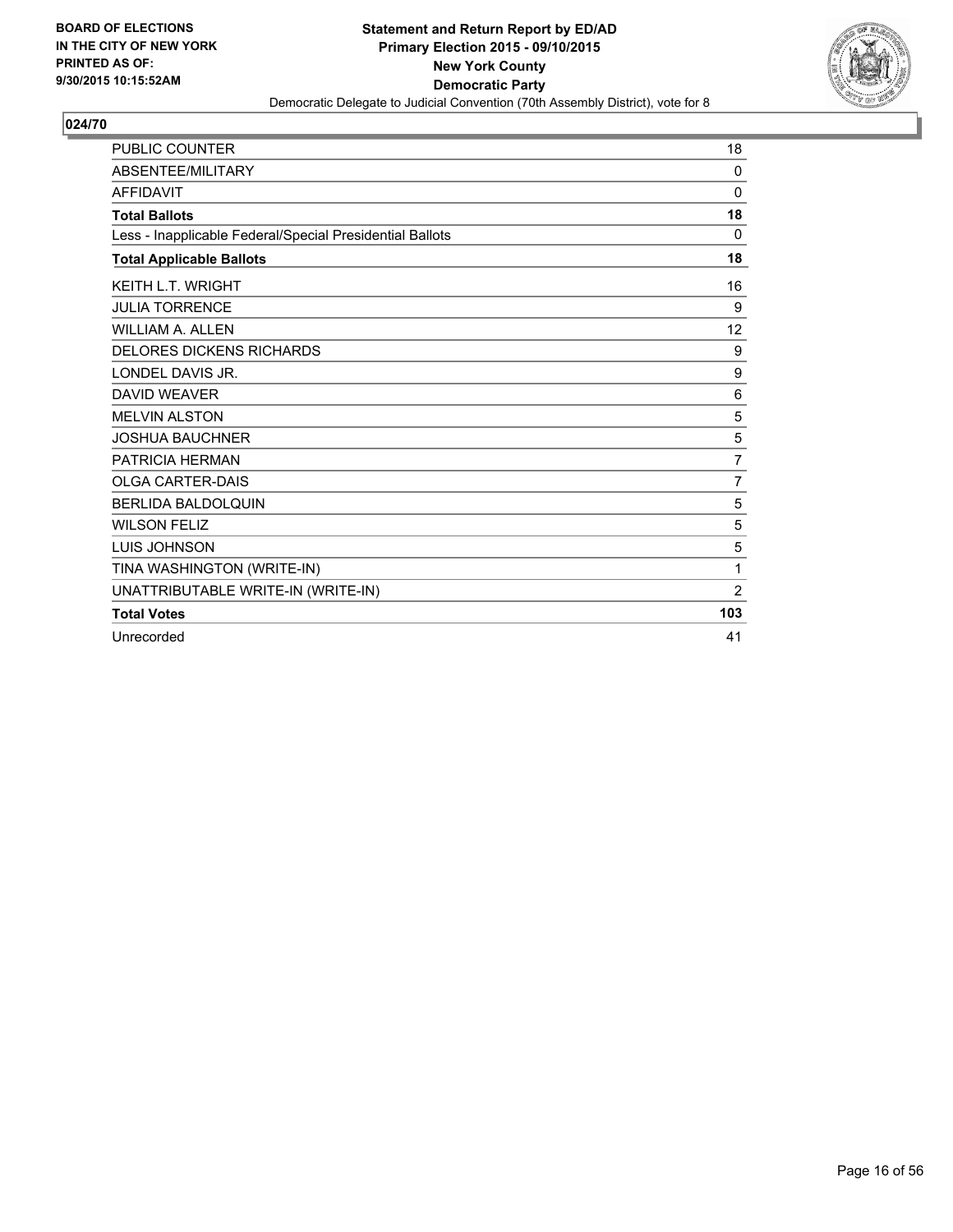![](_page_16_Picture_2.jpeg)

| <b>PUBLIC COUNTER</b>                                    | 20             |
|----------------------------------------------------------|----------------|
| ABSENTEE/MILITARY                                        | 1              |
| <b>AFFIDAVIT</b>                                         | 0              |
| <b>Total Ballots</b>                                     | 21             |
| Less - Inapplicable Federal/Special Presidential Ballots | $\Omega$       |
| <b>Total Applicable Ballots</b>                          | 21             |
| <b>KEITH L.T. WRIGHT</b>                                 | 15             |
| <b>JULIA TORRENCE</b>                                    | 10             |
| <b>WILLIAM A. ALLEN</b>                                  | 6              |
| <b>DELORES DICKENS RICHARDS</b>                          | 11             |
| LONDEL DAVIS JR.                                         | 9              |
| <b>DAVID WEAVER</b>                                      | $\overline{7}$ |
| <b>MELVIN ALSTON</b>                                     | 6              |
| <b>JOSHUA BAUCHNER</b>                                   | 3              |
| PATRICIA HERMAN                                          | 8              |
| <b>OLGA CARTER-DAIS</b>                                  | 4              |
| <b>BERLIDA BALDOLQUIN</b>                                | $\overline{c}$ |
| <b>WILSON FELIZ</b>                                      | 3              |
| <b>LUIS JOHNSON</b>                                      | 5              |
| AFUA ATTA-MENSAH (WRITE-IN)                              | $\overline{2}$ |
| VINCENT SCOTT MORGAN (WRITE-IN)                          | $\overline{2}$ |
| <b>Total Votes</b>                                       | 93             |
| Unrecorded                                               | 75             |

| <b>PUBLIC COUNTER</b>                                    | 16             |
|----------------------------------------------------------|----------------|
| ABSENTEE/MILITARY                                        | 1              |
| <b>AFFIDAVIT</b>                                         | 0              |
| <b>Total Ballots</b>                                     | 17             |
| Less - Inapplicable Federal/Special Presidential Ballots | 0              |
| <b>Total Applicable Ballots</b>                          | 17             |
| <b>KEITH L.T. WRIGHT</b>                                 | 16             |
| <b>JULIA TORRENCE</b>                                    | 5              |
| <b>WILLIAM A. ALLEN</b>                                  | $\overline{7}$ |
| <b>DELORES DICKENS RICHARDS</b>                          | 8              |
| LONDEL DAVIS JR.                                         | 9              |
| <b>DAVID WEAVER</b>                                      | 10             |
| <b>MELVIN ALSTON</b>                                     | 4              |
| <b>JOSHUA BAUCHNER</b>                                   | 3              |
| PATRICIA HERMAN                                          | $\overline{7}$ |
| <b>OLGA CARTER-DAIS</b>                                  | 4              |
| <b>BERLIDA BALDOLQUIN</b>                                | $\overline{2}$ |
| <b>WILSON FELIZ</b>                                      | 3              |
| <b>LUIS JOHNSON</b>                                      | 4              |
| <b>Total Votes</b>                                       | 82             |
| Unrecorded                                               | 54             |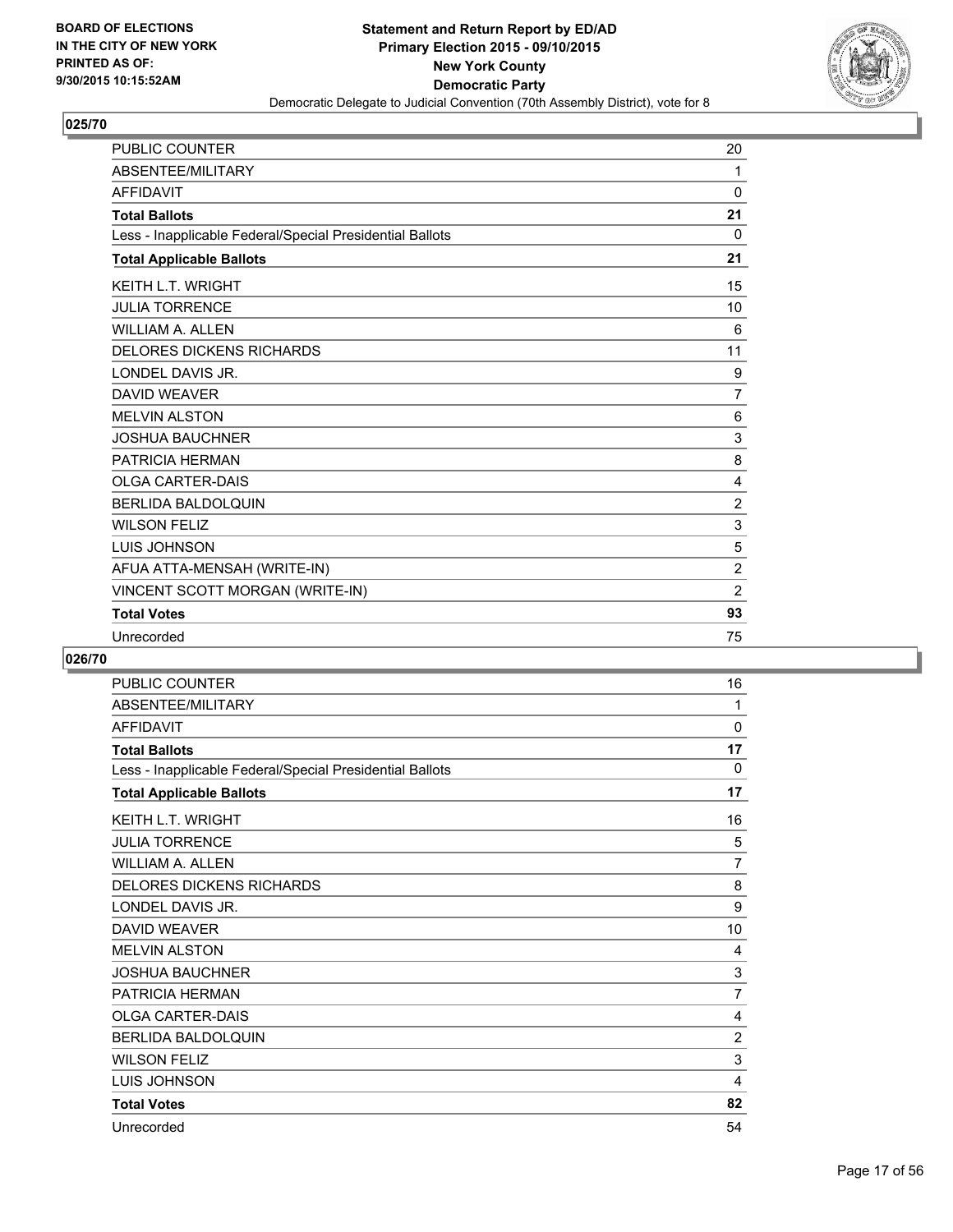![](_page_17_Picture_2.jpeg)

| PUBLIC COUNTER                                           | 62             |
|----------------------------------------------------------|----------------|
| ABSENTEE/MILITARY                                        | $\overline{2}$ |
| <b>AFFIDAVIT</b>                                         | $\mathbf{0}$   |
| <b>Total Ballots</b>                                     | 64             |
| Less - Inapplicable Federal/Special Presidential Ballots | 0              |
| <b>Total Applicable Ballots</b>                          | 64             |
| <b>KEITH L.T. WRIGHT</b>                                 | 44             |
| <b>JULIA TORRENCE</b>                                    | 25             |
| WILLIAM A. ALLEN                                         | 28             |
| <b>DELORES DICKENS RICHARDS</b>                          | 20             |
| LONDEL DAVIS JR.                                         | 26             |
| <b>DAVID WEAVER</b>                                      | 19             |
| <b>MELVIN ALSTON</b>                                     | 15             |
| <b>JOSHUA BAUCHNER</b>                                   | 8              |
| <b>PATRICIA HERMAN</b>                                   | 25             |
| <b>OLGA CARTER-DAIS</b>                                  | 17             |
| <b>BERLIDA BALDOLQUIN</b>                                | 12             |
| <b>WILSON FELIZ</b>                                      | 11             |
| LUIS JOHNSON                                             | 13             |
| <b>Total Votes</b>                                       | 263            |
| Unrecorded                                               | 249            |

| <b>PUBLIC COUNTER</b>                                    | 18             |
|----------------------------------------------------------|----------------|
| ABSENTEE/MILITARY                                        | 1              |
| <b>AFFIDAVIT</b>                                         | 0              |
| <b>Total Ballots</b>                                     | 19             |
| Less - Inapplicable Federal/Special Presidential Ballots | 0              |
| <b>Total Applicable Ballots</b>                          | 19             |
| <b>KEITH L.T. WRIGHT</b>                                 | 13             |
| <b>JULIA TORRENCE</b>                                    | 12             |
| <b>WILLIAM A. ALLEN</b>                                  | 9              |
| <b>DELORES DICKENS RICHARDS</b>                          | 9              |
| LONDEL DAVIS JR.                                         | 9              |
| <b>DAVID WEAVER</b>                                      | $\overline{7}$ |
| <b>MELVIN ALSTON</b>                                     | 6              |
| <b>JOSHUA BAUCHNER</b>                                   | 1              |
| PATRICIA HERMAN                                          | 3              |
| <b>OLGA CARTER-DAIS</b>                                  | 5              |
| <b>BERLIDA BALDOLQUIN</b>                                | $\overline{2}$ |
| <b>WILSON FELIZ</b>                                      | 3              |
| <b>LUIS JOHNSON</b>                                      | 3              |
| UNATTRIBUTABLE WRITE-IN (WRITE-IN)                       | 1              |
| <b>Total Votes</b>                                       | 83             |
| Unrecorded                                               | 69             |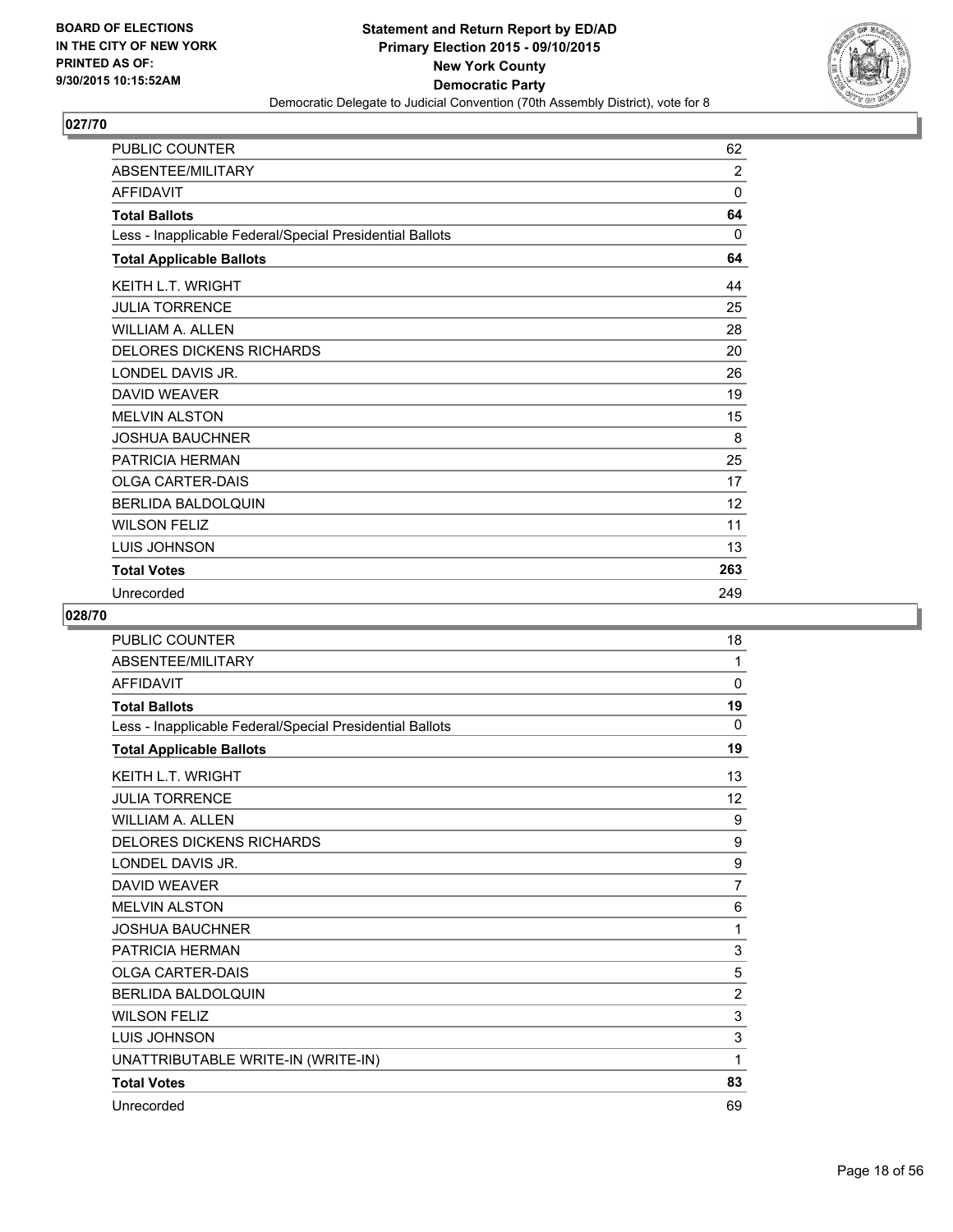![](_page_18_Picture_2.jpeg)

| <b>PUBLIC COUNTER</b>                                    | 22             |
|----------------------------------------------------------|----------------|
| ABSENTEE/MILITARY                                        | 3              |
| <b>AFFIDAVIT</b>                                         | $\Omega$       |
| <b>Total Ballots</b>                                     | 25             |
| Less - Inapplicable Federal/Special Presidential Ballots | 0              |
| <b>Total Applicable Ballots</b>                          | 25             |
| <b>KEITH L.T. WRIGHT</b>                                 | 18             |
| <b>JULIA TORRENCE</b>                                    | 9              |
| <b>WILLIAM A. ALLEN</b>                                  | 11             |
| <b>DELORES DICKENS RICHARDS</b>                          | 11             |
| LONDEL DAVIS JR.                                         | 9              |
| <b>DAVID WEAVER</b>                                      | 8              |
| <b>MELVIN ALSTON</b>                                     | 10             |
| <b>JOSHUA BAUCHNER</b>                                   | 3              |
| PATRICIA HERMAN                                          | 9              |
| <b>OLGA CARTER-DAIS</b>                                  | 8              |
| <b>BERLIDA BALDOLQUIN</b>                                | $\overline{7}$ |
| <b>WILSON FELIZ</b>                                      | 7              |
| <b>LUIS JOHNSON</b>                                      | 9              |
| LARRY SCOTT BLACKMAN (WRITE-IN)                          | 1              |
| LISA HEADLEY (WRITE-IN)                                  | 1              |
| UNATTRIBUTABLE WRITE-IN (WRITE-IN)                       | 1              |
| <b>Total Votes</b>                                       | 122            |
| Unrecorded                                               | 78             |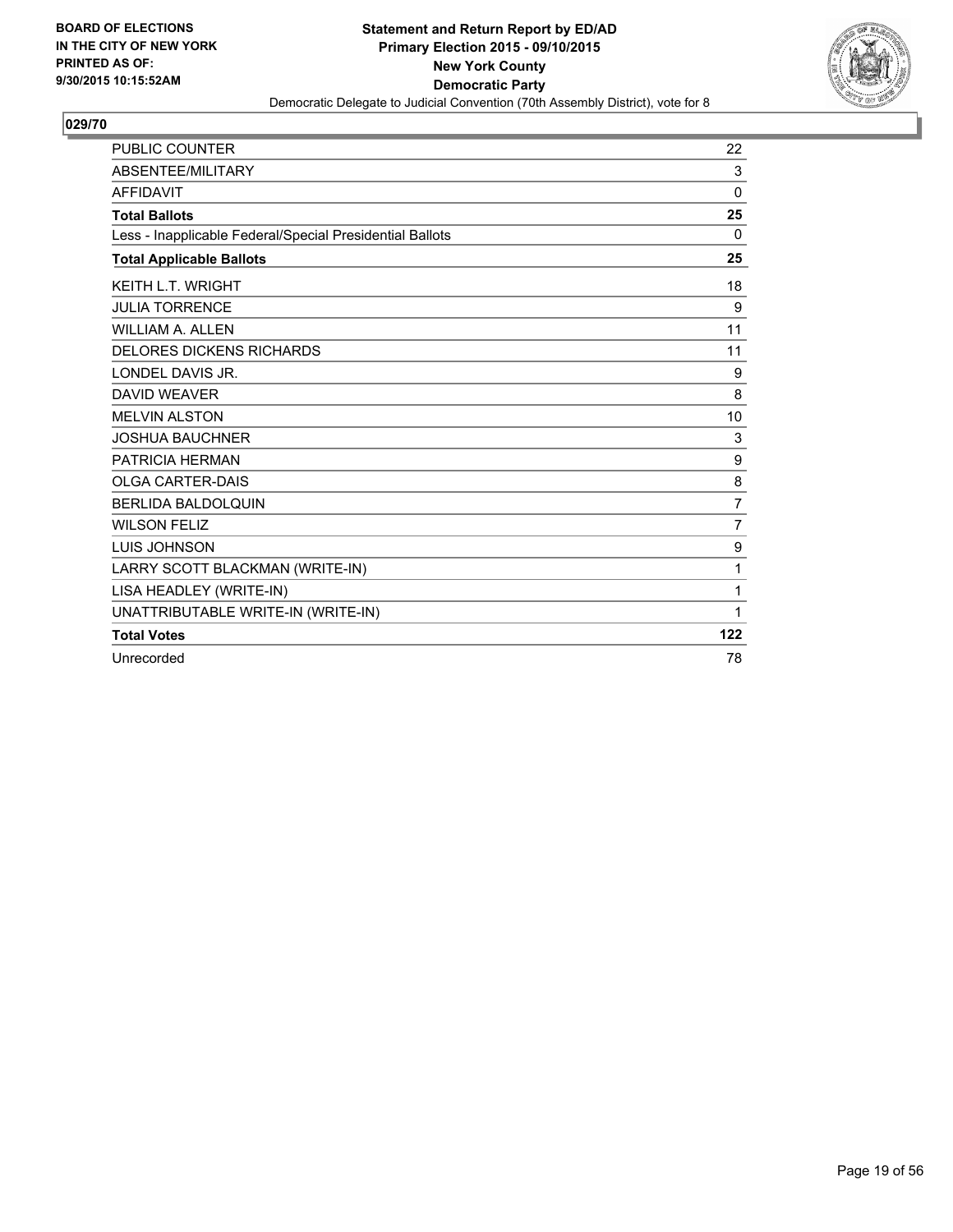![](_page_19_Picture_2.jpeg)

| <b>PUBLIC COUNTER</b>                                    | 15             |
|----------------------------------------------------------|----------------|
| ABSENTEE/MILITARY                                        | $\overline{2}$ |
| <b>AFFIDAVIT</b>                                         | 0              |
| <b>Total Ballots</b>                                     | 17             |
| Less - Inapplicable Federal/Special Presidential Ballots | 0              |
| <b>Total Applicable Ballots</b>                          | 17             |
| <b>KEITH L.T. WRIGHT</b>                                 | 15             |
| <b>JULIA TORRENCE</b>                                    | 8              |
| <b>WILLIAM A. ALLEN</b>                                  | 6              |
| <b>DELORES DICKENS RICHARDS</b>                          | 12             |
| LONDEL DAVIS JR.                                         | 7              |
| <b>DAVID WEAVER</b>                                      | 7              |
| <b>MELVIN ALSTON</b>                                     | 4              |
| <b>JOSHUA BAUCHNER</b>                                   | 4              |
| <b>PATRICIA HERMAN</b>                                   | 5              |
| <b>OLGA CARTER-DAIS</b>                                  | 3              |
| <b>BERLIDA BALDOLQUIN</b>                                | 1              |
| <b>WILSON FELIZ</b>                                      | 1              |
| <b>LUIS JOHNSON</b>                                      | $\overline{2}$ |
| UNATTRIBUTABLE WRITE-IN (WRITE-IN)                       | 3              |
| <b>Total Votes</b>                                       | 78             |
| Unrecorded                                               | 58             |

| <b>PUBLIC COUNTER</b>                                    | 21             |
|----------------------------------------------------------|----------------|
| ABSENTEE/MILITARY                                        | 2              |
| <b>AFFIDAVIT</b>                                         | 1              |
| <b>Total Ballots</b>                                     | 24             |
| Less - Inapplicable Federal/Special Presidential Ballots | 0              |
| <b>Total Applicable Ballots</b>                          | 24             |
| <b>KEITH L.T. WRIGHT</b>                                 | 19             |
| <b>JULIA TORRENCE</b>                                    | 8              |
| <b>WILLIAM A. ALLEN</b>                                  | 9              |
| <b>DELORES DICKENS RICHARDS</b>                          | 11             |
| LONDEL DAVIS JR.                                         | 10             |
| <b>DAVID WEAVER</b>                                      | 6              |
| <b>MELVIN ALSTON</b>                                     | 5              |
| <b>JOSHUA BAUCHNER</b>                                   | 1              |
| PATRICIA HERMAN                                          | 4              |
| <b>OLGA CARTER-DAIS</b>                                  | $\overline{2}$ |
| BERLIDA BALDOLQUIN                                       | 3              |
| <b>WILSON FELIZ</b>                                      | $\overline{2}$ |
| LUIS JOHNSON                                             | 4              |
| <b>Total Votes</b>                                       | 84             |
| Unrecorded                                               | 108            |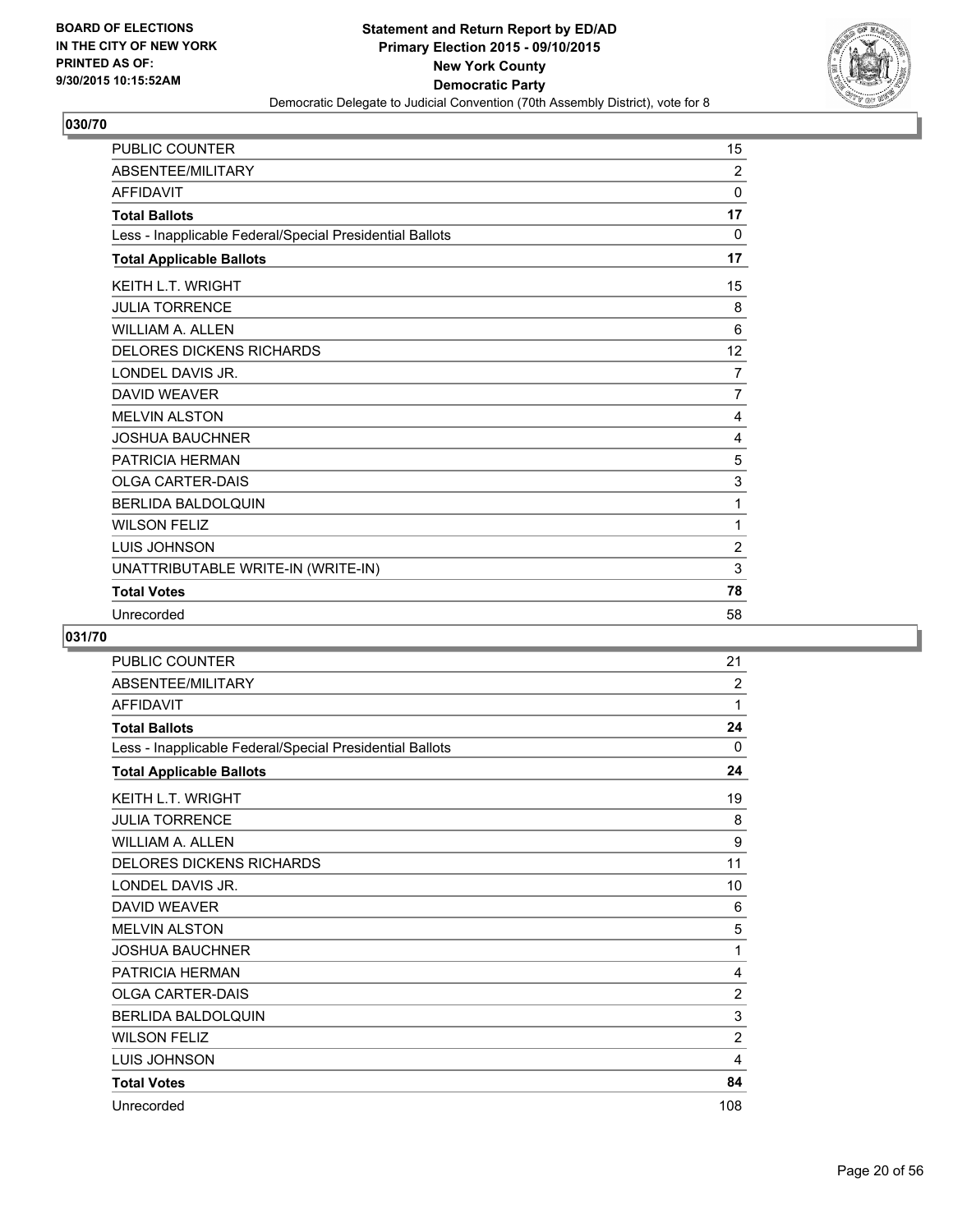![](_page_20_Picture_2.jpeg)

| PUBLIC COUNTER                                           | 5              |
|----------------------------------------------------------|----------------|
| ABSENTEE/MILITARY                                        | $\overline{2}$ |
| <b>AFFIDAVIT</b>                                         | 0              |
| <b>Total Ballots</b>                                     | 7              |
| Less - Inapplicable Federal/Special Presidential Ballots | 0              |
| <b>Total Applicable Ballots</b>                          | 7              |
| <b>KEITH L.T. WRIGHT</b>                                 | 7              |
| <b>JULIA TORRENCE</b>                                    | 4              |
| <b>WILLIAM A. ALLEN</b>                                  | $\overline{2}$ |
| <b>DELORES DICKENS RICHARDS</b>                          | 4              |
| LONDEL DAVIS JR.                                         | 4              |
| <b>DAVID WEAVER</b>                                      | 2              |
| <b>MELVIN ALSTON</b>                                     | 3              |
| <b>JOSHUA BAUCHNER</b>                                   | 0              |
| PATRICIA HERMAN                                          | $\overline{2}$ |
| <b>OLGA CARTER-DAIS</b>                                  | 1              |
| <b>BERLIDA BALDOLQUIN</b>                                | 0              |
| <b>WILSON FELIZ</b>                                      | 0              |
| <b>LUIS JOHNSON</b>                                      | $\Omega$       |
| <b>Total Votes</b>                                       | 29             |
| Unrecorded                                               | 27             |

| PUBLIC COUNTER                                           | 8              |
|----------------------------------------------------------|----------------|
| ABSENTEE/MILITARY                                        | 4              |
| <b>AFFIDAVIT</b>                                         | 0              |
| <b>Total Ballots</b>                                     | 12             |
| Less - Inapplicable Federal/Special Presidential Ballots | 0              |
| <b>Total Applicable Ballots</b>                          | 12             |
| <b>KEITH L.T. WRIGHT</b>                                 | 11             |
| <b>JULIA TORRENCE</b>                                    | 5              |
| <b>WILLIAM A. ALLEN</b>                                  | 7              |
| <b>DELORES DICKENS RICHARDS</b>                          | 6              |
| LONDEL DAVIS JR.                                         | $\overline{7}$ |
| DAVID WEAVER                                             | 5              |
| <b>MELVIN ALSTON</b>                                     | 6              |
| <b>JOSHUA BAUCHNER</b>                                   | 1              |
| PATRICIA HERMAN                                          | 4              |
| <b>OLGA CARTER-DAIS</b>                                  | 0              |
| <b>BERLIDA BALDOLQUIN</b>                                | 1              |
| <b>WILSON FELIZ</b>                                      | 0              |
| LUIS JOHNSON                                             | 1              |
| <b>Total Votes</b>                                       | 54             |
| Unrecorded                                               | 42             |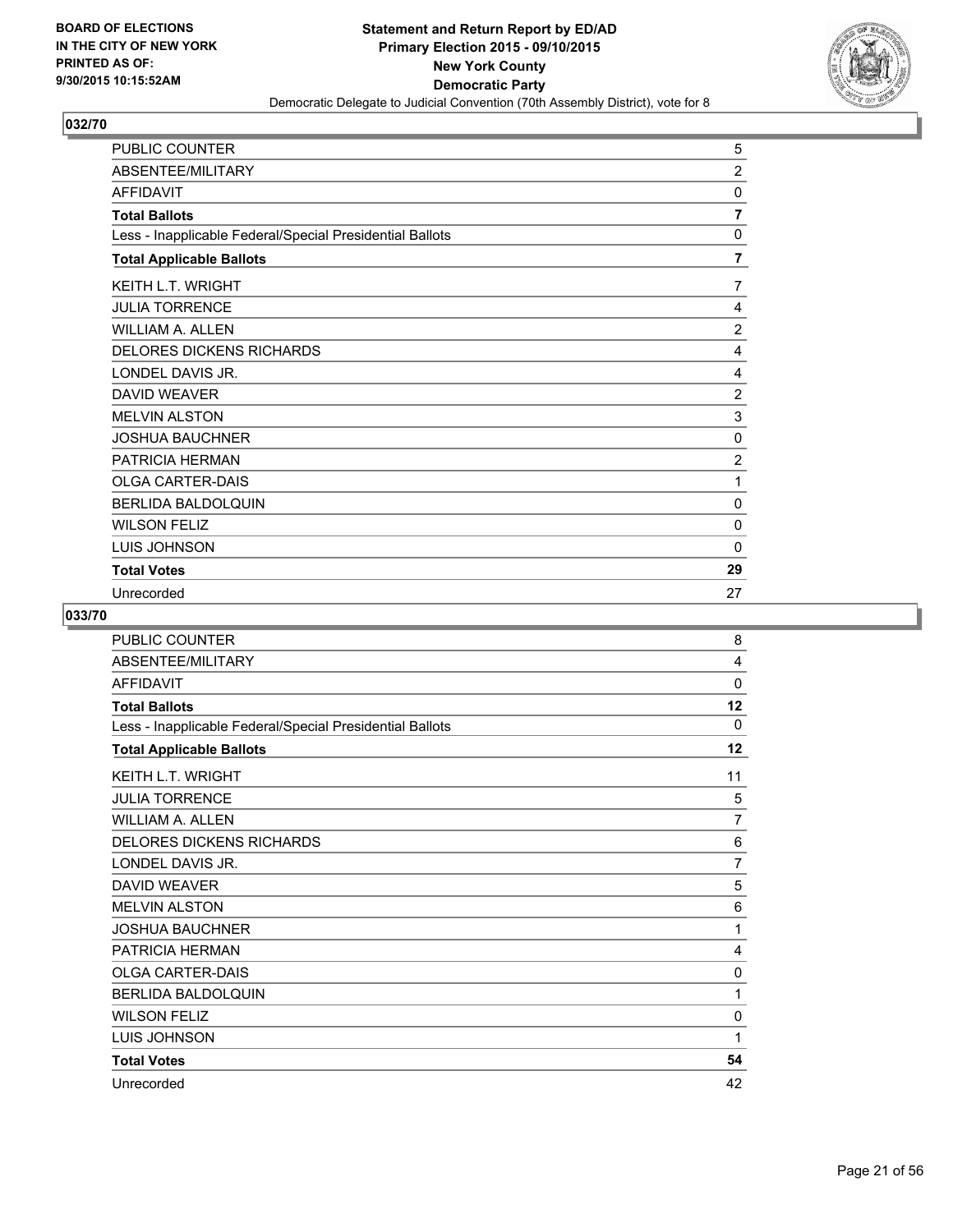![](_page_21_Picture_2.jpeg)

| <b>PUBLIC COUNTER</b>                                    | 17             |
|----------------------------------------------------------|----------------|
| ABSENTEE/MILITARY                                        | 3              |
| <b>AFFIDAVIT</b>                                         | 0              |
| <b>Total Ballots</b>                                     | 20             |
| Less - Inapplicable Federal/Special Presidential Ballots | 0              |
| <b>Total Applicable Ballots</b>                          | 20             |
| <b>KEITH L.T. WRIGHT</b>                                 | 16             |
| <b>JULIA TORRENCE</b>                                    | 5              |
| <b>WILLIAM A. ALLEN</b>                                  | 10             |
| <b>DELORES DICKENS RICHARDS</b>                          | 12             |
| LONDEL DAVIS JR.                                         | 9              |
| <b>DAVID WEAVER</b>                                      | 8              |
| <b>MELVIN ALSTON</b>                                     | 6              |
| <b>JOSHUA BAUCHNER</b>                                   | $\overline{2}$ |
| <b>PATRICIA HERMAN</b>                                   | 6              |
| <b>OLGA CARTER-DAIS</b>                                  | 3              |
| <b>BERLIDA BALDOLQUIN</b>                                | 1              |
| <b>WILSON FELIZ</b>                                      | $\mathbf{0}$   |
| LUIS JOHNSON                                             | 4              |
| UNATTRIBUTABLE WRITE-IN (WRITE-IN)                       | 1              |
| <b>Total Votes</b>                                       | 83             |
| Unrecorded                                               | 77             |

| <b>PUBLIC COUNTER</b>                                    | 19             |
|----------------------------------------------------------|----------------|
| ABSENTEE/MILITARY                                        | 1              |
| <b>AFFIDAVIT</b>                                         | $\mathbf{0}$   |
| <b>Total Ballots</b>                                     | 20             |
| Less - Inapplicable Federal/Special Presidential Ballots | 0              |
| <b>Total Applicable Ballots</b>                          | 20             |
| <b>KEITH L.T. WRIGHT</b>                                 | 14             |
| <b>JULIA TORRENCE</b>                                    | 11             |
| <b>WILLIAM A. ALLEN</b>                                  | 10             |
| <b>DELORES DICKENS RICHARDS</b>                          | 14             |
| LONDEL DAVIS JR.                                         | 10             |
| <b>DAVID WEAVER</b>                                      | 8              |
| <b>MELVIN ALSTON</b>                                     | $\overline{7}$ |
| <b>JOSHUA BAUCHNER</b>                                   | 6              |
| <b>PATRICIA HERMAN</b>                                   | 11             |
| <b>OLGA CARTER-DAIS</b>                                  | 10             |
| BERLIDA BALDOLQUIN                                       | 6              |
| <b>WILSON FELIZ</b>                                      | 4              |
| LUIS JOHNSON                                             | 3              |
| <b>Total Votes</b>                                       | 114            |
| Unrecorded                                               | 46             |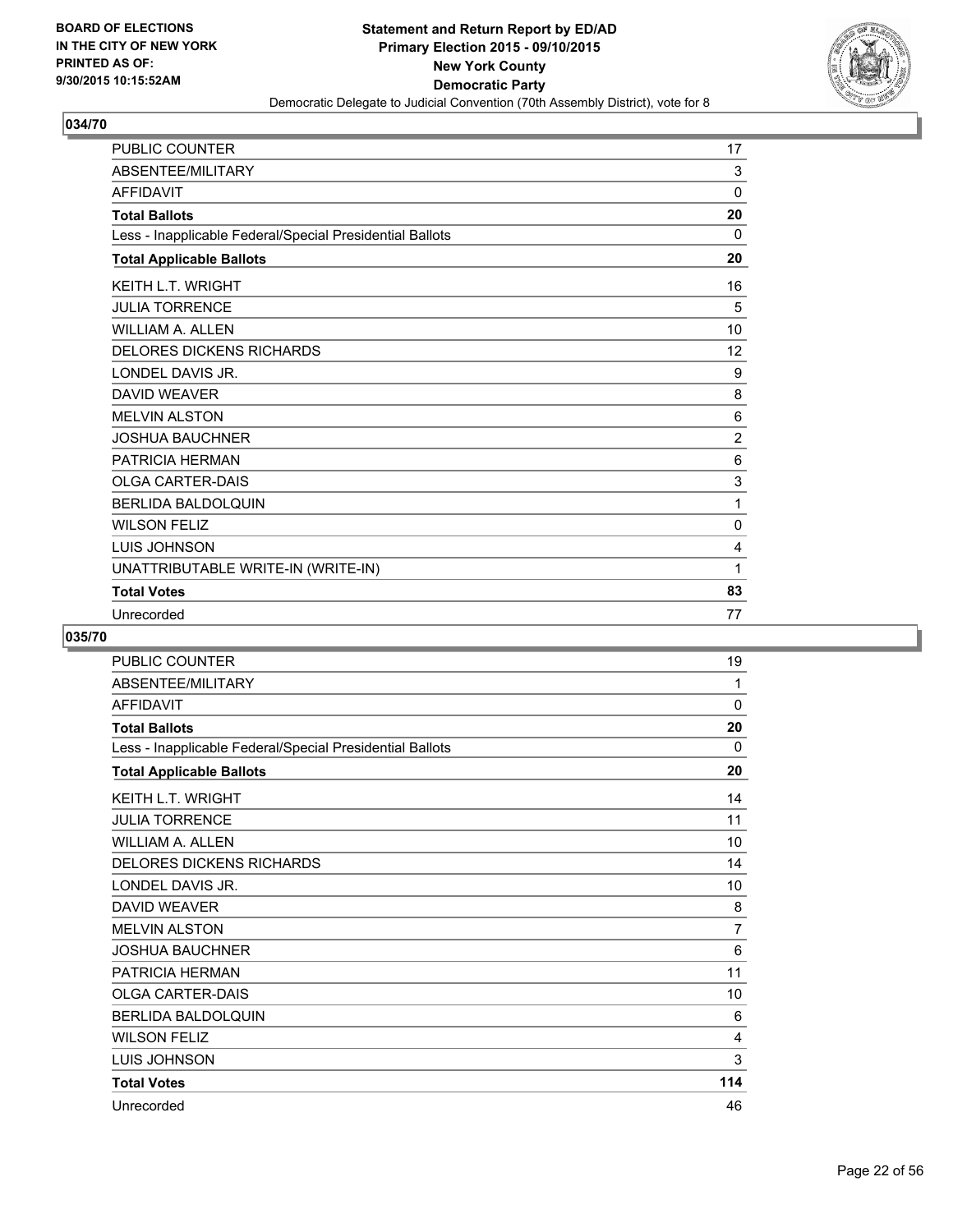![](_page_22_Picture_2.jpeg)

| PUBLIC COUNTER                                           | 27             |
|----------------------------------------------------------|----------------|
| ABSENTEE/MILITARY                                        | 4              |
| <b>AFFIDAVIT</b>                                         | 0              |
| <b>Total Ballots</b>                                     | 31             |
| Less - Inapplicable Federal/Special Presidential Ballots | 0              |
| <b>Total Applicable Ballots</b>                          | 31             |
| <b>KEITH L.T. WRIGHT</b>                                 | 28             |
| <b>JULIA TORRENCE</b>                                    | 14             |
| <b>WILLIAM A. ALLEN</b>                                  | 14             |
| <b>DELORES DICKENS RICHARDS</b>                          | 15             |
| LONDEL DAVIS JR.                                         | 15             |
| <b>DAVID WEAVER</b>                                      | 11             |
| <b>MELVIN ALSTON</b>                                     | 11             |
| <b>JOSHUA BAUCHNER</b>                                   | 3              |
| PATRICIA HERMAN                                          | 11             |
| <b>OLGA CARTER-DAIS</b>                                  | 4              |
| <b>BERLIDA BALDOLQUIN</b>                                | 3              |
| <b>WILSON FELIZ</b>                                      | $\overline{2}$ |
| <b>LUIS JOHNSON</b>                                      | 4              |
| <b>Total Votes</b>                                       | 135            |
| Unrecorded                                               | 113            |

| <b>PUBLIC COUNTER</b>                                    | 59  |
|----------------------------------------------------------|-----|
| ABSENTEE/MILITARY                                        | 4   |
| <b>AFFIDAVIT</b>                                         | 1   |
| <b>Total Ballots</b>                                     | 64  |
| Less - Inapplicable Federal/Special Presidential Ballots | 0   |
| <b>Total Applicable Ballots</b>                          | 64  |
| <b>KEITH L.T. WRIGHT</b>                                 | 41  |
| <b>JULIA TORRENCE</b>                                    | 18  |
| <b>WILLIAM A. ALLEN</b>                                  | 29  |
| <b>DELORES DICKENS RICHARDS</b>                          | 21  |
| LONDEL DAVIS JR.                                         | 18  |
| <b>DAVID WEAVER</b>                                      | 13  |
| <b>MELVIN ALSTON</b>                                     | 16  |
| <b>JOSHUA BAUCHNER</b>                                   | 5   |
| PATRICIA HERMAN                                          | 27  |
| <b>OLGA CARTER-DAIS</b>                                  | 14  |
| <b>BERLIDA BALDOLQUIN</b>                                | 10  |
| <b>WILSON FELIZ</b>                                      | 8   |
| <b>LUIS JOHNSON</b>                                      | 8   |
| JEMAR T. WARD (WRITE-IN)                                 | 1   |
| <b>Total Votes</b>                                       | 229 |
| Unrecorded                                               | 283 |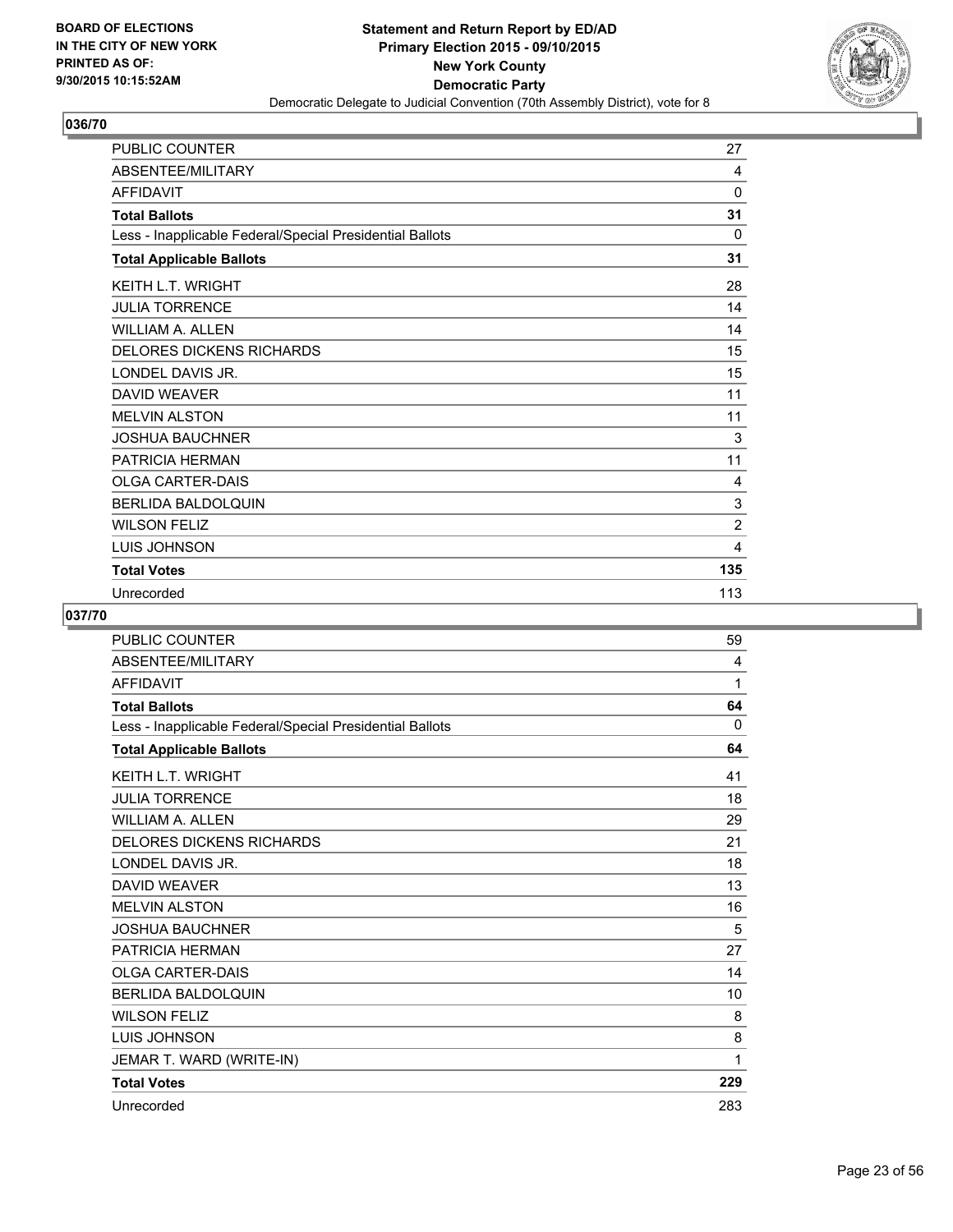![](_page_23_Picture_2.jpeg)

| PUBLIC COUNTER                                           | 39  |
|----------------------------------------------------------|-----|
| ABSENTEE/MILITARY                                        | 6   |
| <b>AFFIDAVIT</b>                                         | 1   |
| <b>Total Ballots</b>                                     | 46  |
| Less - Inapplicable Federal/Special Presidential Ballots | 0   |
| <b>Total Applicable Ballots</b>                          | 46  |
| <b>KEITH L.T. WRIGHT</b>                                 | 30  |
| <b>JULIA TORRENCE</b>                                    | 10  |
| <b>WILLIAM A. ALLEN</b>                                  | 18  |
| <b>DELORES DICKENS RICHARDS</b>                          | 18  |
| LONDEL DAVIS JR.                                         | 11  |
| <b>DAVID WEAVER</b>                                      | 11  |
| <b>MELVIN ALSTON</b>                                     | 13  |
| <b>JOSHUA BAUCHNER</b>                                   | 5   |
| PATRICIA HERMAN                                          | 21  |
| <b>OLGA CARTER-DAIS</b>                                  | 6   |
| <b>BERLIDA BALDOLQUIN</b>                                | 5   |
| <b>WILSON FELIZ</b>                                      | 12  |
| <b>LUIS JOHNSON</b>                                      | 8   |
| <b>Total Votes</b>                                       | 168 |
| Unrecorded                                               | 200 |

| <b>PUBLIC COUNTER</b>                                    | 43             |
|----------------------------------------------------------|----------------|
| ABSENTEE/MILITARY                                        | 1              |
| <b>AFFIDAVIT</b>                                         | 0              |
| <b>Total Ballots</b>                                     | 44             |
| Less - Inapplicable Federal/Special Presidential Ballots | 0              |
| <b>Total Applicable Ballots</b>                          | 44             |
| <b>KEITH L.T. WRIGHT</b>                                 | 35             |
| <b>JULIA TORRENCE</b>                                    | 5              |
| <b>WILLIAM A. ALLEN</b>                                  | 14             |
| <b>DELORES DICKENS RICHARDS</b>                          | 8              |
| LONDEL DAVIS JR.                                         | 8              |
| DAVID WEAVER                                             | 8              |
| <b>MELVIN ALSTON</b>                                     | 6              |
| <b>JOSHUA BAUCHNER</b>                                   | $\mathbf{3}$   |
| PATRICIA HERMAN                                          | 10             |
| <b>OLGA CARTER-DAIS</b>                                  | 4              |
| BERLIDA BALDOLQUIN                                       | 5              |
| <b>WILSON FELIZ</b>                                      | 5              |
| <b>LUIS JOHNSON</b>                                      | 5              |
| UNATTRIBUTABLE WRITE-IN (WRITE-IN)                       | $\overline{2}$ |
| <b>Total Votes</b>                                       | 118            |
| Unrecorded                                               | 234            |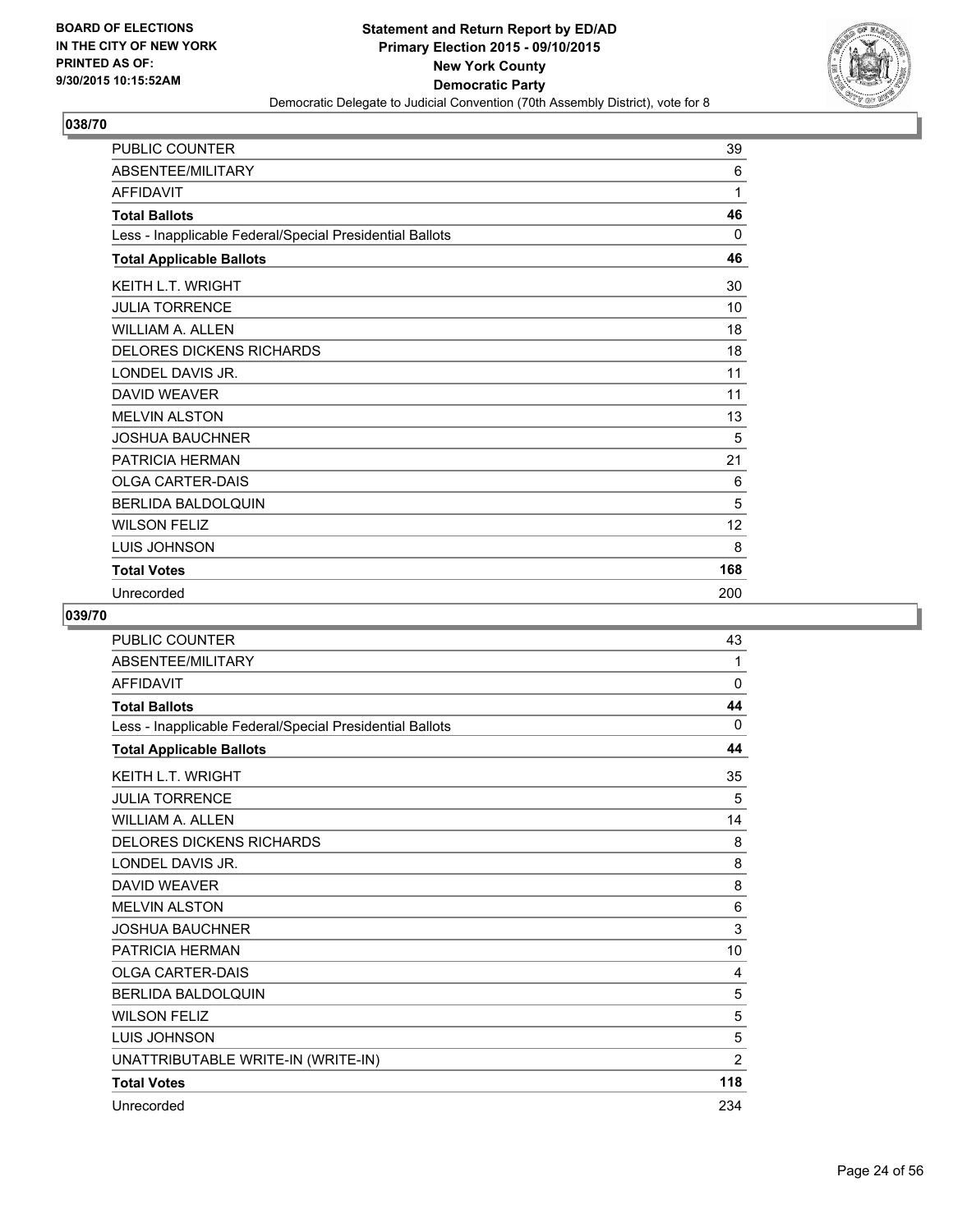![](_page_24_Picture_2.jpeg)

| <b>PUBLIC COUNTER</b>                                    | 37             |
|----------------------------------------------------------|----------------|
| <b>ABSENTEE/MILITARY</b>                                 | 6              |
| <b>AFFIDAVIT</b>                                         | $\Omega$       |
| <b>Total Ballots</b>                                     | 43             |
| Less - Inapplicable Federal/Special Presidential Ballots | 0              |
| <b>Total Applicable Ballots</b>                          | 43             |
| KEITH L.T. WRIGHT                                        | 38             |
| <b>JULIA TORRENCE</b>                                    | 13             |
| <b>WILLIAM A. ALLEN</b>                                  | 23             |
| <b>DELORES DICKENS RICHARDS</b>                          | 24             |
| LONDEL DAVIS JR.                                         | 26             |
| <b>DAVID WEAVER</b>                                      | 19             |
| <b>MELVIN ALSTON</b>                                     | 17             |
| <b>JOSHUA BAUCHNER</b>                                   | 8              |
| PATRICIA HERMAN                                          | 10             |
| <b>OLGA CARTER-DAIS</b>                                  | 6              |
| <b>BERLIDA BALDOLQUIN</b>                                | 3              |
| <b>WILSON FELIZ</b>                                      | 6              |
| <b>LUIS JOHNSON</b>                                      | 9              |
| CARDEL CLEARE (WRITE-IN)                                 | 1              |
| CINQUE M. BRATHWAITE (WRITE-IN)                          | $\overline{2}$ |
| MICHAEL S. LEWIS (WRITE-IN)                              | 1              |
| <b>Total Votes</b>                                       | 206            |
| Unrecorded                                               | 138            |

| <b>PUBLIC COUNTER</b>                                    | 29             |
|----------------------------------------------------------|----------------|
| ABSENTEE/MILITARY                                        | 5              |
| <b>AFFIDAVIT</b>                                         | 1              |
| <b>Total Ballots</b>                                     | 35             |
| Less - Inapplicable Federal/Special Presidential Ballots | 0              |
| <b>Total Applicable Ballots</b>                          | 35             |
| <b>KEITH L.T. WRIGHT</b>                                 | 32             |
| <b>JULIA TORRENCE</b>                                    | 19             |
| <b>WILLIAM A. ALLEN</b>                                  | 24             |
| <b>DELORES DICKENS RICHARDS</b>                          | 24             |
| LONDEL DAVIS JR.                                         | 27             |
| <b>DAVID WEAVER</b>                                      | 22             |
| <b>MELVIN ALSTON</b>                                     | 18             |
| <b>JOSHUA BAUCHNER</b>                                   | 5              |
| PATRICIA HERMAN                                          | 9              |
| <b>OLGA CARTER-DAIS</b>                                  | 9              |
| BERLIDA BALDOLQUIN                                       | $\overline{2}$ |
| <b>WILSON FELIZ</b>                                      | 3              |
| <b>LUIS JOHNSON</b>                                      | 6              |
| <b>Total Votes</b>                                       | 200            |
| Unrecorded                                               | 80             |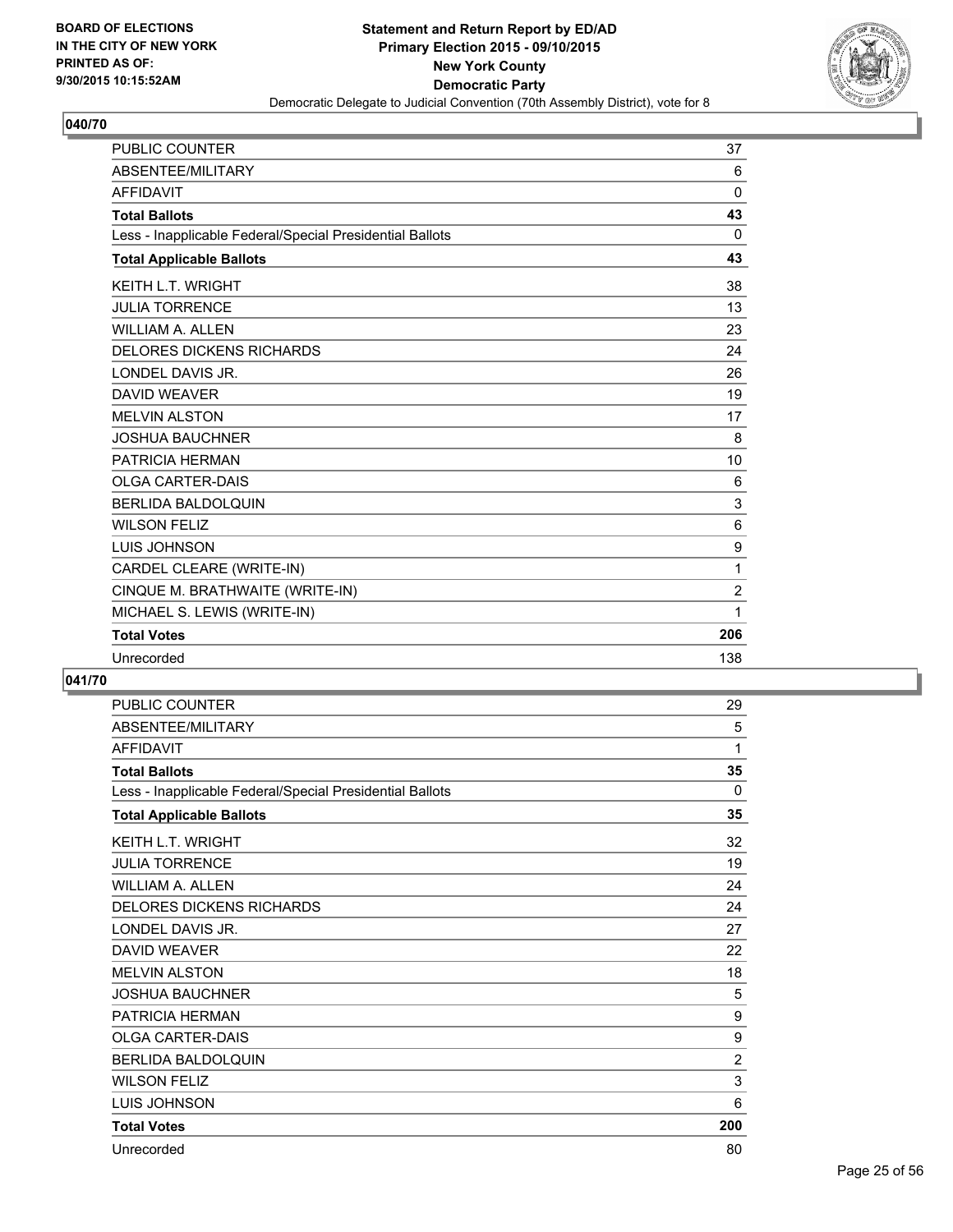![](_page_25_Picture_2.jpeg)

| <b>PUBLIC COUNTER</b>                                    | 20             |
|----------------------------------------------------------|----------------|
| ABSENTEE/MILITARY                                        | $\Omega$       |
| <b>AFFIDAVIT</b>                                         | $\mathbf{0}$   |
| <b>Total Ballots</b>                                     | 20             |
| Less - Inapplicable Federal/Special Presidential Ballots | $\Omega$       |
| <b>Total Applicable Ballots</b>                          | 20             |
| <b>KEITH L.T. WRIGHT</b>                                 | 16             |
| <b>JULIA TORRENCE</b>                                    | 11             |
| <b>WILLIAM A. ALLEN</b>                                  | 8              |
| <b>DELORES DICKENS RICHARDS</b>                          | 8              |
| LONDEL DAVIS JR.                                         | 14             |
| <b>DAVID WEAVER</b>                                      | 6              |
| <b>MELVIN ALSTON</b>                                     | 8              |
| <b>JOSHUA BAUCHNER</b>                                   | 1              |
| PATRICIA HERMAN                                          | $\overline{7}$ |
| <b>OLGA CARTER-DAIS</b>                                  | 5              |
| <b>BERLIDA BALDOLQUIN</b>                                | 5              |
| <b>WILSON FELIZ</b>                                      | 4              |
| <b>LUIS JOHNSON</b>                                      | 3              |
| M. MARIO CLEMENZIO (WRITE-IN)                            | $\overline{2}$ |
| UNATTRIBUTABLE WRITE-IN (WRITE-IN)                       | 1              |
| <b>Total Votes</b>                                       | 99             |
| Unrecorded                                               | 61             |

| <b>PUBLIC COUNTER</b>                                    | 22           |
|----------------------------------------------------------|--------------|
| ABSENTEE/MILITARY                                        | 2            |
| <b>AFFIDAVIT</b>                                         | $\mathbf{0}$ |
| <b>Total Ballots</b>                                     | 24           |
| Less - Inapplicable Federal/Special Presidential Ballots | $\Omega$     |
| <b>Total Applicable Ballots</b>                          | 24           |
| <b>KEITH L.T. WRIGHT</b>                                 | 20           |
| <b>JULIA TORRENCE</b>                                    | 10           |
| <b>WILLIAM A. ALLEN</b>                                  | 13           |
| <b>DELORES DICKENS RICHARDS</b>                          | 10           |
| LONDEL DAVIS JR.                                         | 15           |
| <b>DAVID WEAVER</b>                                      | 8            |
| <b>MELVIN ALSTON</b>                                     | 9            |
| <b>JOSHUA BAUCHNER</b>                                   | 4            |
| <b>PATRICIA HERMAN</b>                                   | 6            |
| <b>OLGA CARTER-DAIS</b>                                  | 5            |
| <b>BERLIDA BALDOLQUIN</b>                                | 0            |
| <b>WILSON FELIZ</b>                                      | 1            |
| LUIS JOHNSON                                             | 3            |
| CORDELL CLEARE (WRITE-IN)                                | 1            |
| <b>Total Votes</b>                                       | 105          |
| Unrecorded                                               | 87           |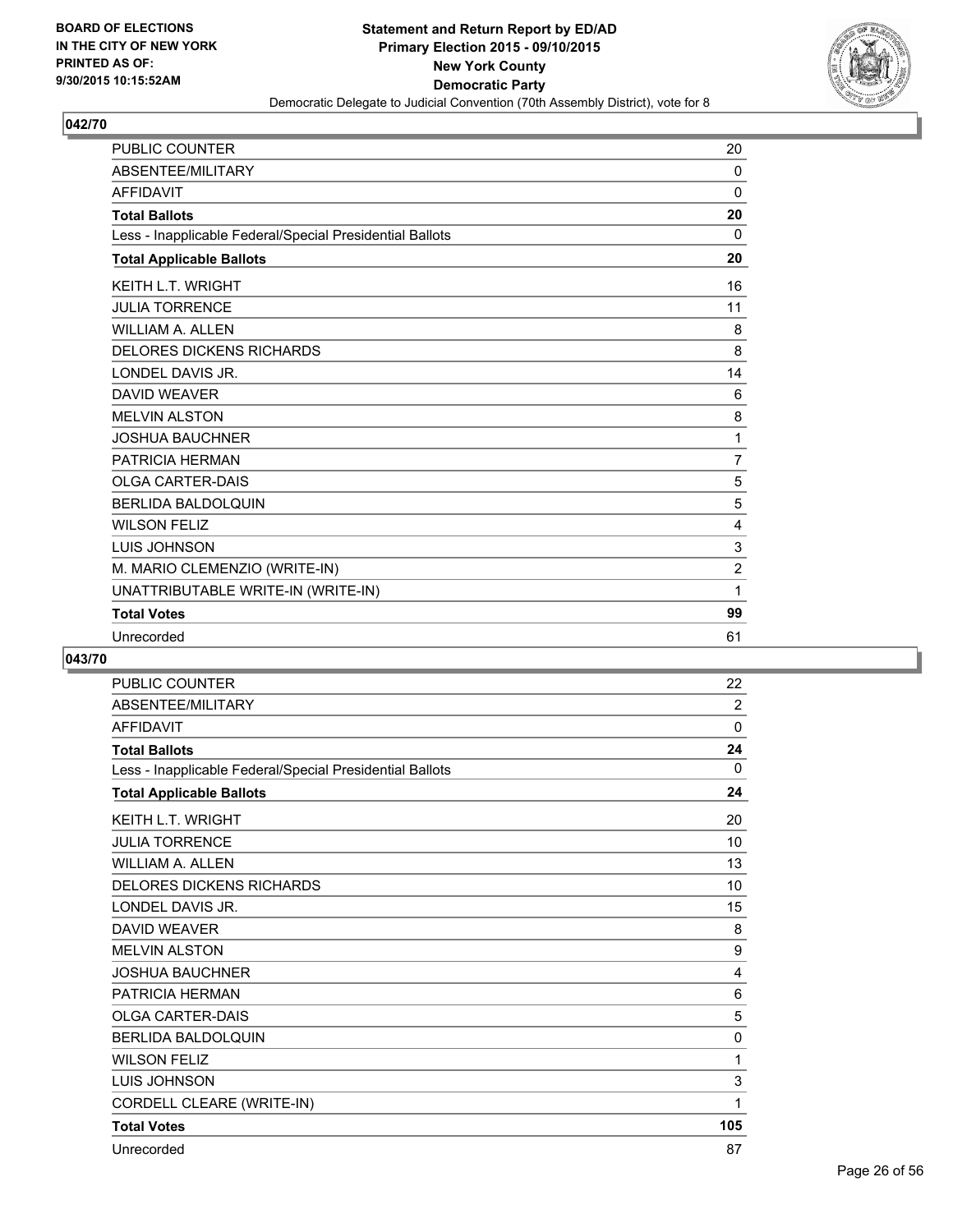![](_page_26_Picture_2.jpeg)

| PUBLIC COUNTER                                           | $\overline{7}$ |
|----------------------------------------------------------|----------------|
| ABSENTEE/MILITARY                                        | 7              |
| <b>AFFIDAVIT</b>                                         | 0              |
| <b>Total Ballots</b>                                     | 14             |
| Less - Inapplicable Federal/Special Presidential Ballots | 0              |
| <b>Total Applicable Ballots</b>                          | 14             |
| KEITH L.T. WRIGHT                                        | 10             |
| <b>JULIA TORRENCE</b>                                    | 6              |
| <b>WILLIAM A. ALLEN</b>                                  | 5              |
| <b>DELORES DICKENS RICHARDS</b>                          | 7              |
| LONDEL DAVIS JR.                                         | 6              |
| <b>DAVID WEAVER</b>                                      | 4              |
| <b>MELVIN ALSTON</b>                                     | 5              |
| <b>JOSHUA BAUCHNER</b>                                   | 1              |
| PATRICIA HERMAN                                          | 5              |
| <b>OLGA CARTER-DAIS</b>                                  | 3              |
| BERLIDA BALDOLQUIN                                       | $\overline{2}$ |
| <b>WILSON FELIZ</b>                                      | 2              |
| <b>LUIS JOHNSON</b>                                      | 3              |
| <b>Total Votes</b>                                       | 59             |
| Unrecorded                                               | 53             |

| PUBLIC COUNTER                                           | 20             |
|----------------------------------------------------------|----------------|
| ABSENTEE/MILITARY                                        | 4              |
| <b>AFFIDAVIT</b>                                         | 0              |
| <b>Total Ballots</b>                                     | 24             |
| Less - Inapplicable Federal/Special Presidential Ballots | 0              |
| <b>Total Applicable Ballots</b>                          | 24             |
| <b>KEITH L.T. WRIGHT</b>                                 | 16             |
| <b>JULIA TORRENCE</b>                                    | 6              |
| <b>WILLIAM A. ALLEN</b>                                  | 12             |
| <b>DELORES DICKENS RICHARDS</b>                          | 12             |
| LONDEL DAVIS JR.                                         | 10             |
| <b>DAVID WEAVER</b>                                      | 10             |
| <b>MELVIN ALSTON</b>                                     | 8              |
| <b>JOSHUA BAUCHNER</b>                                   | 4              |
| PATRICIA HERMAN                                          | 3              |
| <b>OLGA CARTER-DAIS</b>                                  | $\overline{2}$ |
| <b>BERLIDA BALDOLQUIN</b>                                | 1              |
| <b>WILSON FELIZ</b>                                      | $\overline{2}$ |
| LUIS JOHNSON                                             | 4              |
| <b>Total Votes</b>                                       | 90             |
| Unrecorded                                               | 102            |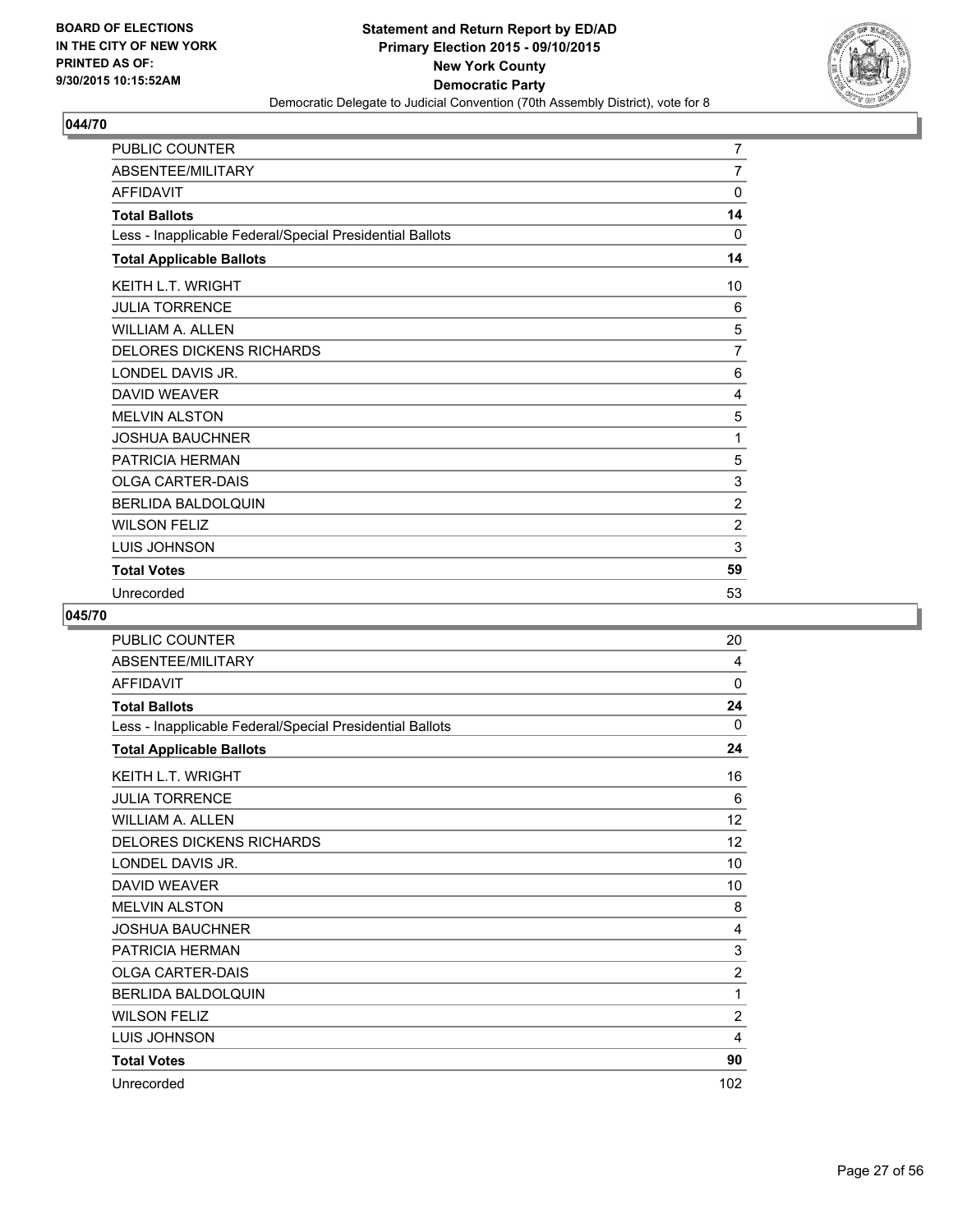![](_page_27_Picture_2.jpeg)

| <b>PUBLIC COUNTER</b>                                    | 103          |
|----------------------------------------------------------|--------------|
| ABSENTEE/MILITARY                                        | $\mathbf{1}$ |
| <b>AFFIDAVIT</b>                                         | $\mathbf{0}$ |
| <b>Total Ballots</b>                                     | 104          |
| Less - Inapplicable Federal/Special Presidential Ballots | 0            |
| <b>Total Applicable Ballots</b>                          | 104          |
| <b>KEITH L.T. WRIGHT</b>                                 | 93           |
| <b>JULIA TORRENCE</b>                                    | 68           |
| <b>WILLIAM A. ALLEN</b>                                  | 65           |
| <b>DELORES DICKENS RICHARDS</b>                          | 70           |
| LONDEL DAVIS JR.                                         | 71           |
| <b>DAVID WEAVER</b>                                      | 60           |
| <b>MELVIN ALSTON</b>                                     | 67           |
| <b>JOSHUA BAUCHNER</b>                                   | 11           |
| PATRICIA HERMAN                                          | 25           |
| <b>OLGA CARTER-DAIS</b>                                  | 15           |
| <b>BERLIDA BALDOLOUIN</b>                                | 10           |
| <b>WILSON FELIZ</b>                                      | 11           |
| <b>LUIS JOHNSON</b>                                      | 11           |
| AHA-MENSAH (WRITE-IN)                                    | 1            |
| CHARLES RANGEL (WRITE-IN)                                | 1            |
| LENA HILL (WRITE-IN)                                     | 1            |
| MICHAEL T. EDWARDS (WRITE-IN)                            | 1            |
| TINA WASHINGTON (WRITE-IN)                               | 1            |
| YASMIN CORNELIUS (WRITE-IN)                              | 1            |
| <b>Total Votes</b>                                       | 583          |
| Unrecorded                                               | 249          |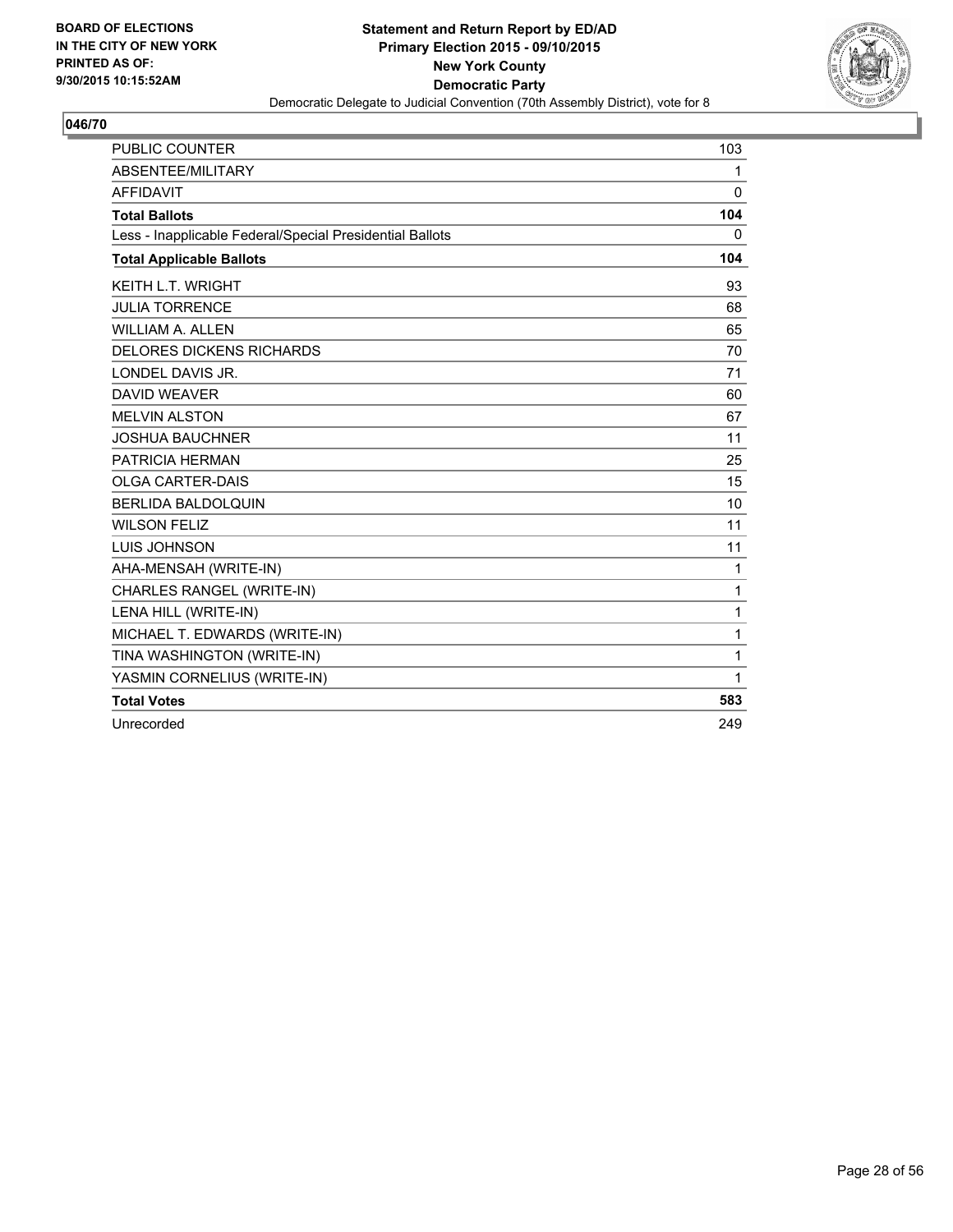![](_page_28_Picture_2.jpeg)

| PUBLIC COUNTER                                           | 74             |
|----------------------------------------------------------|----------------|
| ABSENTEE/MILITARY                                        | $\overline{2}$ |
| <b>AFFIDAVIT</b>                                         | 1              |
| <b>Total Ballots</b>                                     | 77             |
| Less - Inapplicable Federal/Special Presidential Ballots | 0              |
| <b>Total Applicable Ballots</b>                          | 77             |
| <b>KEITH L.T. WRIGHT</b>                                 | 72             |
| <b>JULIA TORRENCE</b>                                    | 49             |
| <b>WILLIAM A. ALLEN</b>                                  | 52             |
| <b>DELORES DICKENS RICHARDS</b>                          | 56             |
| LONDEL DAVIS JR.                                         | 47             |
| <b>DAVID WEAVER</b>                                      | 47             |
| <b>MELVIN ALSTON</b>                                     | 46             |
| <b>JOSHUA BAUCHNER</b>                                   | 7              |
| PATRICIA HERMAN                                          | 23             |
| <b>OLGA CARTER-DAIS</b>                                  | 13             |
| <b>BERLIDA BALDOLQUIN</b>                                | 8              |
| <b>WILSON FELIZ</b>                                      | $\overline{7}$ |
| LUIS JOHNSON                                             | 9              |
| <b>Total Votes</b>                                       | 436            |
| Unrecorded                                               | 180            |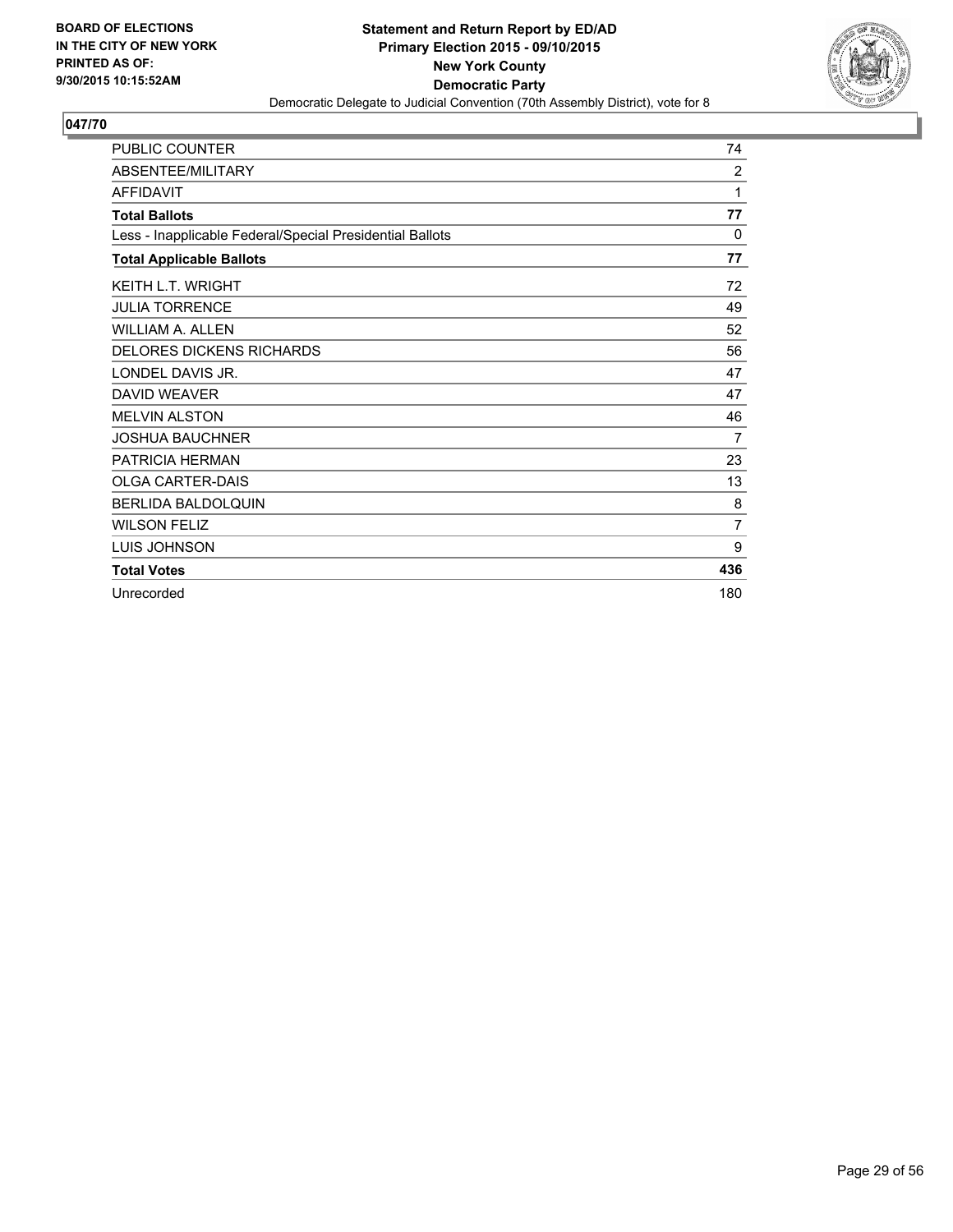![](_page_29_Picture_2.jpeg)

| PUBLIC COUNTER                                           | 20                |
|----------------------------------------------------------|-------------------|
| ABSENTEE/MILITARY                                        | $12 \overline{ }$ |
| <b>AFFIDAVIT</b>                                         | 1                 |
| <b>Total Ballots</b>                                     | 33                |
| Less - Inapplicable Federal/Special Presidential Ballots | $\Omega$          |
| <b>Total Applicable Ballots</b>                          | 33                |
| <b>KEITH L.T. WRIGHT</b>                                 | 26                |
| <b>JULIA TORRENCE</b>                                    | 13                |
| <b>WILLIAM A. ALLEN</b>                                  | 10                |
| <b>DELORES DICKENS RICHARDS</b>                          | 19                |
| LONDEL DAVIS JR.                                         | 14                |
| <b>DAVID WEAVER</b>                                      | 8                 |
| <b>MELVIN ALSTON</b>                                     | 12                |
| <b>JOSHUA BAUCHNER</b>                                   | 5                 |
| <b>PATRICIA HERMAN</b>                                   | 10                |
| <b>OLGA CARTER-DAIS</b>                                  | 5                 |
| <b>BERLIDA BALDOLQUIN</b>                                | 3                 |
| <b>WILSON FELIZ</b>                                      | 3                 |
| LUIS JOHNSON                                             | $\overline{7}$    |
| ODEL RHODES (WRITE-IN)                                   | 1                 |
| RONALD CLARK (WRITE-IN)                                  | 1                 |
| TAHIR WATSON (WRITE-IN)                                  | 1                 |
| TOURE STRONG (WRITE-IN)                                  | 1                 |
| <b>Total Votes</b>                                       | 139               |
| Unrecorded                                               | 125               |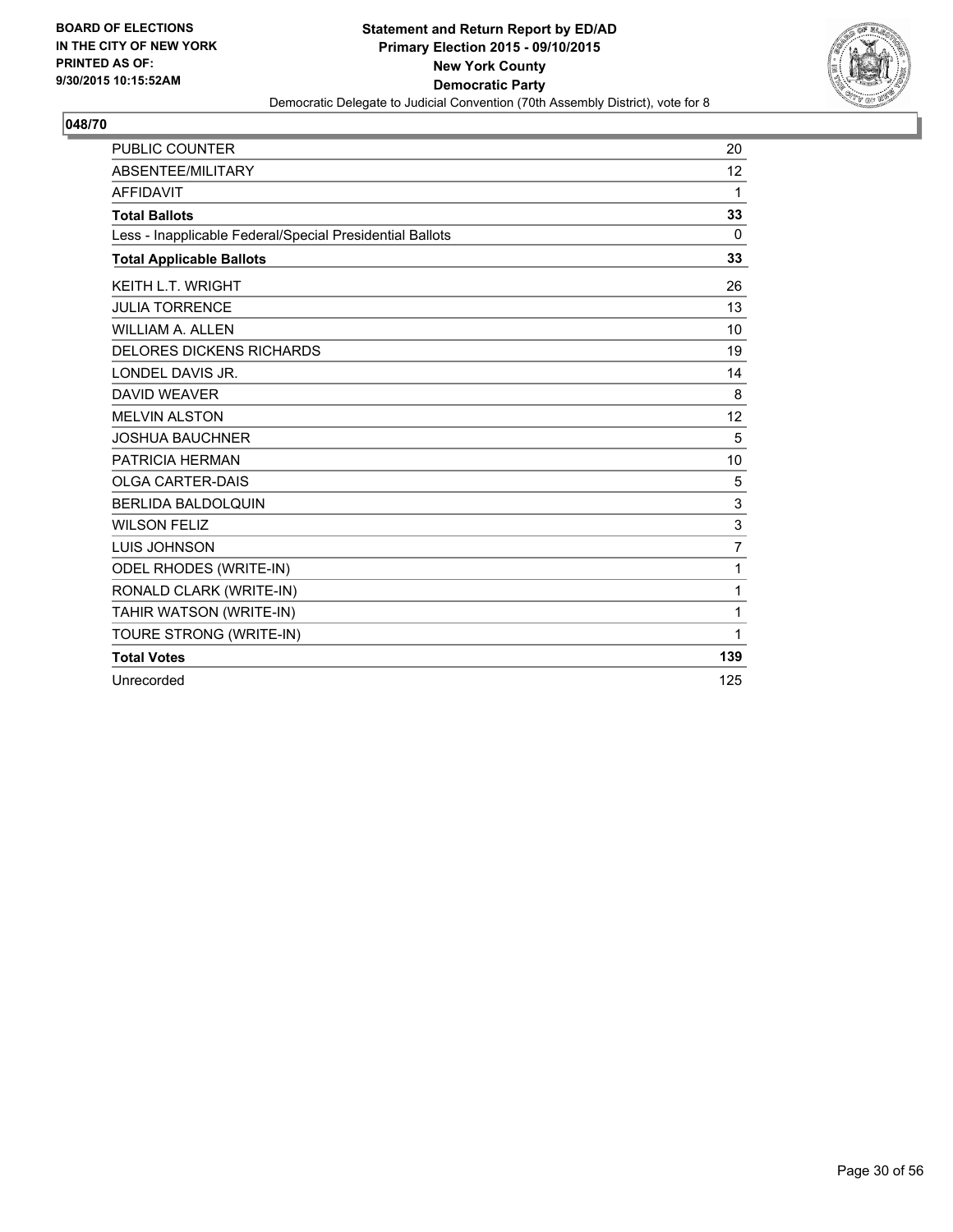![](_page_30_Picture_2.jpeg)

| <b>PUBLIC COUNTER</b>                                    | 13               |
|----------------------------------------------------------|------------------|
| ABSENTEE/MILITARY                                        | 4                |
| <b>AFFIDAVIT</b>                                         | 0                |
| <b>Total Ballots</b>                                     | 17               |
| Less - Inapplicable Federal/Special Presidential Ballots | 0                |
| <b>Total Applicable Ballots</b>                          | 17               |
| <b>KEITH L.T. WRIGHT</b>                                 | 13               |
| <b>JULIA TORRENCE</b>                                    | 6                |
| <b>WILLIAM A. ALLEN</b>                                  | 5                |
| <b>DELORES DICKENS RICHARDS</b>                          | 9                |
| LONDEL DAVIS JR.                                         | 7                |
| <b>DAVID WEAVER</b>                                      | 4                |
| <b>MELVIN ALSTON</b>                                     | 6                |
| <b>JOSHUA BAUCHNER</b>                                   | 1                |
| <b>PATRICIA HERMAN</b>                                   | 6                |
| <b>OLGA CARTER-DAIS</b>                                  | 1                |
| <b>BERLIDA BALDOLQUIN</b>                                | $\boldsymbol{2}$ |
| <b>WILSON FELIZ</b>                                      | $\overline{2}$   |
| <b>LUIS JOHNSON</b>                                      | $\overline{2}$   |
| MICHAEL WALROND JR. (WRITE-IN)                           | 1                |
| UNATTRIBUTABLE WRITE-IN (WRITE-IN)                       | $\overline{2}$   |
| <b>Total Votes</b>                                       | 67               |
| Unrecorded                                               | 69               |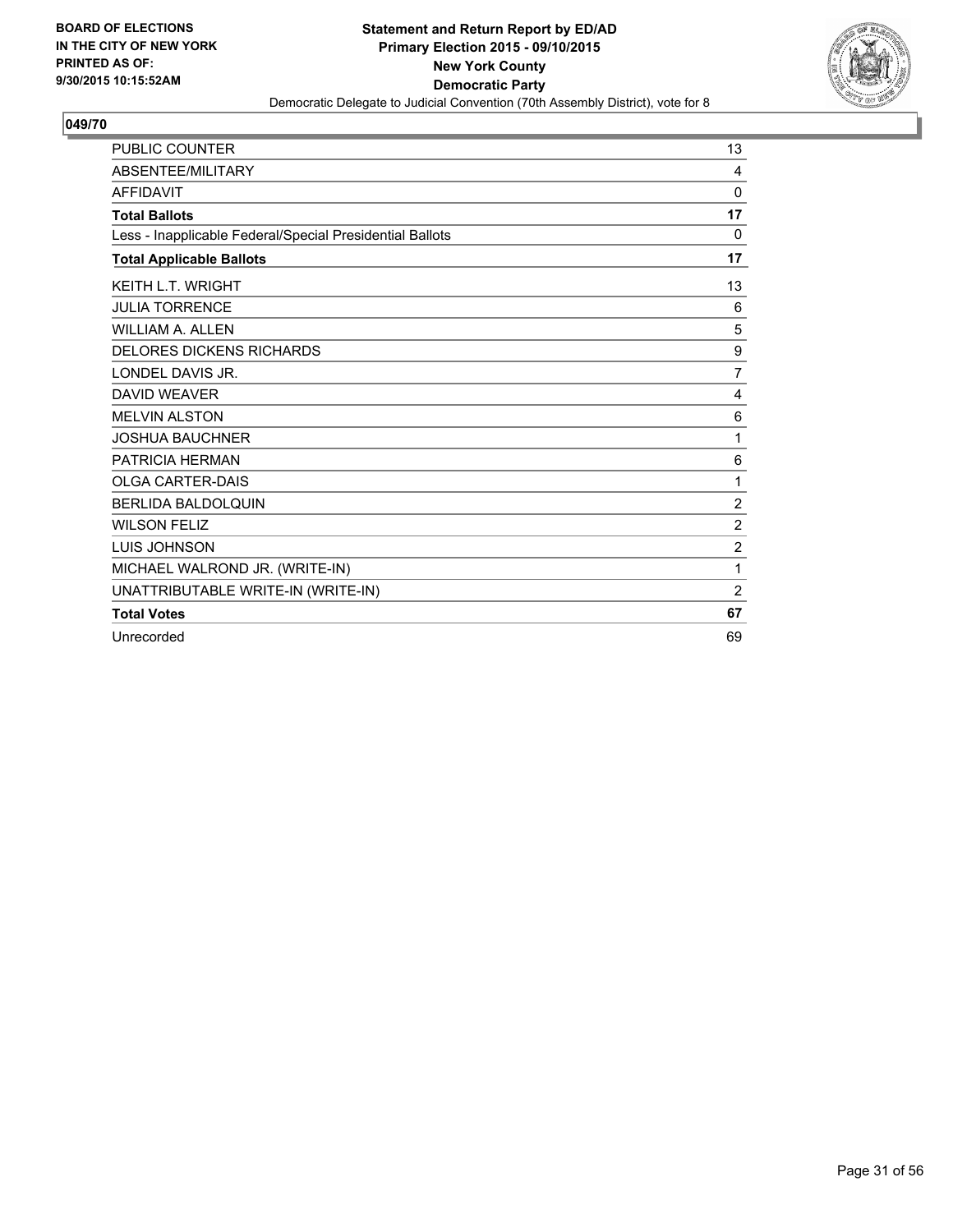![](_page_31_Picture_2.jpeg)

| <b>PUBLIC COUNTER</b>                                    | 21             |
|----------------------------------------------------------|----------------|
| ABSENTEE/MILITARY                                        | 2              |
| <b>AFFIDAVIT</b>                                         | $\mathbf 0$    |
| <b>Total Ballots</b>                                     | 23             |
| Less - Inapplicable Federal/Special Presidential Ballots | $\Omega$       |
| <b>Total Applicable Ballots</b>                          | 23             |
| <b>KEITH L.T. WRIGHT</b>                                 | 19             |
| <b>JULIA TORRENCE</b>                                    | 10             |
| <b>WILLIAM A. ALLEN</b>                                  | 15             |
| <b>DELORES DICKENS RICHARDS</b>                          | 15             |
| LONDEL DAVIS JR.                                         | 16             |
| <b>DAVID WEAVER</b>                                      | 12             |
| <b>MELVIN ALSTON</b>                                     | 13             |
| <b>JOSHUA BAUCHNER</b>                                   | 1              |
| <b>PATRICIA HERMAN</b>                                   | 6              |
| <b>OLGA CARTER-DAIS</b>                                  | 3              |
| <b>BERLIDA BALDOLQUIN</b>                                | $\overline{2}$ |
| <b>WILSON FELIZ</b>                                      | $\overline{2}$ |
| LUIS JOHNSON                                             | 3              |
| BILL PERKINS (WRITE-IN)                                  | 1              |
| UNATTRIBUTABLE WRITE-IN (WRITE-IN)                       | $\overline{2}$ |
| <b>Total Votes</b>                                       | 120            |
| Unrecorded                                               | 64             |

| <b>PUBLIC COUNTER</b>                                    | 9           |
|----------------------------------------------------------|-------------|
| ABSENTEE/MILITARY                                        | 1           |
| <b>AFFIDAVIT</b>                                         | 0           |
| <b>Total Ballots</b>                                     | 10          |
| Less - Inapplicable Federal/Special Presidential Ballots | 0           |
| <b>Total Applicable Ballots</b>                          | 10          |
| <b>KEITH L.T. WRIGHT</b>                                 | 9           |
| <b>JULIA TORRENCE</b>                                    | 4           |
| <b>WILLIAM A. ALLEN</b>                                  | 5           |
| <b>DELORES DICKENS RICHARDS</b>                          | 6           |
| LONDEL DAVIS JR.                                         | 5           |
| <b>DAVID WEAVER</b>                                      | 5           |
| <b>MELVIN ALSTON</b>                                     | 4           |
| <b>JOSHUA BAUCHNER</b>                                   | 1           |
| PATRICIA HERMAN                                          | 3           |
| <b>OLGA CARTER-DAIS</b>                                  | 1           |
| <b>BERLIDA BALDOLQUIN</b>                                | 1           |
| <b>WILSON FELIZ</b>                                      | 0           |
| <b>LUIS JOHNSON</b>                                      | $\mathbf 0$ |
| <b>Total Votes</b>                                       | 44          |
| Unrecorded                                               | 36          |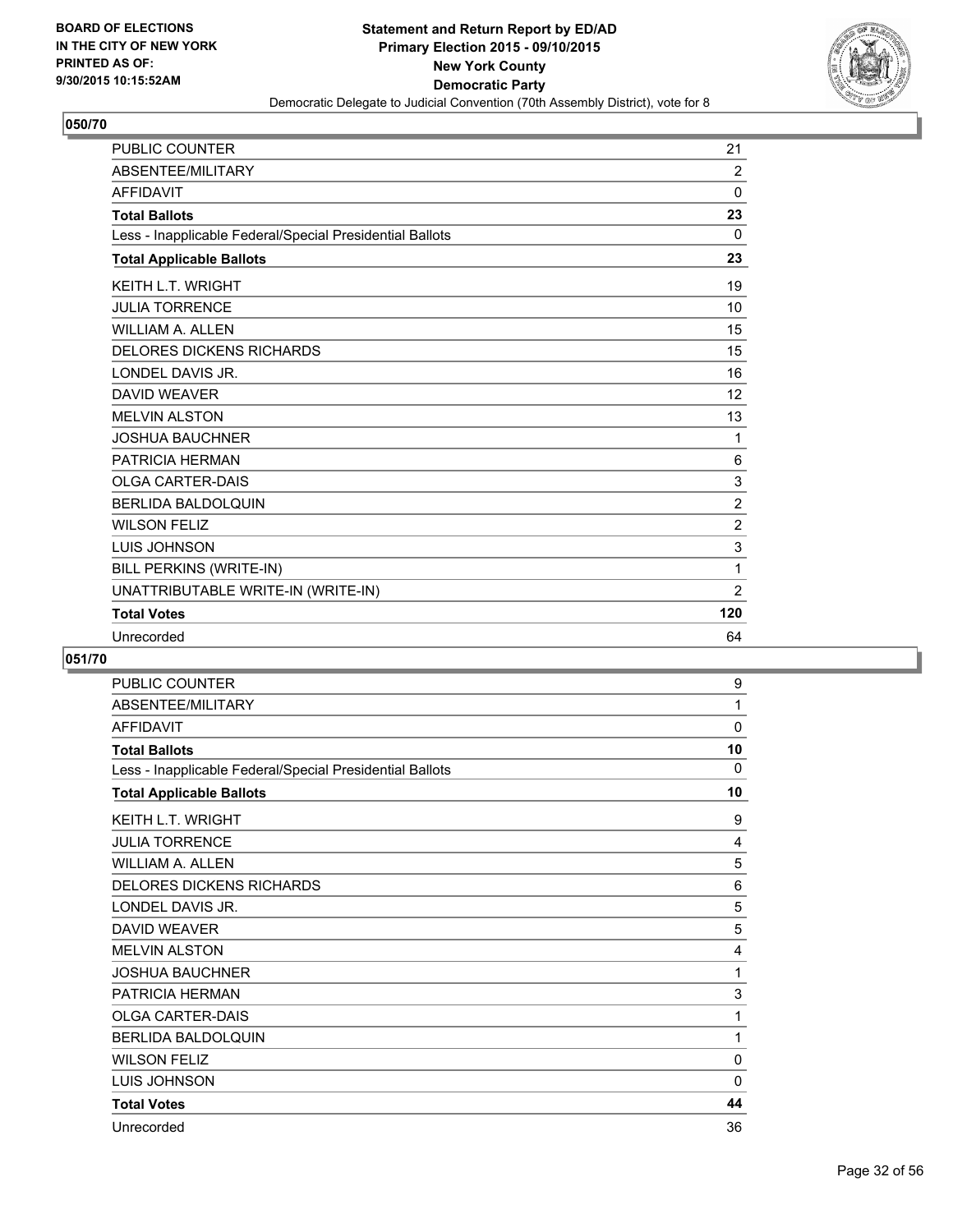![](_page_32_Picture_2.jpeg)

| PUBLIC COUNTER                                           | 16  |
|----------------------------------------------------------|-----|
| ABSENTEE/MILITARY                                        | 3   |
| <b>AFFIDAVIT</b>                                         | 0   |
| <b>Total Ballots</b>                                     | 19  |
| Less - Inapplicable Federal/Special Presidential Ballots | 0   |
| <b>Total Applicable Ballots</b>                          | 19  |
| <b>KEITH L.T. WRIGHT</b>                                 | 15  |
| <b>JULIA TORRENCE</b>                                    | 12  |
| <b>WILLIAM A. ALLEN</b>                                  | 11  |
| <b>DELORES DICKENS RICHARDS</b>                          | 11  |
| LONDEL DAVIS JR.                                         | 10  |
| <b>DAVID WEAVER</b>                                      | 9   |
| <b>MELVIN ALSTON</b>                                     | 13  |
| <b>JOSHUA BAUCHNER</b>                                   | 3   |
| PATRICIA HERMAN                                          | 9   |
| <b>OLGA CARTER-DAIS</b>                                  | 3   |
| <b>BERLIDA BALDOLQUIN</b>                                | 5   |
| <b>WILSON FELIZ</b>                                      | 3   |
| <b>LUIS JOHNSON</b>                                      | 4   |
| <b>Total Votes</b>                                       | 108 |
| Unrecorded                                               | 44  |

| <b>PUBLIC COUNTER</b>                                    | 42       |
|----------------------------------------------------------|----------|
| ABSENTEE/MILITARY                                        | 3        |
| <b>AFFIDAVIT</b>                                         | 1        |
| <b>Total Ballots</b>                                     | 46       |
| Less - Inapplicable Federal/Special Presidential Ballots | $\Omega$ |
| <b>Total Applicable Ballots</b>                          | 46       |
| <b>KEITH L.T. WRIGHT</b>                                 | 39       |
| <b>JULIA TORRENCE</b>                                    | 28       |
| <b>WILLIAM A. ALLEN</b>                                  | 30       |
| <b>DELORES DICKENS RICHARDS</b>                          | 33       |
| LONDEL DAVIS JR.                                         | 33       |
| DAVID WEAVER                                             | 30       |
| <b>MELVIN ALSTON</b>                                     | 28       |
| <b>JOSHUA BAUCHNER</b>                                   | 3        |
| PATRICIA HERMAN                                          | 16       |
| <b>OLGA CARTER-DAIS</b>                                  | 8        |
| <b>BERLIDA BALDOLQUIN</b>                                | 5        |
| <b>WILSON FELIZ</b>                                      | 4        |
| <b>LUIS JOHNSON</b>                                      | 8        |
| UNATTRIBUTABLE WRITE-IN (WRITE-IN)                       | 4        |
| <b>Total Votes</b>                                       | 269      |
| Unrecorded                                               | 99       |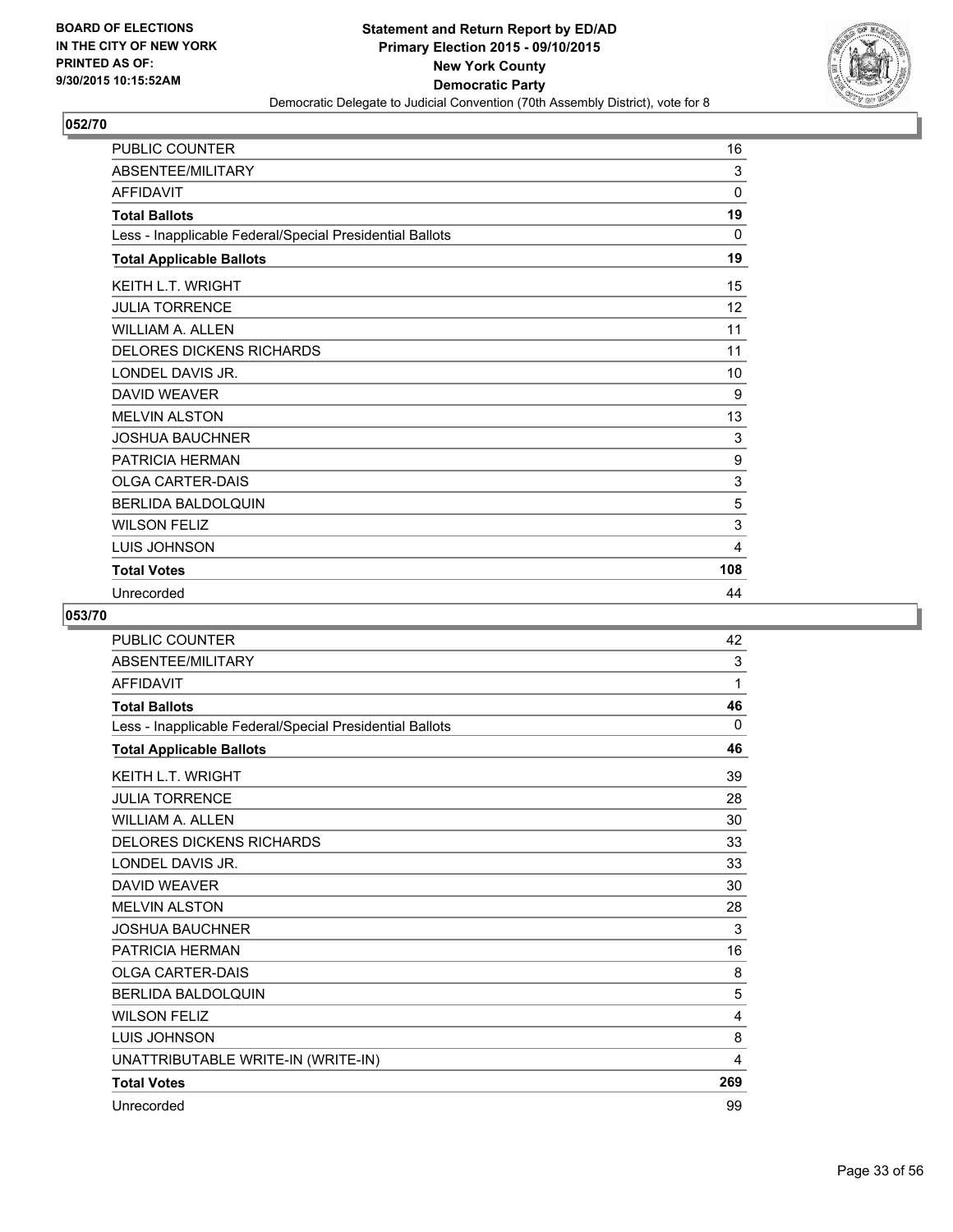![](_page_33_Picture_2.jpeg)

| <b>PUBLIC COUNTER</b>                                    | 110 |
|----------------------------------------------------------|-----|
| ABSENTEE/MILITARY                                        | 4   |
| <b>AFFIDAVIT</b>                                         | 0   |
| <b>Total Ballots</b>                                     | 114 |
| Less - Inapplicable Federal/Special Presidential Ballots | 0   |
| <b>Total Applicable Ballots</b>                          | 114 |
| <b>KEITH L.T. WRIGHT</b>                                 | 94  |
| <b>JULIA TORRENCE</b>                                    | 50  |
| <b>WILLIAM A. ALLEN</b>                                  | 61  |
| <b>DELORES DICKENS RICHARDS</b>                          | 56  |
| LONDEL DAVIS JR.                                         | 55  |
| <b>DAVID WEAVER</b>                                      | 42  |
| <b>MELVIN ALSTON</b>                                     | 49  |
| <b>JOSHUA BAUCHNER</b>                                   | 16  |
| PATRICIA HERMAN                                          | 29  |
| <b>OLGA CARTER-DAIS</b>                                  | 22  |
| <b>BERLIDA BALDOLQUIN</b>                                | 16  |
| <b>WILSON FELIZ</b>                                      | 9   |
| <b>LUIS JOHNSON</b>                                      | 23  |
| <b>Total Votes</b>                                       | 522 |
| Unrecorded                                               | 390 |

| PUBLIC COUNTER                                           | 4              |
|----------------------------------------------------------|----------------|
| ABSENTEE/MILITARY                                        | $\overline{2}$ |
| <b>AFFIDAVIT</b>                                         | 0              |
| <b>Total Ballots</b>                                     | 6              |
| Less - Inapplicable Federal/Special Presidential Ballots | 0              |
| <b>Total Applicable Ballots</b>                          | 6              |
| <b>KEITH L.T. WRIGHT</b>                                 | 6              |
| <b>JULIA TORRENCE</b>                                    | 3              |
| <b>WILLIAM A. ALLEN</b>                                  | 4              |
| <b>DELORES DICKENS RICHARDS</b>                          | 5              |
| LONDEL DAVIS JR.                                         | 6              |
| <b>DAVID WEAVER</b>                                      | 4              |
| <b>MELVIN ALSTON</b>                                     | 3              |
| <b>JOSHUA BAUCHNER</b>                                   | 4              |
| PATRICIA HERMAN                                          | 3              |
| <b>OLGA CARTER-DAIS</b>                                  | 1              |
| BERLIDA BALDOLQUIN                                       | 1              |
| <b>WILSON FELIZ</b>                                      | $\overline{2}$ |
| LUIS JOHNSON                                             | $\overline{2}$ |
| <b>Total Votes</b>                                       | 44             |
| Unrecorded                                               | 4              |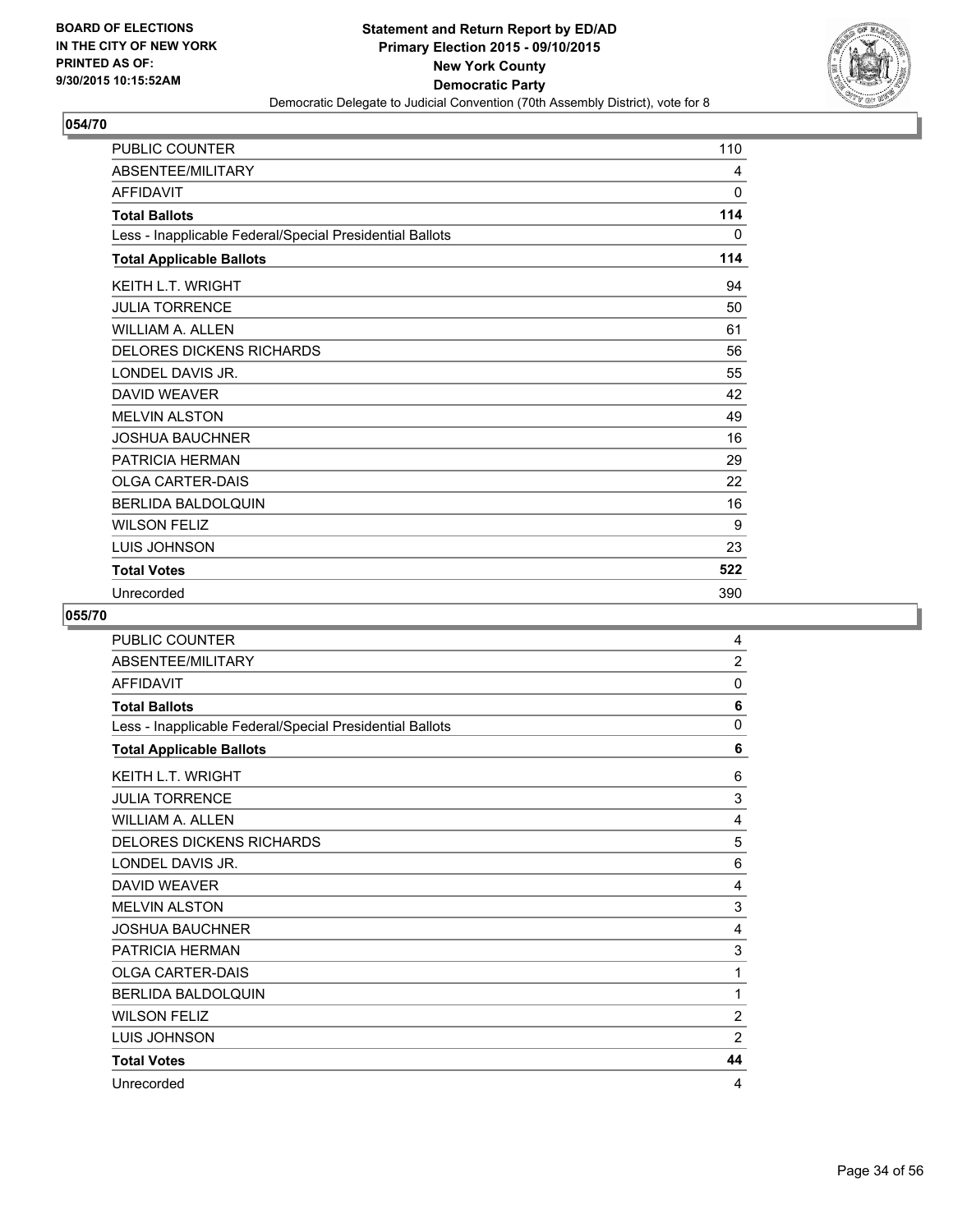![](_page_34_Picture_2.jpeg)

| PUBLIC COUNTER                                           | 22             |
|----------------------------------------------------------|----------------|
| ABSENTEE/MILITARY                                        | 5              |
| <b>AFFIDAVIT</b>                                         | 0              |
| <b>Total Ballots</b>                                     | 27             |
| Less - Inapplicable Federal/Special Presidential Ballots | 0              |
| <b>Total Applicable Ballots</b>                          | 27             |
| <b>KEITH L.T. WRIGHT</b>                                 | 25             |
| <b>JULIA TORRENCE</b>                                    | 14             |
| <b>WILLIAM A. ALLEN</b>                                  | 19             |
| <b>DELORES DICKENS RICHARDS</b>                          | 17             |
| LONDEL DAVIS JR.                                         | 20             |
| <b>DAVID WEAVER</b>                                      | 16             |
| <b>MELVIN ALSTON</b>                                     | 15             |
| <b>JOSHUA BAUCHNER</b>                                   | 3              |
| PATRICIA HERMAN                                          | $\overline{7}$ |
| <b>OLGA CARTER-DAIS</b>                                  | 8              |
| <b>BERLIDA BALDOLQUIN</b>                                | 1              |
| <b>WILSON FELIZ</b>                                      | 3              |
| <b>LUIS JOHNSON</b>                                      | 5              |
| <b>Total Votes</b>                                       | 153            |
| Unrecorded                                               | 63             |

| PUBLIC COUNTER                                           | 13             |
|----------------------------------------------------------|----------------|
| <b>ABSENTEE/MILITARY</b>                                 | 5              |
| <b>AFFIDAVIT</b>                                         | 0              |
| <b>Total Ballots</b>                                     | 18             |
| Less - Inapplicable Federal/Special Presidential Ballots | 0              |
| <b>Total Applicable Ballots</b>                          | 18             |
| <b>KEITH L.T. WRIGHT</b>                                 | 15             |
| <b>JULIA TORRENCE</b>                                    | 5              |
| <b>WILLIAM A. ALLEN</b>                                  | 9              |
| <b>DELORES DICKENS RICHARDS</b>                          | 14             |
| LONDEL DAVIS JR.                                         | 7              |
| <b>DAVID WEAVER</b>                                      | 8              |
| <b>MELVIN ALSTON</b>                                     | 6              |
| <b>JOSHUA BAUCHNER</b>                                   | $\overline{2}$ |
| PATRICIA HERMAN                                          | 6              |
| <b>OLGA CARTER-DAIS</b>                                  | $\overline{2}$ |
| <b>BERLIDA BALDOLQUIN</b>                                | 1              |
| <b>WILSON FELIZ</b>                                      | 3              |
| LUIS JOHNSON                                             | 6              |
| <b>Total Votes</b>                                       | 84             |
| Unrecorded                                               | 60             |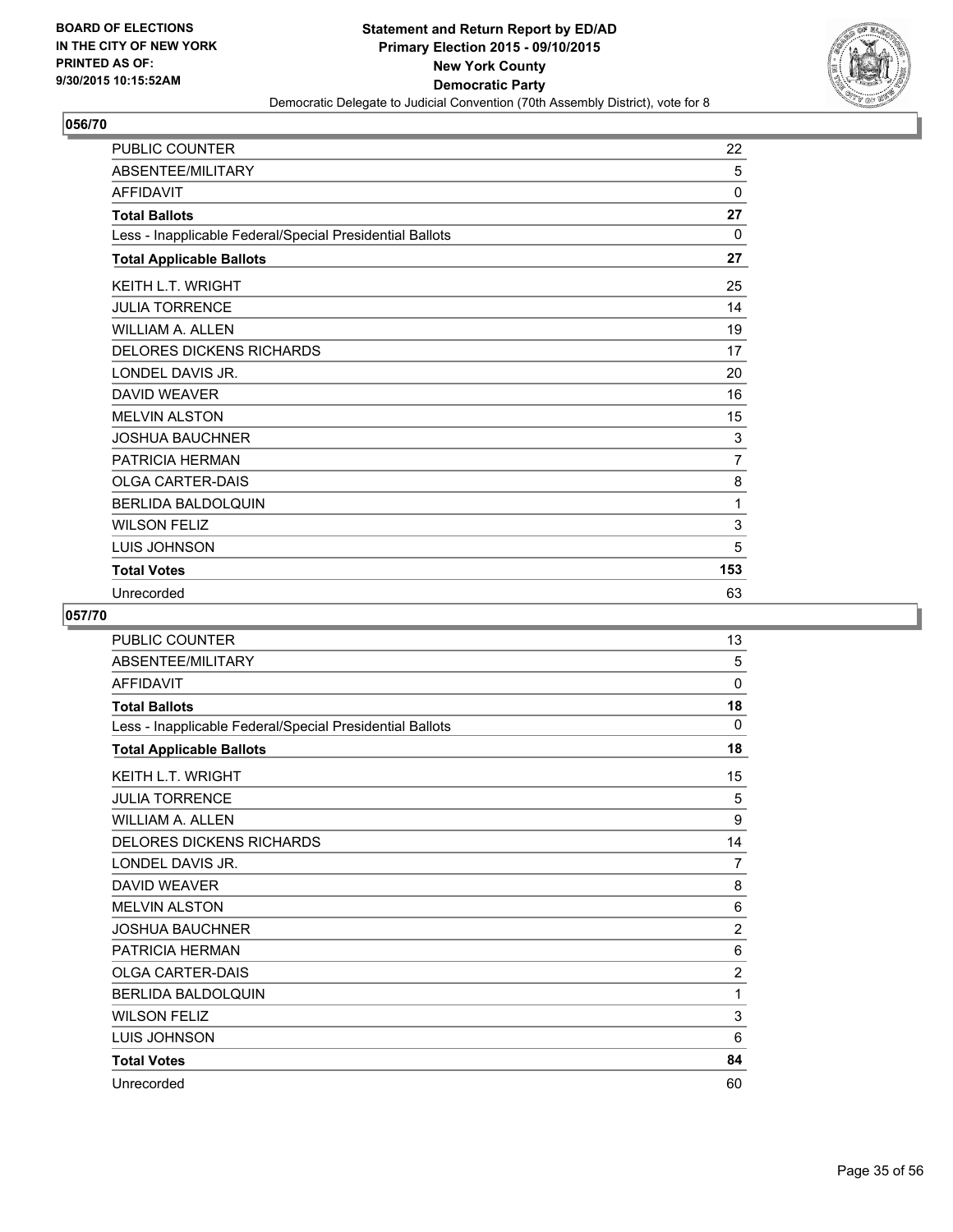![](_page_35_Picture_2.jpeg)

| PUBLIC COUNTER                                           | 10             |
|----------------------------------------------------------|----------------|
| ABSENTEE/MILITARY                                        | $\overline{7}$ |
| <b>AFFIDAVIT</b>                                         | 0              |
| <b>Total Ballots</b>                                     | 17             |
| Less - Inapplicable Federal/Special Presidential Ballots | 0              |
| <b>Total Applicable Ballots</b>                          | 17             |
| <b>KEITH L.T. WRIGHT</b>                                 | 16             |
| <b>JULIA TORRENCE</b>                                    | 4              |
| <b>WILLIAM A. ALLEN</b>                                  | 7              |
| <b>DELORES DICKENS RICHARDS</b>                          | 7              |
| LONDEL DAVIS JR.                                         | 6              |
| <b>DAVID WEAVER</b>                                      | 5              |
| <b>MELVIN ALSTON</b>                                     | $\overline{7}$ |
| <b>JOSHUA BAUCHNER</b>                                   | 1              |
| <b>PATRICIA HERMAN</b>                                   | 3              |
| <b>OLGA CARTER-DAIS</b>                                  | $\overline{2}$ |
| <b>BERLIDA BALDOLQUIN</b>                                | 1              |
| <b>WILSON FELIZ</b>                                      | 1              |
| <b>LUIS JOHNSON</b>                                      | 2              |
| <b>Total Votes</b>                                       | 62             |
| Unrecorded                                               | 74             |

| <b>PUBLIC COUNTER</b>                                    | 7              |
|----------------------------------------------------------|----------------|
| ABSENTEE/MILITARY                                        | 9              |
| <b>AFFIDAVIT</b>                                         | 1              |
| <b>Total Ballots</b>                                     | 17             |
| Less - Inapplicable Federal/Special Presidential Ballots | 0              |
| <b>Total Applicable Ballots</b>                          | 17             |
| <b>KEITH L.T. WRIGHT</b>                                 | 14             |
| <b>JULIA TORRENCE</b>                                    | 4              |
| <b>WILLIAM A. ALLEN</b>                                  | 6              |
| <b>DELORES DICKENS RICHARDS</b>                          | 8              |
| LONDEL DAVIS JR.                                         | 7              |
| <b>DAVID WEAVER</b>                                      | 6              |
| <b>MELVIN ALSTON</b>                                     | 3              |
| <b>JOSHUA BAUCHNER</b>                                   | $\overline{2}$ |
| PATRICIA HERMAN                                          | $\overline{7}$ |
| <b>OLGA CARTER-DAIS</b>                                  | 4              |
| <b>BERLIDA BALDOLQUIN</b>                                | $\overline{2}$ |
| <b>WILSON FELIZ</b>                                      | 6              |
| LUIS JOHNSON                                             | 4              |
| FUNG KAN (WRITE-IN)                                      | 1              |
| HAROLD ADAMSON (WRITE-IN)                                | 1              |
| UNATTRIBUTABLE WRITE-IN (WRITE-IN)                       | 3              |
| <b>Total Votes</b>                                       | 78             |
| Unrecorded                                               | 58             |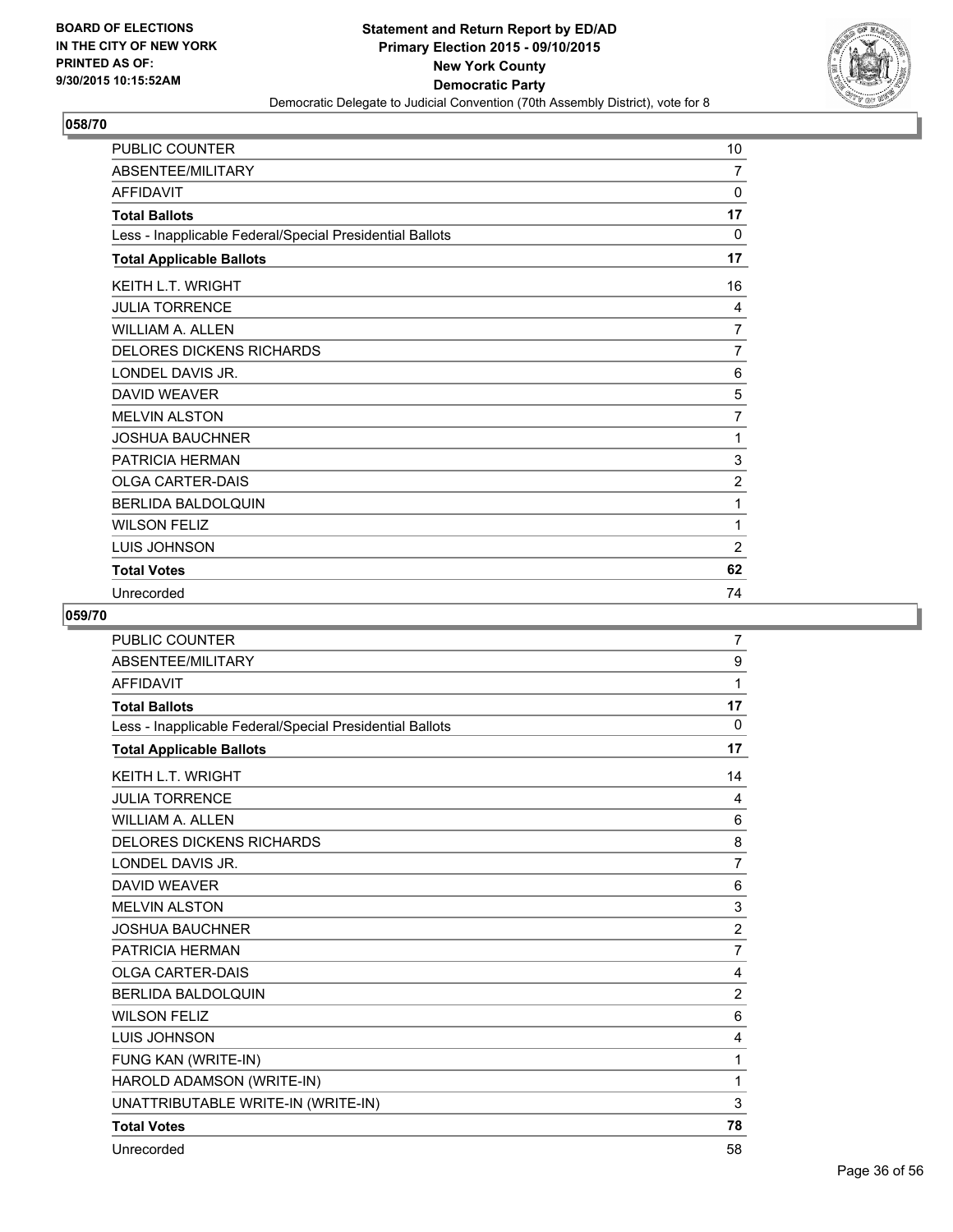![](_page_36_Picture_2.jpeg)

| <b>PUBLIC COUNTER</b>                                    | 17             |
|----------------------------------------------------------|----------------|
| ABSENTEE/MILITARY                                        | 4              |
| <b>AFFIDAVIT</b>                                         | 1              |
| <b>Total Ballots</b>                                     | 22             |
| Less - Inapplicable Federal/Special Presidential Ballots | 0              |
| <b>Total Applicable Ballots</b>                          | 22             |
| <b>KEITH L.T. WRIGHT</b>                                 | 15             |
| <b>JULIA TORRENCE</b>                                    | 8              |
| <b>WILLIAM A. ALLEN</b>                                  | 8              |
| <b>DELORES DICKENS RICHARDS</b>                          | 6              |
| LONDEL DAVIS JR.                                         | $\overline{7}$ |
| <b>DAVID WEAVER</b>                                      | 9              |
| <b>MELVIN ALSTON</b>                                     | 6              |
| <b>JOSHUA BAUCHNER</b>                                   | 1              |
| PATRICIA HERMAN                                          | 4              |
| <b>OLGA CARTER-DAIS</b>                                  | $\overline{2}$ |
| <b>BERLIDA BALDOLQUIN</b>                                | $\mathbf 0$    |
| <b>WILSON FELIZ</b>                                      | $\overline{2}$ |
| LUIS JOHNSON                                             | $\overline{2}$ |
| UNATTRIBUTABLE WRITE-IN (WRITE-IN)                       | 1              |
| <b>Total Votes</b>                                       | 71             |
| Unrecorded                                               | 105            |

| <b>PUBLIC COUNTER</b>                                    | 26       |
|----------------------------------------------------------|----------|
| ABSENTEE/MILITARY                                        | 9        |
| <b>AFFIDAVIT</b>                                         | 1        |
| <b>Total Ballots</b>                                     | 36       |
| Less - Inapplicable Federal/Special Presidential Ballots | $\Omega$ |
| <b>Total Applicable Ballots</b>                          | 36       |
| <b>KEITH L.T. WRIGHT</b>                                 | 25       |
| <b>JULIA TORRENCE</b>                                    | 9        |
| <b>WILLIAM A. ALLEN</b>                                  | 10       |
| <b>DELORES DICKENS RICHARDS</b>                          | 14       |
| LONDEL DAVIS JR.                                         | 11       |
| <b>DAVID WEAVER</b>                                      | 8        |
| <b>MELVIN ALSTON</b>                                     | 12       |
| <b>JOSHUA BAUCHNER</b>                                   | 5        |
| <b>PATRICIA HERMAN</b>                                   | 12       |
| <b>OLGA CARTER-DAIS</b>                                  | 6        |
| <b>BERLIDA BALDOLQUIN</b>                                | 6        |
| <b>WILSON FELIZ</b>                                      | 4        |
| LUIS JOHNSON                                             | 4        |
| HILARY CLINTON (WRITE-IN)                                | 1        |
| UNATTRIBUTABLE WRITE-IN (WRITE-IN)                       | 4        |
| <b>Total Votes</b>                                       | 131      |
| Unrecorded                                               | 157      |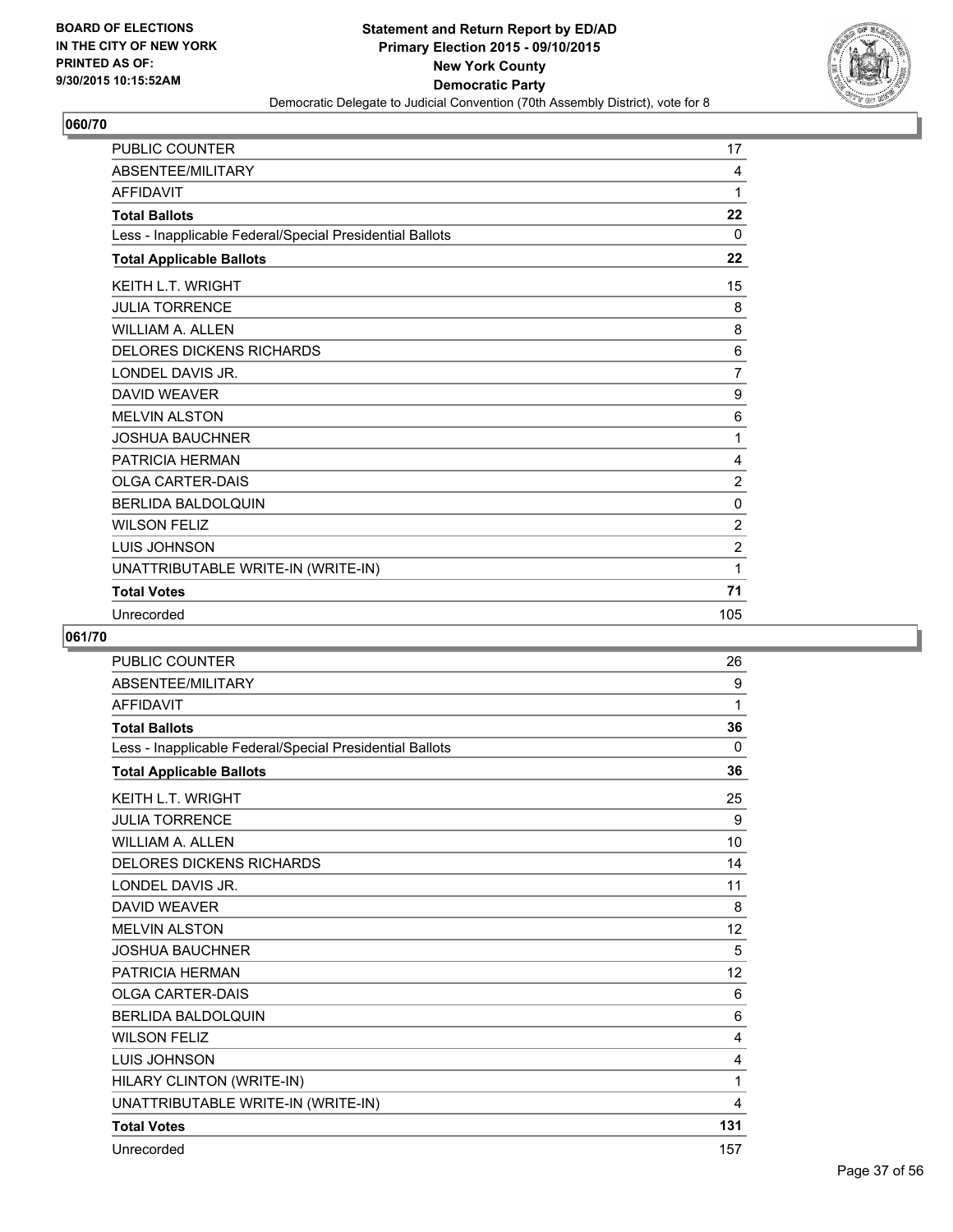![](_page_37_Picture_2.jpeg)

| <b>PUBLIC COUNTER</b>                                    | 18             |
|----------------------------------------------------------|----------------|
| ABSENTEE/MILITARY                                        | 3              |
| <b>AFFIDAVIT</b>                                         | 0              |
| <b>Total Ballots</b>                                     | 21             |
| Less - Inapplicable Federal/Special Presidential Ballots | 0              |
| <b>Total Applicable Ballots</b>                          | 21             |
| KEITH L.T. WRIGHT                                        | 18             |
| <b>JULIA TORRENCE</b>                                    | 6              |
| <b>WILLIAM A. ALLEN</b>                                  | 8              |
| <b>DELORES DICKENS RICHARDS</b>                          | $\overline{7}$ |
| LONDEL DAVIS JR.                                         | 6              |
| <b>DAVID WEAVER</b>                                      | 6              |
| <b>MELVIN ALSTON</b>                                     | 4              |
| <b>JOSHUA BAUCHNER</b>                                   | 4              |
| PATRICIA HERMAN                                          | 4              |
| <b>OLGA CARTER-DAIS</b>                                  | 3              |
| <b>BERLIDA BALDOLQUIN</b>                                | 1              |
| <b>WILSON FELIZ</b>                                      | 2              |
| LUIS JOHNSON                                             | 5              |
| <b>Total Votes</b>                                       | 74             |
| Unrecorded                                               | 94             |

| PUBLIC COUNTER                                           | 7              |
|----------------------------------------------------------|----------------|
| ABSENTEE/MILITARY                                        | 7              |
| <b>AFFIDAVIT</b>                                         | 0              |
| <b>Total Ballots</b>                                     | 14             |
| Less - Inapplicable Federal/Special Presidential Ballots | 0              |
| <b>Total Applicable Ballots</b>                          | 14             |
| <b>KEITH L.T. WRIGHT</b>                                 | 11             |
| <b>JULIA TORRENCE</b>                                    | 4              |
| <b>WILLIAM A. ALLEN</b>                                  | 6              |
| <b>DELORES DICKENS RICHARDS</b>                          | 4              |
| LONDEL DAVIS JR.                                         | 3              |
| <b>DAVID WEAVER</b>                                      | 3              |
| <b>MELVIN ALSTON</b>                                     | 4              |
| <b>JOSHUA BAUCHNER</b>                                   | 1              |
| <b>PATRICIA HERMAN</b>                                   | 4              |
| <b>OLGA CARTER-DAIS</b>                                  | $\overline{2}$ |
| <b>BERLIDA BALDOLQUIN</b>                                | 1              |
| <b>WILSON FELIZ</b>                                      | 0              |
| LUIS JOHNSON                                             | 1              |
| <b>Total Votes</b>                                       | 44             |
| Unrecorded                                               | 68             |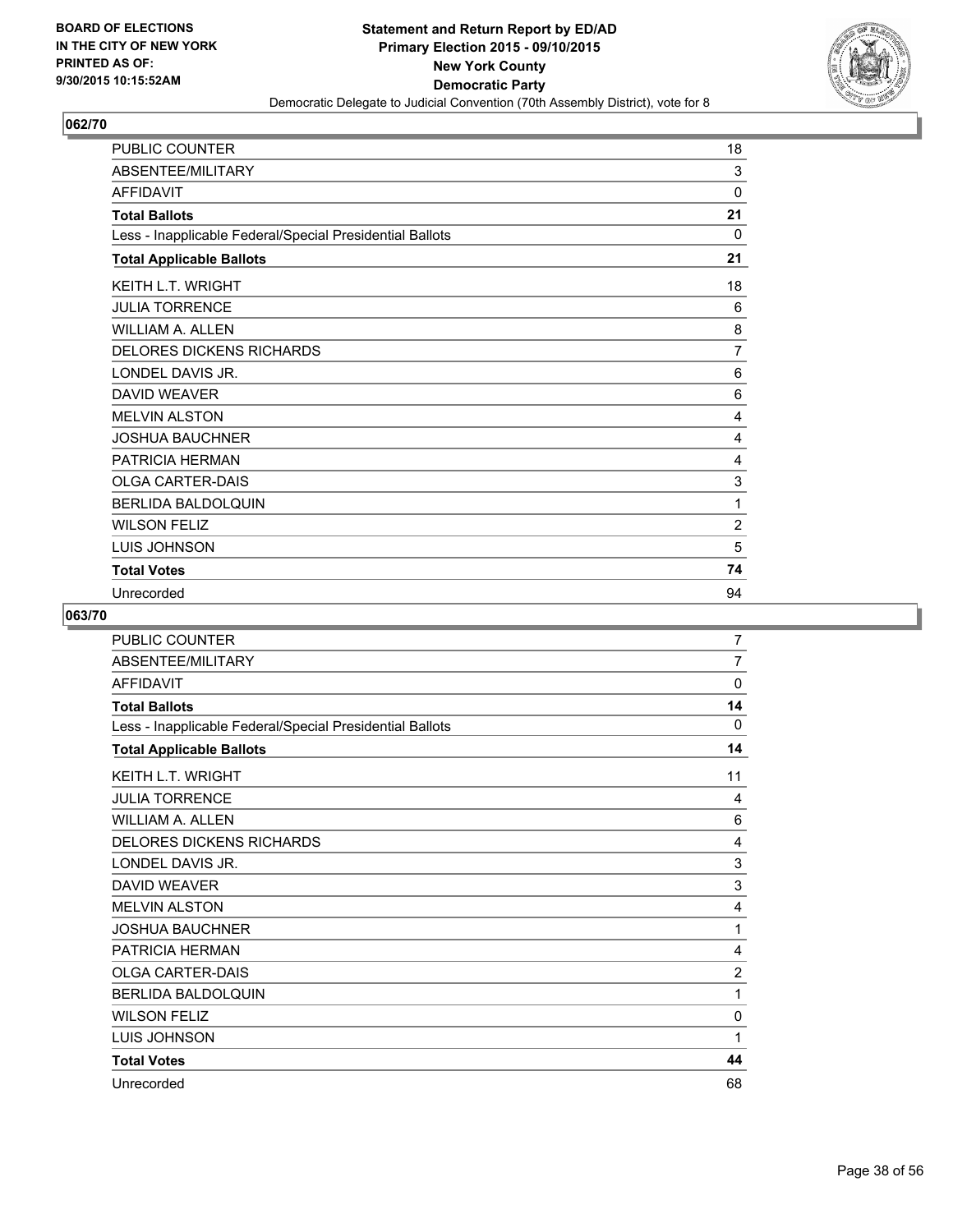![](_page_38_Picture_2.jpeg)

| PUBLIC COUNTER                                           | 0            |
|----------------------------------------------------------|--------------|
| ABSENTEE/MILITARY                                        | 0            |
| <b>AFFIDAVIT</b>                                         | 0            |
| <b>Total Ballots</b>                                     | $\mathbf{0}$ |
| Less - Inapplicable Federal/Special Presidential Ballots | 0            |
| <b>Total Applicable Ballots</b>                          | 0            |
| <b>KEITH L.T. WRIGHT</b>                                 | $\Omega$     |
| <b>JULIA TORRENCE</b>                                    | 0            |
| <b>WILLIAM A. ALLEN</b>                                  | 0            |
| <b>DELORES DICKENS RICHARDS</b>                          | 0            |
| LONDEL DAVIS JR.                                         | 0            |
| <b>DAVID WEAVER</b>                                      | 0            |
| <b>MELVIN ALSTON</b>                                     | 0            |
| <b>JOSHUA BAUCHNER</b>                                   | 0            |
| <b>PATRICIA HERMAN</b>                                   | 0            |
| <b>OLGA CARTER-DAIS</b>                                  | 0            |
| <b>BERLIDA BALDOLQUIN</b>                                | 0            |
| <b>WILSON FELIZ</b>                                      | 0            |
| <b>LUIS JOHNSON</b>                                      | 0            |
| <b>Total Votes</b>                                       | 0            |

| <b>PUBLIC COUNTER</b>                                    | 11             |
|----------------------------------------------------------|----------------|
| ABSENTEE/MILITARY                                        | $\overline{2}$ |
| <b>AFFIDAVIT</b>                                         | $\Omega$       |
| <b>Total Ballots</b>                                     | 13             |
| Less - Inapplicable Federal/Special Presidential Ballots | $\mathbf{0}$   |
| <b>Total Applicable Ballots</b>                          | 13             |
| <b>KEITH L.T. WRIGHT</b>                                 | 10             |
| <b>JULIA TORRENCE</b>                                    | 11             |
| <b>WILLIAM A. ALLEN</b>                                  | 6              |
| <b>DELORES DICKENS RICHARDS</b>                          | 8              |
| LONDEL DAVIS JR.                                         | $\overline{7}$ |
| <b>DAVID WEAVER</b>                                      | 8              |
| <b>MELVIN ALSTON</b>                                     | 5              |
| <b>JOSHUA BAUCHNER</b>                                   | 3              |
| <b>PATRICIA HERMAN</b>                                   | 8              |
| <b>OLGA CARTER-DAIS</b>                                  | 8              |
| <b>BERLIDA BALDOLQUIN</b>                                | $\overline{7}$ |
| <b>WILSON FELIZ</b>                                      | 5              |
| LUIS JOHNSON                                             | 3              |
| CANDY MABRY (WRITE-IN)                                   | 1              |
| MARY HINES (WRITE-IN)                                    | 1              |
| <b>Total Votes</b>                                       | 91             |
| Unrecorded                                               | 13             |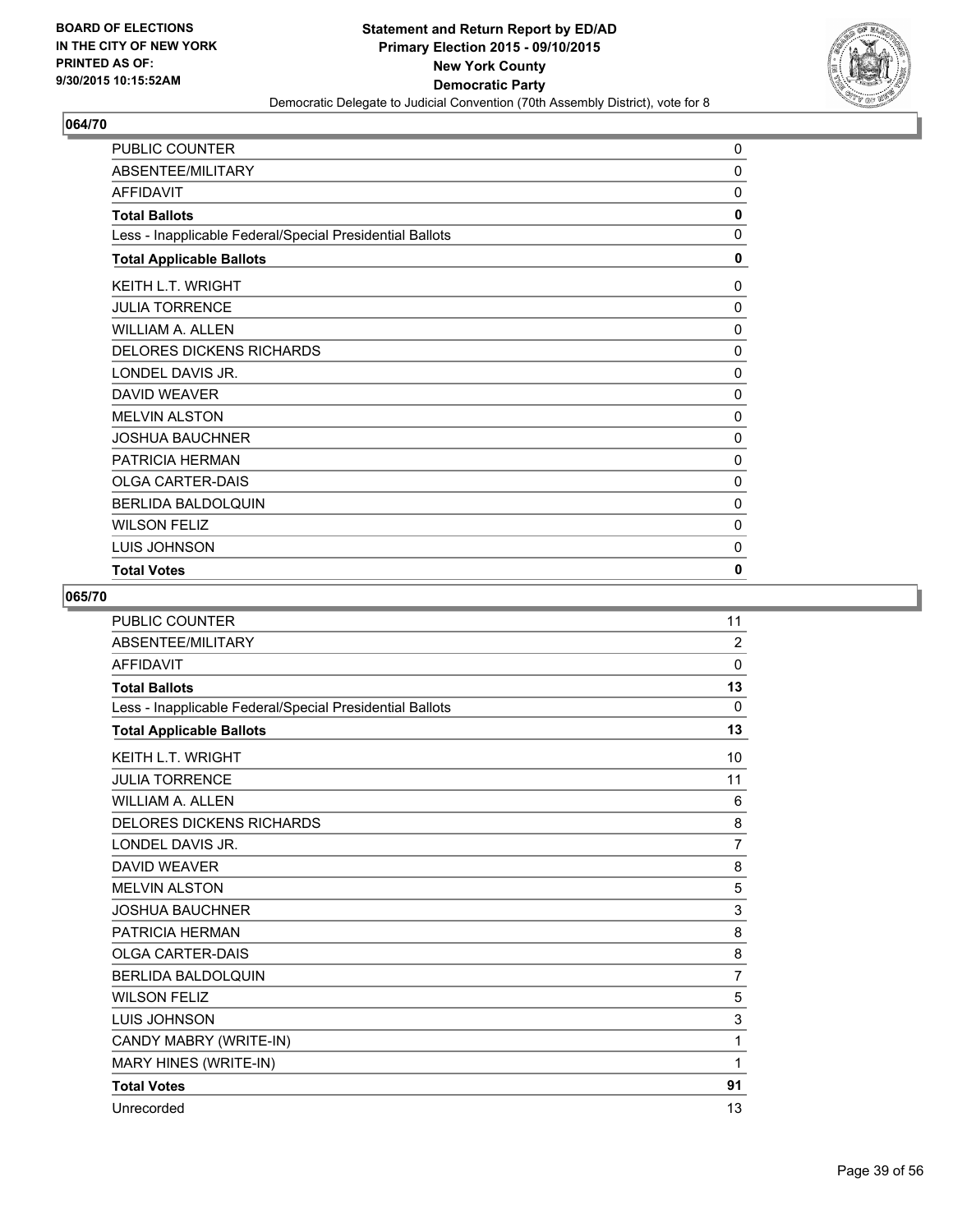![](_page_39_Picture_2.jpeg)

| PUBLIC COUNTER                                           | 0        |
|----------------------------------------------------------|----------|
| ABSENTEE/MILITARY                                        | $\Omega$ |
| <b>AFFIDAVIT</b>                                         | $\Omega$ |
| <b>Total Ballots</b>                                     | 0        |
| Less - Inapplicable Federal/Special Presidential Ballots | 0        |
| <b>Total Applicable Ballots</b>                          | 0        |
| <b>KEITH L.T. WRIGHT</b>                                 | $\Omega$ |
| <b>JULIA TORRENCE</b>                                    | 0        |
| WILLIAM A. ALLEN                                         | 0        |
| <b>DELORES DICKENS RICHARDS</b>                          | 0        |
| LONDEL DAVIS JR.                                         | 0        |
| <b>DAVID WEAVER</b>                                      | 0        |
| <b>MELVIN ALSTON</b>                                     | 0        |
| <b>JOSHUA BAUCHNER</b>                                   | 0        |
| <b>PATRICIA HERMAN</b>                                   | 0        |
| <b>OLGA CARTER-DAIS</b>                                  | 0        |
| <b>BERLIDA BALDOLQUIN</b>                                | 0        |
| <b>WILSON FELIZ</b>                                      | $\Omega$ |
| <b>LUIS JOHNSON</b>                                      | 0        |
| <b>Total Votes</b>                                       | 0        |

| PUBLIC COUNTER                                           | 14           |
|----------------------------------------------------------|--------------|
| ABSENTEE/MILITARY                                        | 1            |
| <b>AFFIDAVIT</b>                                         | $\mathbf{0}$ |
| <b>Total Ballots</b>                                     | 15           |
| Less - Inapplicable Federal/Special Presidential Ballots | 0            |
| <b>Total Applicable Ballots</b>                          | 15           |
| <b>KEITH L.T. WRIGHT</b>                                 | 10           |
| <b>JULIA TORRENCE</b>                                    | 12           |
| <b>WILLIAM A. ALLEN</b>                                  | 6            |
| <b>DELORES DICKENS RICHARDS</b>                          | 11           |
| LONDEL DAVIS JR.                                         | 7            |
| <b>DAVID WEAVER</b>                                      | 9            |
| <b>MELVIN ALSTON</b>                                     | 7            |
| <b>JOSHUA BAUCHNER</b>                                   | 4            |
| PATRICIA HERMAN                                          | 6            |
| <b>OLGA CARTER-DAIS</b>                                  | 5            |
| BERLIDA BALDOLQUIN                                       | 4            |
| <b>WILSON FELIZ</b>                                      | 4            |
| LUIS JOHNSON                                             | 4            |
| <b>Total Votes</b>                                       | 89           |
| Unrecorded                                               | 31           |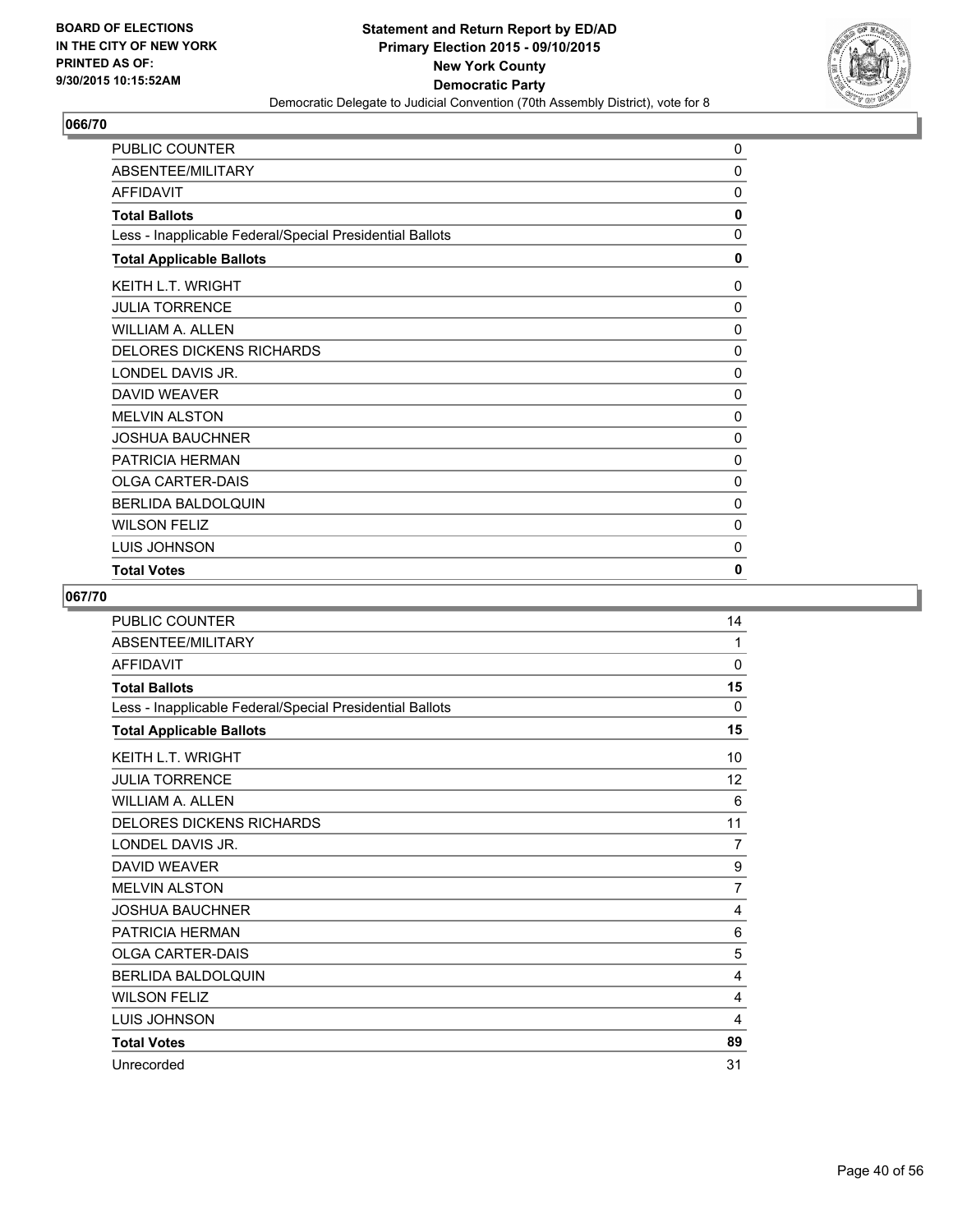![](_page_40_Picture_2.jpeg)

| PUBLIC COUNTER                                           | 16             |
|----------------------------------------------------------|----------------|
| ABSENTEE/MILITARY                                        | 4              |
| <b>AFFIDAVIT</b>                                         | 0              |
| <b>Total Ballots</b>                                     | 20             |
| Less - Inapplicable Federal/Special Presidential Ballots | 0              |
| <b>Total Applicable Ballots</b>                          | 20             |
| <b>KEITH L.T. WRIGHT</b>                                 | 12             |
| <b>JULIA TORRENCE</b>                                    | 7              |
| <b>WILLIAM A. ALLEN</b>                                  | 6              |
| <b>DELORES DICKENS RICHARDS</b>                          | 8              |
| LONDEL DAVIS JR.                                         | 6              |
| <b>DAVID WEAVER</b>                                      | 6              |
| <b>MELVIN ALSTON</b>                                     | $\overline{7}$ |
| <b>JOSHUA BAUCHNER</b>                                   | $\overline{2}$ |
| PATRICIA HERMAN                                          | 5              |
| <b>OLGA CARTER-DAIS</b>                                  | 4              |
| <b>BERLIDA BALDOLQUIN</b>                                | 3              |
| <b>WILSON FELIZ</b>                                      | 1              |
| <b>LUIS JOHNSON</b>                                      | 2              |
| <b>Total Votes</b>                                       | 69             |
| Unrecorded                                               | 91             |

| PUBLIC COUNTER                                           | 4              |
|----------------------------------------------------------|----------------|
| ABSENTEE/MILITARY                                        | 0              |
| <b>AFFIDAVIT</b>                                         | 0              |
| <b>Total Ballots</b>                                     | 4              |
| Less - Inapplicable Federal/Special Presidential Ballots | 0              |
| <b>Total Applicable Ballots</b>                          | 4              |
| KEITH L.T. WRIGHT                                        | 3              |
| <b>JULIA TORRENCE</b>                                    | $\overline{2}$ |
| <b>WILLIAM A. ALLEN</b>                                  | 3              |
| <b>DELORES DICKENS RICHARDS</b>                          | 3              |
| LONDEL DAVIS JR.                                         | $\overline{2}$ |
| <b>DAVID WEAVER</b>                                      | 4              |
| <b>MELVIN ALSTON</b>                                     | 0              |
| <b>JOSHUA BAUCHNER</b>                                   | $\overline{2}$ |
| <b>PATRICIA HERMAN</b>                                   | 4              |
| <b>OLGA CARTER-DAIS</b>                                  | 4              |
| <b>BERLIDA BALDOLQUIN</b>                                | 1              |
| <b>WILSON FELIZ</b>                                      | $\overline{2}$ |
| LUIS JOHNSON                                             | $\mathbf 0$    |
| <b>Total Votes</b>                                       | 30             |
| Unrecorded                                               | $\overline{2}$ |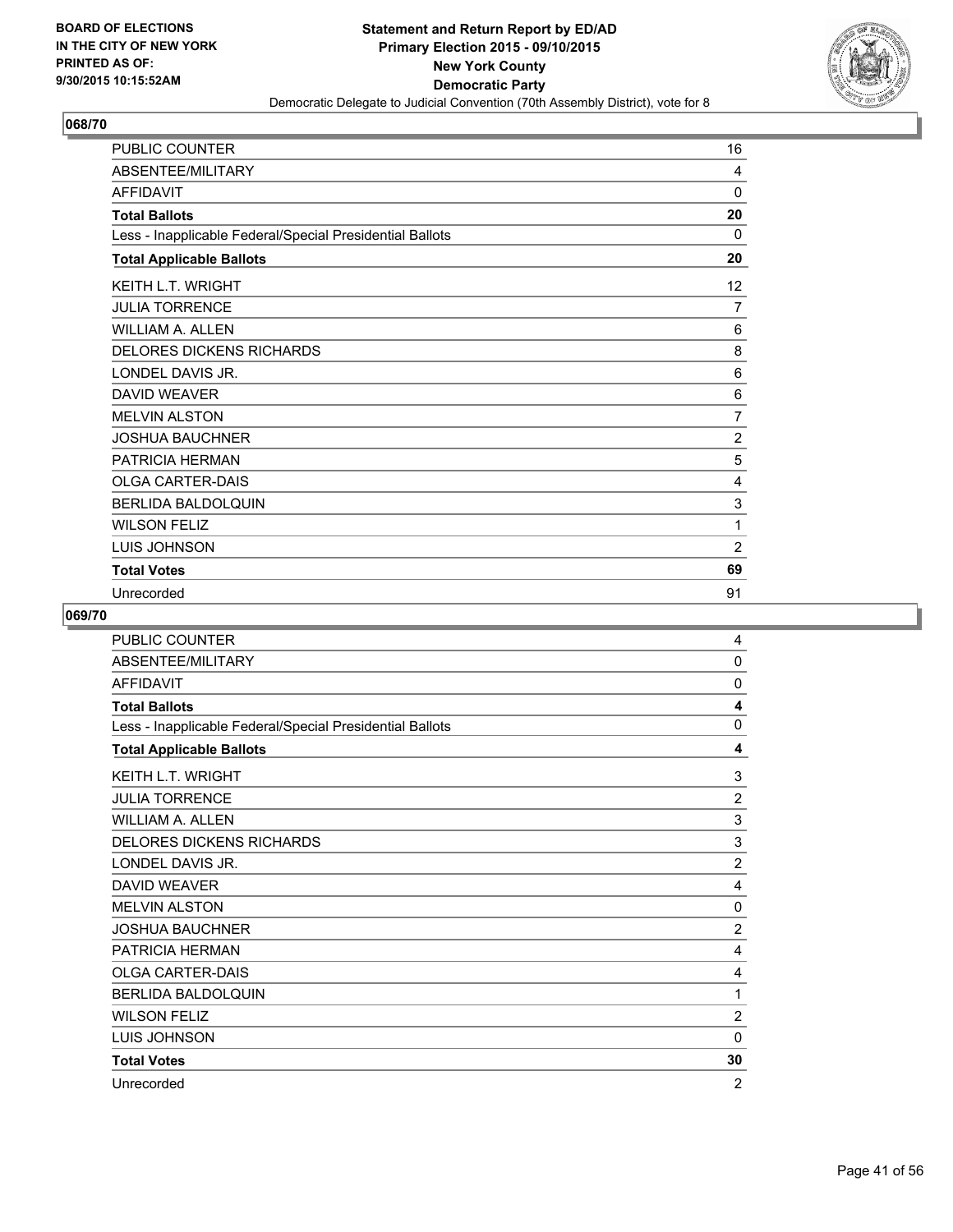![](_page_41_Picture_2.jpeg)

| PUBLIC COUNTER                                           | 34             |
|----------------------------------------------------------|----------------|
| ABSENTEE/MILITARY                                        | 2              |
| <b>AFFIDAVIT</b>                                         | 0              |
| <b>Total Ballots</b>                                     | 36             |
| Less - Inapplicable Federal/Special Presidential Ballots | 0              |
| <b>Total Applicable Ballots</b>                          | 36             |
| KEITH L.T. WRIGHT                                        | 22             |
| <b>JULIA TORRENCE</b>                                    | 6              |
| <b>WILLIAM A. ALLEN</b>                                  | $\overline{7}$ |
| <b>DELORES DICKENS RICHARDS</b>                          | 9              |
| LONDEL DAVIS JR.                                         | 4              |
| <b>DAVID WEAVER</b>                                      | 5              |
| <b>MELVIN ALSTON</b>                                     | 5              |
| <b>JOSHUA BAUCHNER</b>                                   | 3              |
| <b>PATRICIA HERMAN</b>                                   | 10             |
| <b>OLGA CARTER-DAIS</b>                                  | 3              |
| BERLIDA BALDOLQUIN                                       | 4              |
| <b>WILSON FELIZ</b>                                      | 6              |
| <b>LUIS JOHNSON</b>                                      | $\overline{2}$ |
| <b>Total Votes</b>                                       | 86             |
| Unrecorded                                               | 202            |

| PUBLIC COUNTER                                           | 86             |
|----------------------------------------------------------|----------------|
| ABSENTEE/MILITARY                                        | 0              |
| <b>AFFIDAVIT</b>                                         | $\overline{2}$ |
| <b>Total Ballots</b>                                     | 88             |
| Less - Inapplicable Federal/Special Presidential Ballots | $\Omega$       |
| <b>Total Applicable Ballots</b>                          | 88             |
| <b>KEITH L.T. WRIGHT</b>                                 | 55             |
| <b>JULIA TORRENCE</b>                                    | 23             |
| <b>WILLIAM A. ALLEN</b>                                  | 17             |
| <b>DELORES DICKENS RICHARDS</b>                          | 24             |
| LONDEL DAVIS JR.                                         | 17             |
| <b>DAVID WEAVER</b>                                      | 14             |
| <b>MELVIN ALSTON</b>                                     | 14             |
| <b>JOSHUA BAUCHNER</b>                                   | 2              |
| <b>PATRICIA HERMAN</b>                                   | 15             |
| <b>OLGA CARTER-DAIS</b>                                  | 10             |
| BERLIDA BALDOLQUIN                                       | 6              |
| <b>WILSON FELIZ</b>                                      | 8              |
| LUIS JOHNSON                                             | 5              |
| <b>Total Votes</b>                                       | 210            |
| Unrecorded                                               | 494            |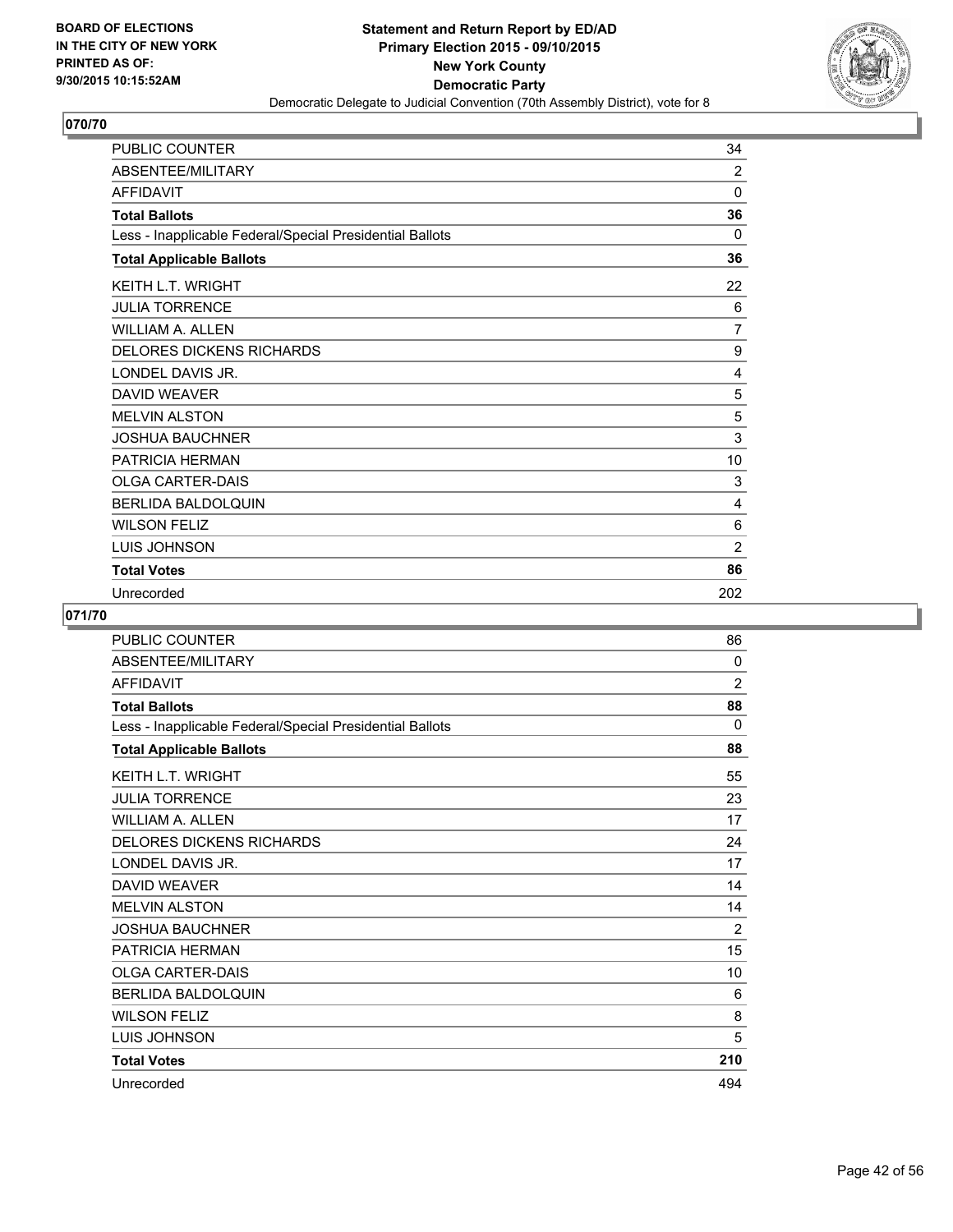![](_page_42_Picture_2.jpeg)

| <b>PUBLIC COUNTER</b>                                    | 101            |
|----------------------------------------------------------|----------------|
| ABSENTEE/MILITARY                                        | $\overline{2}$ |
| <b>AFFIDAVIT</b>                                         | 4              |
| <b>Total Ballots</b>                                     | 107            |
| Less - Inapplicable Federal/Special Presidential Ballots | 0              |
| <b>Total Applicable Ballots</b>                          | 107            |
| <b>KEITH L.T. WRIGHT</b>                                 | 63             |
| <b>JULIA TORRENCE</b>                                    | 29             |
| <b>WILLIAM A. ALLEN</b>                                  | 23             |
| <b>DELORES DICKENS RICHARDS</b>                          | 23             |
| LONDEL DAVIS JR.                                         | 22             |
| <b>DAVID WEAVER</b>                                      | 24             |
| <b>MELVIN ALSTON</b>                                     | 16             |
| <b>JOSHUA BAUCHNER</b>                                   | 8              |
| <b>PATRICIA HERMAN</b>                                   | 14             |
| <b>OLGA CARTER-DAIS</b>                                  | 18             |
| <b>BERLIDA BALDOLOUIN</b>                                | 7              |
| <b>WILSON FELIZ</b>                                      | 12             |
| LUIS JOHNSON                                             | 11             |
| OLGA CARTER - DIAS (WRITE-IN)                            | 1              |
| UNATTRIBUTABLE WRITE-IN (WRITE-IN)                       | 4              |
| <b>Total Votes</b>                                       | 275            |
| Unrecorded                                               | 581            |

| <b>PUBLIC COUNTER</b>                                    | 11             |
|----------------------------------------------------------|----------------|
| ABSENTEE/MILITARY                                        | 2              |
| <b>AFFIDAVIT</b>                                         | 0              |
| <b>Total Ballots</b>                                     | 13             |
| Less - Inapplicable Federal/Special Presidential Ballots | $\Omega$       |
| <b>Total Applicable Ballots</b>                          | 13             |
| <b>KEITH L.T. WRIGHT</b>                                 | 6              |
| <b>JULIA TORRENCE</b>                                    | 1              |
| <b>WILLIAM A. ALLEN</b>                                  | 3              |
| <b>DELORES DICKENS RICHARDS</b>                          | 3              |
| LONDEL DAVIS JR.                                         | 1              |
| <b>DAVID WEAVER</b>                                      | $\overline{2}$ |
| <b>MELVIN ALSTON</b>                                     | $\overline{2}$ |
| <b>JOSHUA BAUCHNER</b>                                   | $\overline{2}$ |
| <b>PATRICIA HERMAN</b>                                   | 3              |
| <b>OLGA CARTER-DAIS</b>                                  | 3              |
| <b>BERLIDA BALDOLQUIN</b>                                | $\overline{2}$ |
| <b>WILSON FELIZ</b>                                      | 7              |
| LUIS JOHNSON                                             | 3              |
| UNATTRIBUTABLE WRITE-IN (WRITE-IN)                       | 3              |
| <b>Total Votes</b>                                       | 41             |
| Unrecorded                                               | 63             |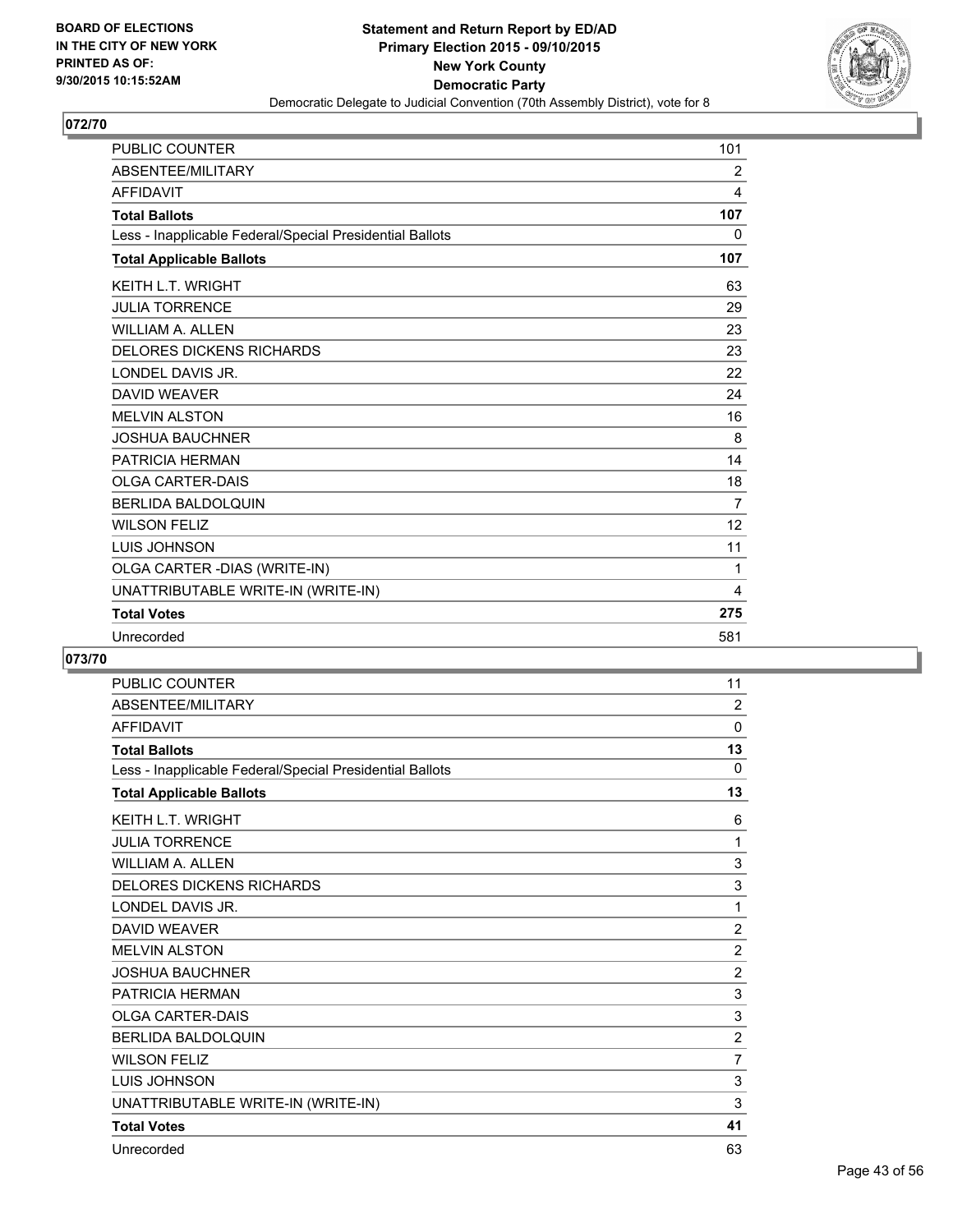![](_page_43_Picture_2.jpeg)

| <b>PUBLIC COUNTER</b>                                    | 20  |
|----------------------------------------------------------|-----|
| ABSENTEE/MILITARY                                        | 2   |
| <b>AFFIDAVIT</b>                                         | 0   |
| <b>Total Ballots</b>                                     | 22  |
| Less - Inapplicable Federal/Special Presidential Ballots | 0   |
| <b>Total Applicable Ballots</b>                          | 22  |
| <b>KEITH L.T. WRIGHT</b>                                 | 19  |
| <b>JULIA TORRENCE</b>                                    | 14  |
| <b>WILLIAM A. ALLEN</b>                                  | 15  |
| <b>DELORES DICKENS RICHARDS</b>                          | 11  |
| LONDEL DAVIS JR.                                         | 14  |
| <b>DAVID WEAVER</b>                                      | 10  |
| <b>MELVIN ALSTON</b>                                     | 10  |
| <b>JOSHUA BAUCHNER</b>                                   | 3   |
| PATRICIA HERMAN                                          | 10  |
| <b>OLGA CARTER-DAIS</b>                                  | 6   |
| <b>BERLIDA BALDOLQUIN</b>                                | 5   |
| <b>WILSON FELIZ</b>                                      | 4   |
| LUIS JOHNSON                                             | 3   |
| <b>JULIUS TAJIDDIN (WRITE-IN)</b>                        | 1   |
| <b>Total Votes</b>                                       | 125 |
| Unrecorded                                               | 51  |

| <b>PUBLIC COUNTER</b>                                    | 19             |
|----------------------------------------------------------|----------------|
| ABSENTEE/MILITARY                                        | 2              |
| <b>AFFIDAVIT</b>                                         | 0              |
| <b>Total Ballots</b>                                     | 21             |
| Less - Inapplicable Federal/Special Presidential Ballots | $\Omega$       |
| <b>Total Applicable Ballots</b>                          | 21             |
| <b>KEITH L.T. WRIGHT</b>                                 | 15             |
| <b>JULIA TORRENCE</b>                                    | 12             |
| <b>WILLIAM A. ALLEN</b>                                  | 10             |
| <b>DELORES DICKENS RICHARDS</b>                          | 14             |
| LONDEL DAVIS JR.                                         | 6              |
| <b>DAVID WEAVER</b>                                      | 9              |
| <b>MELVIN ALSTON</b>                                     | 12             |
| <b>JOSHUA BAUCHNER</b>                                   | 3              |
| PATRICIA HERMAN                                          | 10             |
| <b>OLGA CARTER-DAIS</b>                                  | 7              |
| <b>BERLIDA BALDOLOUIN</b>                                | $\overline{7}$ |
| <b>WILSON FELIZ</b>                                      | $\overline{2}$ |
| <b>LUIS JOHNSON</b>                                      | 5              |
| JAMAEL NELSON (WRITE-IN)                                 | 1              |
| <b>Total Votes</b>                                       | 113            |
| Unrecorded                                               | 55             |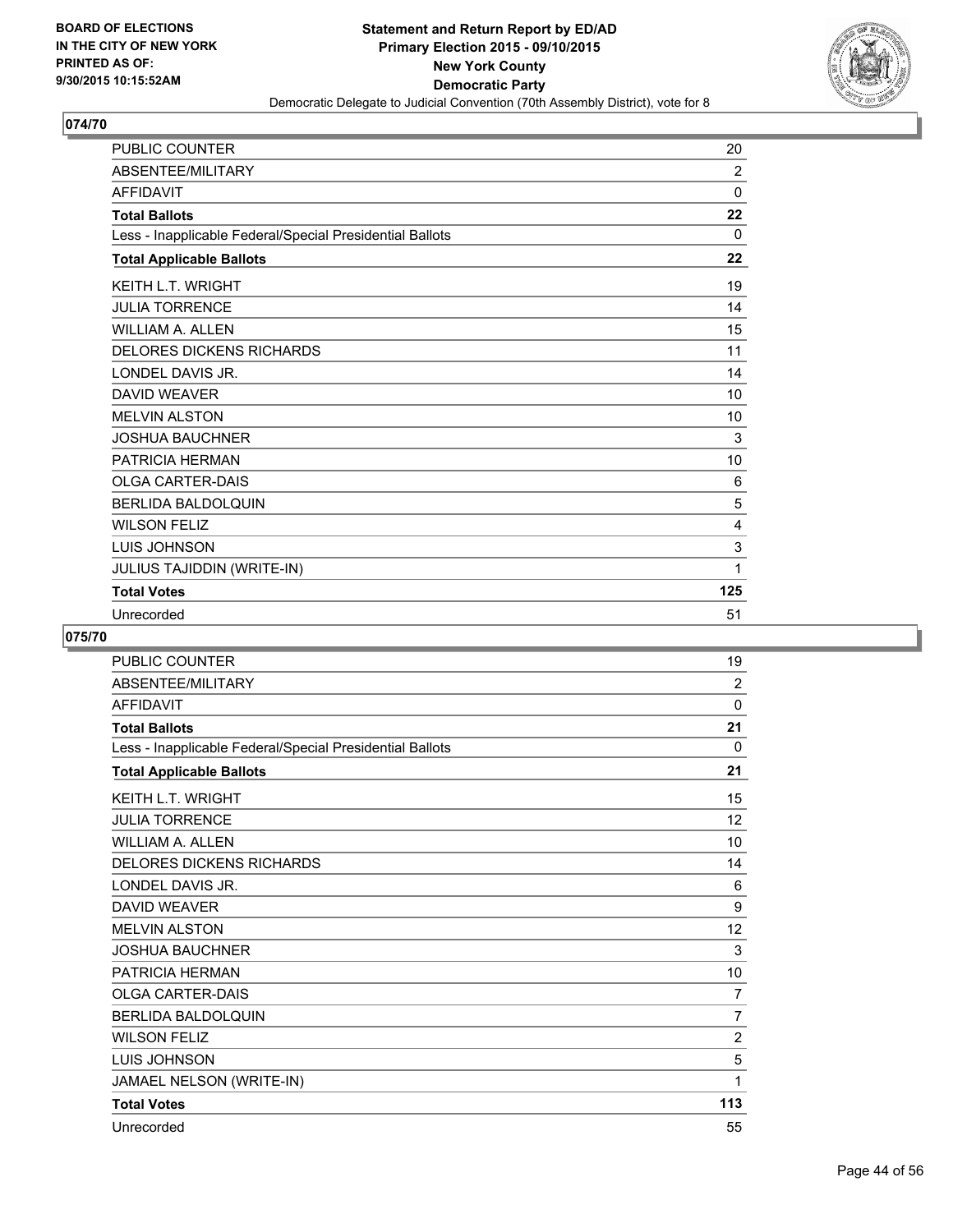![](_page_44_Picture_2.jpeg)

| <b>PUBLIC COUNTER</b>                                    | 61             |
|----------------------------------------------------------|----------------|
| ABSENTEE/MILITARY                                        | 9              |
| <b>AFFIDAVIT</b>                                         | 0              |
| <b>Total Ballots</b>                                     | 70             |
| Less - Inapplicable Federal/Special Presidential Ballots | $\Omega$       |
| <b>Total Applicable Ballots</b>                          | 70             |
| <b>KEITH L.T. WRIGHT</b>                                 | 53             |
| <b>JULIA TORRENCE</b>                                    | 16             |
| <b>WILLIAM A. ALLEN</b>                                  | 24             |
| <b>DELORES DICKENS RICHARDS</b>                          | 19             |
| LONDEL DAVIS JR.                                         | 25             |
| <b>DAVID WEAVER</b>                                      | 17             |
| <b>MELVIN ALSTON</b>                                     | 19             |
| <b>JOSHUA BAUCHNER</b>                                   | 8              |
| <b>PATRICIA HERMAN</b>                                   | 17             |
| <b>OLGA CARTER-DAIS</b>                                  | $\overline{7}$ |
| <b>BERLIDA BALDOLQUIN</b>                                | 12             |
| <b>WILSON FELIZ</b>                                      | 8              |
| <b>LUIS JOHNSON</b>                                      | 11             |
| EMMA L. MOSES' BARRICELLI (WRITE-IN)                     | 1              |
| UNATTRIBUTABLE WRITE-IN (WRITE-IN)                       | 8              |
| <b>Total Votes</b>                                       | 245            |
| Unrecorded                                               | 315            |

| <b>PUBLIC COUNTER</b>                                    | 50             |
|----------------------------------------------------------|----------------|
| ABSENTEE/MILITARY                                        | 1              |
| <b>AFFIDAVIT</b>                                         | 0              |
| <b>Total Ballots</b>                                     | 51             |
| Less - Inapplicable Federal/Special Presidential Ballots | 0              |
| <b>Total Applicable Ballots</b>                          | 51             |
| <b>KEITH L.T. WRIGHT</b>                                 | 34             |
| <b>JULIA TORRENCE</b>                                    | 7              |
| <b>WILLIAM A. ALLEN</b>                                  | $\overline{7}$ |
| <b>DELORES DICKENS RICHARDS</b>                          | 14             |
| LONDEL DAVIS JR.                                         | 9              |
| <b>DAVID WEAVER</b>                                      | 8              |
| <b>MELVIN ALSTON</b>                                     | 4              |
| <b>JOSHUA BAUCHNER</b>                                   | 4              |
| <b>PATRICIA HERMAN</b>                                   | 8              |
| <b>OLGA CARTER-DAIS</b>                                  | 4              |
| BERLIDA BALDOLQUIN                                       | $\overline{2}$ |
| <b>WILSON FELIZ</b>                                      | $\overline{2}$ |
| <b>LUIS JOHNSON</b>                                      | 4              |
| <b>Total Votes</b>                                       | 107            |
| Unrecorded                                               | 301            |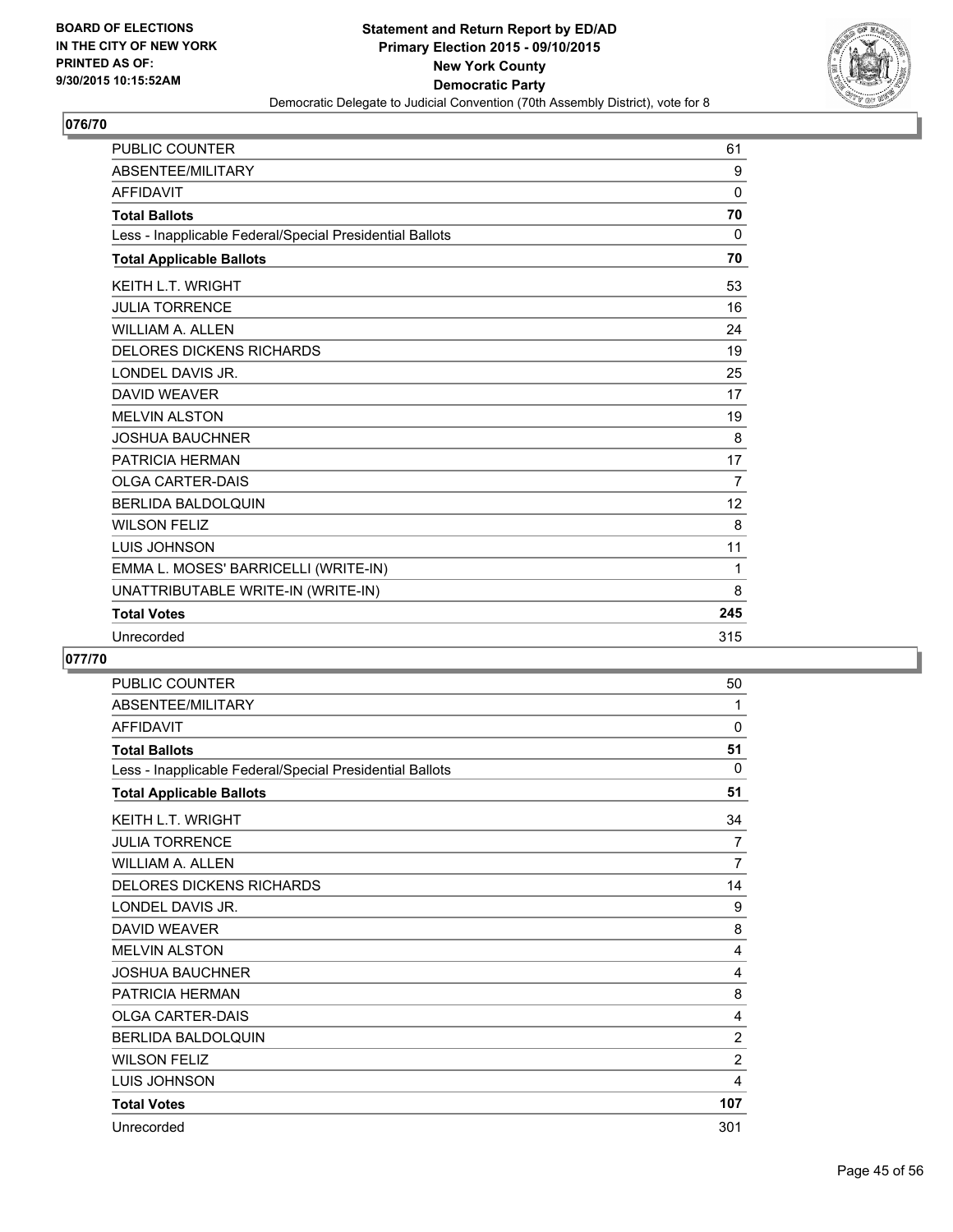![](_page_45_Picture_2.jpeg)

| <b>PUBLIC COUNTER</b>                                    | 11             |
|----------------------------------------------------------|----------------|
| ABSENTEE/MILITARY                                        | 0              |
| <b>AFFIDAVIT</b>                                         | 0              |
| <b>Total Ballots</b>                                     | 11             |
| Less - Inapplicable Federal/Special Presidential Ballots | 0              |
| <b>Total Applicable Ballots</b>                          | 11             |
| KEITH L.T. WRIGHT                                        | 9              |
| <b>JULIA TORRENCE</b>                                    | $\overline{2}$ |
| <b>WILLIAM A. ALLEN</b>                                  | 1              |
| <b>DELORES DICKENS RICHARDS</b>                          | 3              |
| LONDEL DAVIS JR.                                         | $\mathbf 1$    |
| <b>DAVID WEAVER</b>                                      | 3              |
| <b>MELVIN ALSTON</b>                                     | $\overline{2}$ |
| <b>JOSHUA BAUCHNER</b>                                   | $\overline{2}$ |
| PATRICIA HERMAN                                          | $\overline{c}$ |
| <b>OLGA CARTER-DAIS</b>                                  | $\overline{2}$ |
| <b>BERLIDA BALDOLQUIN</b>                                | 1              |
| <b>WILSON FELIZ</b>                                      | 2              |
| LUIS JOHNSON                                             | $\overline{2}$ |
| <b>Total Votes</b>                                       | 32             |
| Unrecorded                                               | 56             |

| PUBLIC COUNTER                                           | 13             |
|----------------------------------------------------------|----------------|
| ABSENTEE/MILITARY                                        | 1              |
| <b>AFFIDAVIT</b>                                         | 0              |
| <b>Total Ballots</b>                                     | 14             |
| Less - Inapplicable Federal/Special Presidential Ballots | 0              |
| <b>Total Applicable Ballots</b>                          | 14             |
| <b>KEITH L.T. WRIGHT</b>                                 | 7              |
| <b>JULIA TORRENCE</b>                                    | $\overline{2}$ |
| <b>WILLIAM A. ALLEN</b>                                  | 3              |
| <b>DELORES DICKENS RICHARDS</b>                          | 6              |
| LONDEL DAVIS JR.                                         | $\overline{2}$ |
| DAVID WEAVER                                             | $\overline{2}$ |
| <b>MELVIN ALSTON</b>                                     | $\overline{2}$ |
| <b>JOSHUA BAUCHNER</b>                                   | 0              |
| PATRICIA HERMAN                                          | $\overline{c}$ |
| <b>OLGA CARTER-DAIS</b>                                  | $\overline{2}$ |
| BERLIDA BALDOLQUIN                                       | 3              |
| <b>WILSON FELIZ</b>                                      | 1              |
| LUIS JOHNSON                                             | $\overline{2}$ |
| <b>Total Votes</b>                                       | 34             |
| Unrecorded                                               | 78             |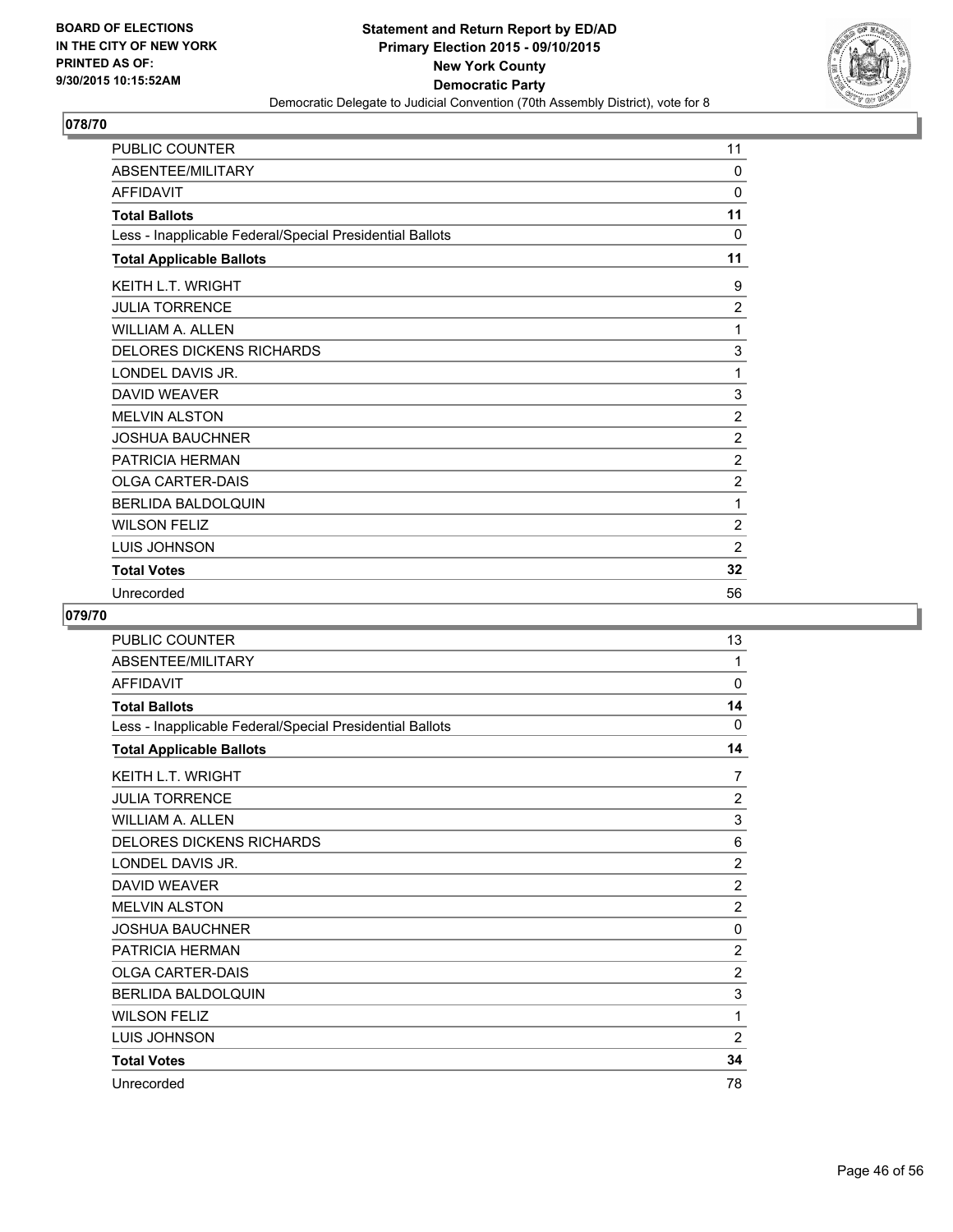![](_page_46_Picture_2.jpeg)

| PUBLIC COUNTER                                           | 17             |
|----------------------------------------------------------|----------------|
| ABSENTEE/MILITARY                                        | 0              |
| <b>AFFIDAVIT</b>                                         | 0              |
| <b>Total Ballots</b>                                     | 17             |
| Less - Inapplicable Federal/Special Presidential Ballots | 0              |
| <b>Total Applicable Ballots</b>                          | 17             |
| <b>KEITH L.T. WRIGHT</b>                                 | 3              |
| <b>JULIA TORRENCE</b>                                    | 5              |
| <b>WILLIAM A. ALLEN</b>                                  | 1              |
| <b>DELORES DICKENS RICHARDS</b>                          | $\overline{2}$ |
| LONDEL DAVIS JR.                                         | $\overline{2}$ |
| <b>DAVID WEAVER</b>                                      | $\overline{2}$ |
| <b>MELVIN ALSTON</b>                                     | 1              |
| <b>JOSHUA BAUCHNER</b>                                   | $\overline{2}$ |
| PATRICIA HERMAN                                          | 3              |
| <b>OLGA CARTER-DAIS</b>                                  | 4              |
| <b>BERLIDA BALDOLQUIN</b>                                | 1              |
| <b>WILSON FELIZ</b>                                      | 4              |
| <b>LUIS JOHNSON</b>                                      | $\overline{2}$ |
| <b>Total Votes</b>                                       | 32             |
| Unrecorded                                               | 104            |

| PUBLIC COUNTER                                           | 8              |
|----------------------------------------------------------|----------------|
| ABSENTEE/MILITARY                                        | 1              |
| <b>AFFIDAVIT</b>                                         | 0              |
| <b>Total Ballots</b>                                     | 9              |
| Less - Inapplicable Federal/Special Presidential Ballots | 0              |
| <b>Total Applicable Ballots</b>                          | 9              |
| KEITH L.T. WRIGHT                                        | 8              |
| <b>JULIA TORRENCE</b>                                    | 3              |
| <b>WILLIAM A. ALLEN</b>                                  | 2              |
| <b>DELORES DICKENS RICHARDS</b>                          | $\overline{2}$ |
| LONDEL DAVIS JR.                                         | 1              |
| DAVID WEAVER                                             | $\overline{2}$ |
| <b>MELVIN ALSTON</b>                                     | 2              |
| <b>JOSHUA BAUCHNER</b>                                   | 1              |
| PATRICIA HERMAN                                          | 4              |
| <b>OLGA CARTER-DAIS</b>                                  | 1              |
| <b>BERLIDA BALDOLQUIN</b>                                | 1              |
| <b>WILSON FELIZ</b>                                      | 3              |
| LUIS JOHNSON                                             | $\overline{c}$ |
| <b>Total Votes</b>                                       | 32             |
| Unrecorded                                               | 40             |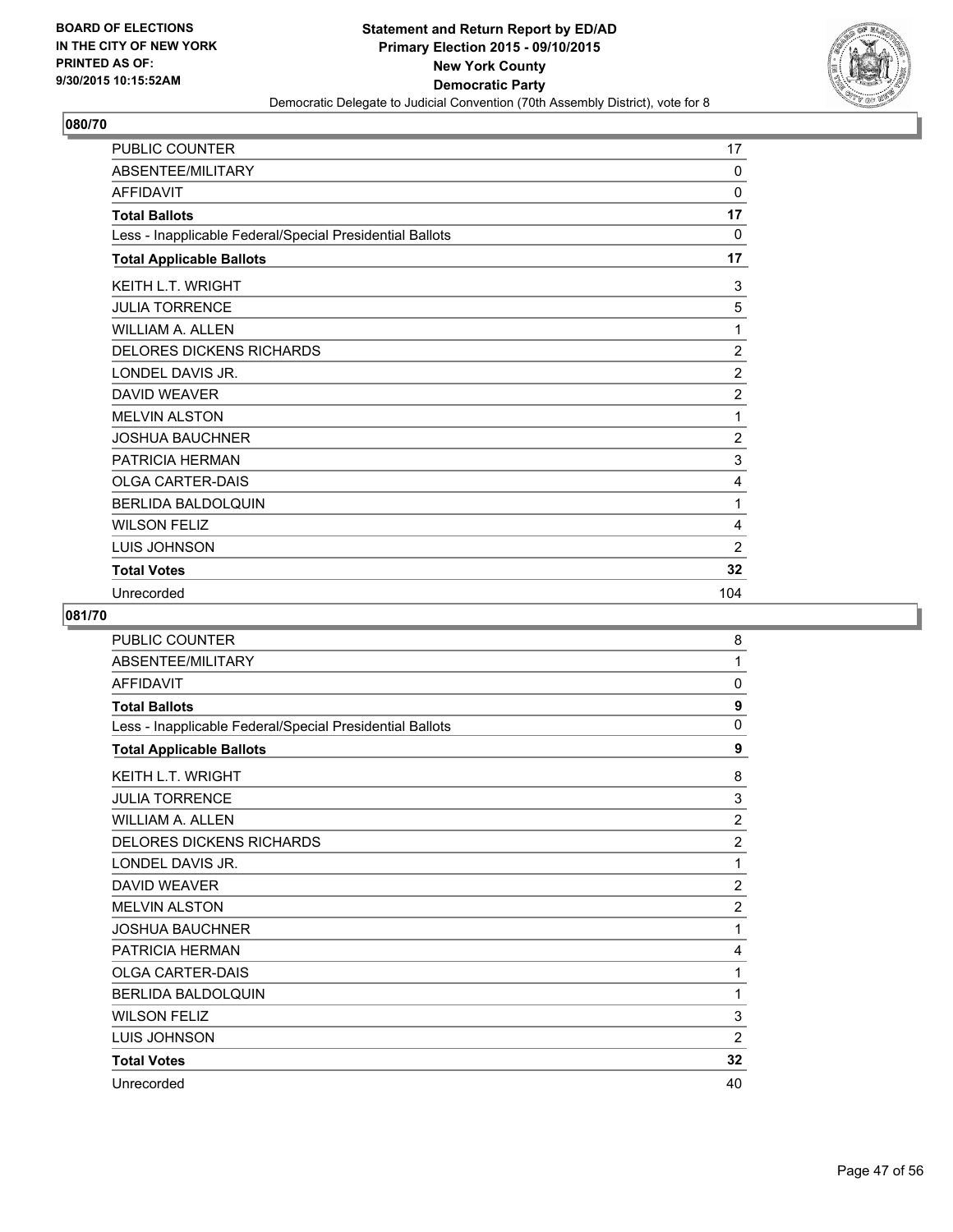![](_page_47_Picture_2.jpeg)

| <b>PUBLIC COUNTER</b>                                    | 11             |
|----------------------------------------------------------|----------------|
| ABSENTEE/MILITARY                                        | 0              |
| <b>AFFIDAVIT</b>                                         | 0              |
| <b>Total Ballots</b>                                     | 11             |
| Less - Inapplicable Federal/Special Presidential Ballots | $\mathbf 0$    |
| <b>Total Applicable Ballots</b>                          | 11             |
| <b>KEITH L.T. WRIGHT</b>                                 | 5              |
| <b>JULIA TORRENCE</b>                                    | 5              |
| <b>WILLIAM A. ALLEN</b>                                  | 3              |
| <b>DELORES DICKENS RICHARDS</b>                          | 4              |
| LONDEL DAVIS JR.                                         | 2              |
| <b>DAVID WEAVER</b>                                      | 4              |
| <b>MELVIN ALSTON</b>                                     | 3              |
| <b>JOSHUA BAUCHNER</b>                                   | $\overline{2}$ |
| PATRICIA HERMAN                                          | 6              |
| <b>OLGA CARTER-DAIS</b>                                  | 3              |
| <b>BERLIDA BALDOLQUIN</b>                                | $\overline{2}$ |
| <b>WILSON FELIZ</b>                                      | $\overline{7}$ |
| <b>LUIS JOHNSON</b>                                      | $\overline{2}$ |
| ALICIA D. BARSDALE (WRITE-IN)                            | 1              |
| DANIEL N. CLARK (WRITE-IN)                               | 1              |
| <b>Total Votes</b>                                       | 50             |
| Unrecorded                                               | 38             |

| <b>PUBLIC COUNTER</b>                                    | 9              |
|----------------------------------------------------------|----------------|
| ABSENTEE/MILITARY                                        | 1              |
| <b>AFFIDAVIT</b>                                         | 0              |
| <b>Total Ballots</b>                                     | 10             |
| Less - Inapplicable Federal/Special Presidential Ballots | 0              |
| <b>Total Applicable Ballots</b>                          | 10             |
| <b>KEITH L.T. WRIGHT</b>                                 | 4              |
| <b>JULIA TORRENCE</b>                                    | 6              |
| <b>WILLIAM A. ALLEN</b>                                  | 4              |
| <b>DELORES DICKENS RICHARDS</b>                          | 4              |
| LONDEL DAVIS JR.                                         | 4              |
| <b>DAVID WEAVER</b>                                      | 3              |
| <b>MELVIN ALSTON</b>                                     | $\mathsf 3$    |
| <b>JOSHUA BAUCHNER</b>                                   | $\overline{2}$ |
| PATRICIA HERMAN                                          | 4              |
| <b>OLGA CARTER-DAIS</b>                                  | 6              |
| <b>BERLIDA BALDOLOUIN</b>                                | 4              |
| <b>WILSON FELIZ</b>                                      | 5              |
| <b>LUIS JOHNSON</b>                                      | 4              |
| UNATTRIBUTABLE WRITE-IN (WRITE-IN)                       | 4              |
| <b>Total Votes</b>                                       | 57             |
| Unrecorded                                               | 23             |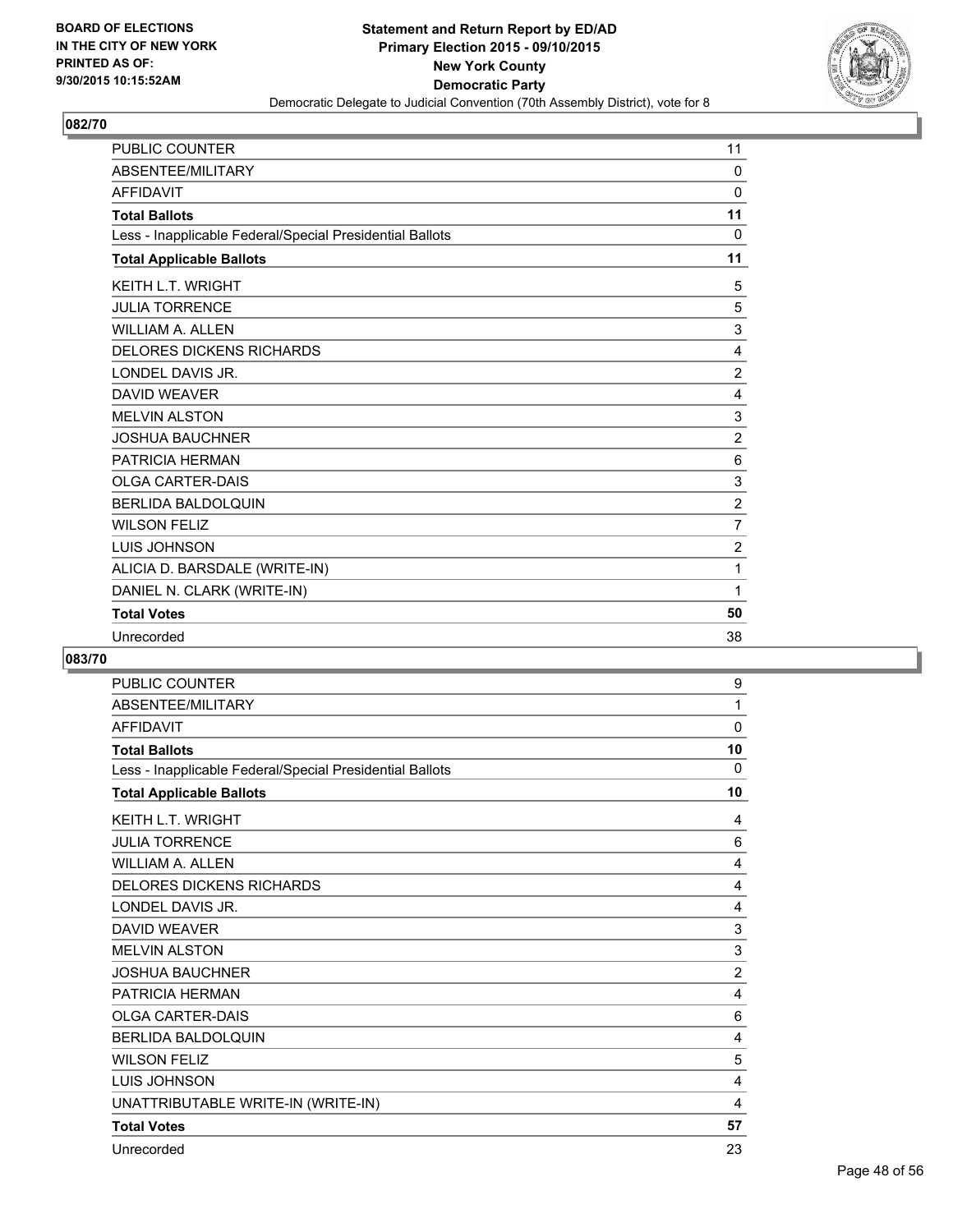![](_page_48_Picture_2.jpeg)

| <b>PUBLIC COUNTER</b>                                    | 17             |
|----------------------------------------------------------|----------------|
| ABSENTEE/MILITARY                                        | $\mathbf{0}$   |
| <b>AFFIDAVIT</b>                                         | 0              |
| <b>Total Ballots</b>                                     | 17             |
| Less - Inapplicable Federal/Special Presidential Ballots | 0              |
| <b>Total Applicable Ballots</b>                          | 17             |
| <b>KEITH L.T. WRIGHT</b>                                 | 10             |
| <b>JULIA TORRENCE</b>                                    | 1              |
| <b>WILLIAM A. ALLEN</b>                                  | 1              |
| <b>DELORES DICKENS RICHARDS</b>                          | $\overline{2}$ |
| LONDEL DAVIS JR.                                         | $\overline{2}$ |
| <b>DAVID WEAVER</b>                                      | $\overline{2}$ |
| <b>MELVIN ALSTON</b>                                     | 3              |
| <b>JOSHUA BAUCHNER</b>                                   | $\overline{2}$ |
| <b>PATRICIA HERMAN</b>                                   | 3              |
| <b>OLGA CARTER-DAIS</b>                                  | 3              |
| <b>BERLIDA BALDOLQUIN</b>                                | 1              |
| <b>WILSON FELIZ</b>                                      | 5              |
| LUIS JOHNSON                                             | 1              |
| UNATTRIBUTABLE WRITE-IN (WRITE-IN)                       | 1              |
| <b>Total Votes</b>                                       | 37             |
| Unrecorded                                               | 99             |

| <b>PUBLIC COUNTER</b>                                    | 154 |
|----------------------------------------------------------|-----|
| ABSENTEE/MILITARY                                        | 2   |
| <b>AFFIDAVIT</b>                                         | 3   |
| <b>Total Ballots</b>                                     | 159 |
| Less - Inapplicable Federal/Special Presidential Ballots | 0   |
| <b>Total Applicable Ballots</b>                          | 159 |
| <b>KEITH L.T. WRIGHT</b>                                 | 114 |
| <b>JULIA TORRENCE</b>                                    | 54  |
| <b>WILLIAM A. ALLEN</b>                                  | 51  |
| <b>DELORES DICKENS RICHARDS</b>                          | 53  |
| LONDEL DAVIS JR.                                         | 65  |
| <b>DAVID WEAVER</b>                                      | 48  |
| <b>MELVIN ALSTON</b>                                     | 43  |
| <b>JOSHUA BAUCHNER</b>                                   | 16  |
| PATRICIA HERMAN                                          | 39  |
| <b>OLGA CARTER-DAIS</b>                                  | 27  |
| BERLIDA BALDOLQUIN                                       | 16  |
| <b>WILSON FELIZ</b>                                      | 23  |
| LUIS JOHNSON                                             | 30  |
| <b>Total Votes</b>                                       | 579 |
| Unrecorded                                               | 693 |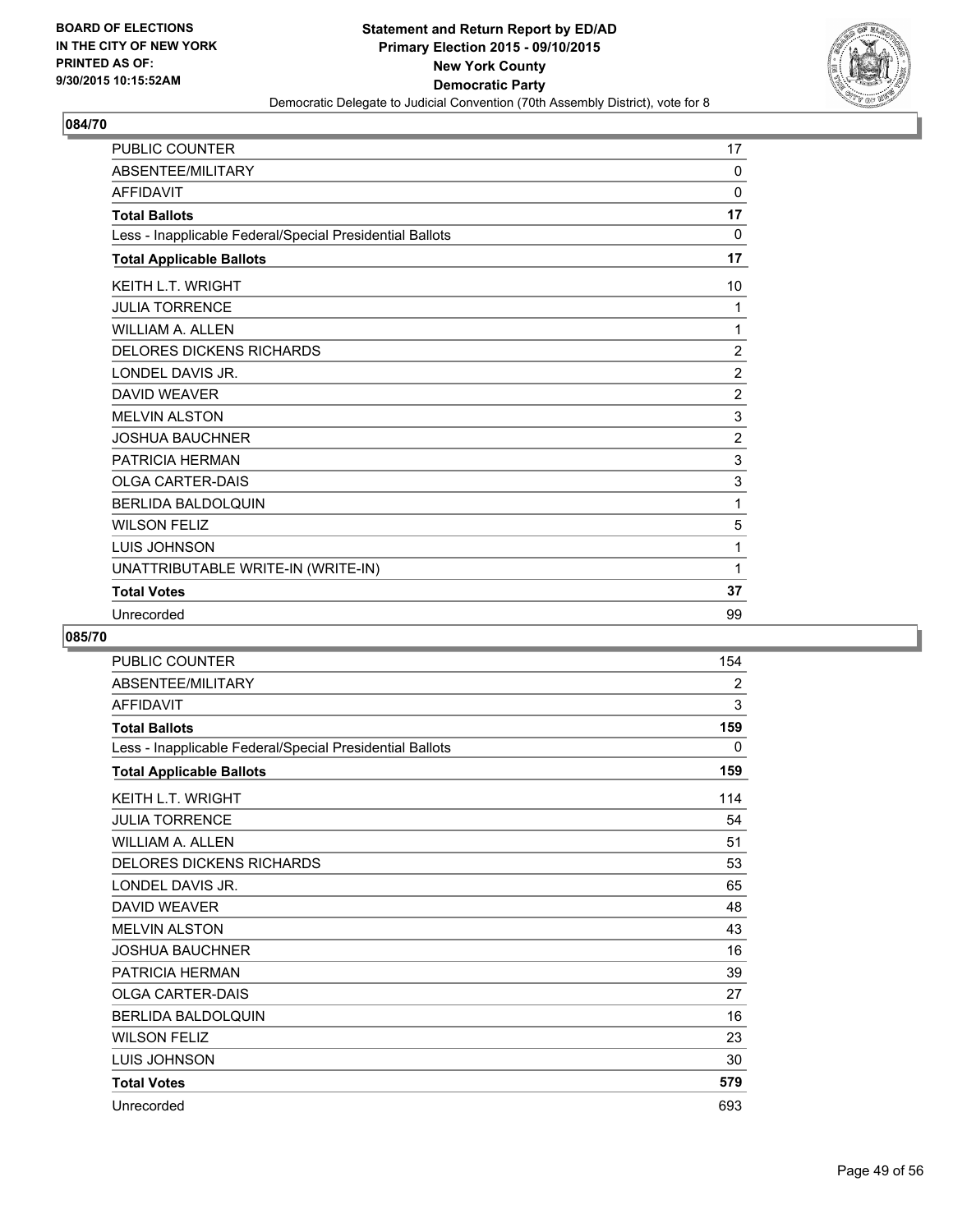![](_page_49_Picture_2.jpeg)

| <b>PUBLIC COUNTER</b>                                    | 11             |
|----------------------------------------------------------|----------------|
| ABSENTEE/MILITARY                                        | 1              |
| <b>AFFIDAVIT</b>                                         | $\mathbf{0}$   |
| <b>Total Ballots</b>                                     | 12             |
| Less - Inapplicable Federal/Special Presidential Ballots | 0              |
| <b>Total Applicable Ballots</b>                          | 12             |
| <b>KEITH L.T. WRIGHT</b>                                 | 7              |
| <b>JULIA TORRENCE</b>                                    | 3              |
| <b>WILLIAM A. ALLEN</b>                                  | 4              |
| <b>DELORES DICKENS RICHARDS</b>                          | 5              |
| LONDEL DAVIS JR.                                         | 5              |
| <b>DAVID WEAVER</b>                                      | 4              |
| <b>MELVIN ALSTON</b>                                     | 3              |
| <b>JOSHUA BAUCHNER</b>                                   | 1              |
| <b>PATRICIA HERMAN</b>                                   | $\overline{2}$ |
| <b>OLGA CARTER-DAIS</b>                                  | $\overline{2}$ |
| <b>BERLIDA BALDOLOUIN</b>                                | 1              |
| <b>WILSON FELIZ</b>                                      | 2              |
| LUIS JOHNSON                                             | 3              |
| SYLVIA TYLER (WRITE-IN)                                  | 1              |
| <b>Total Votes</b>                                       | 43             |
| Unrecorded                                               | 53             |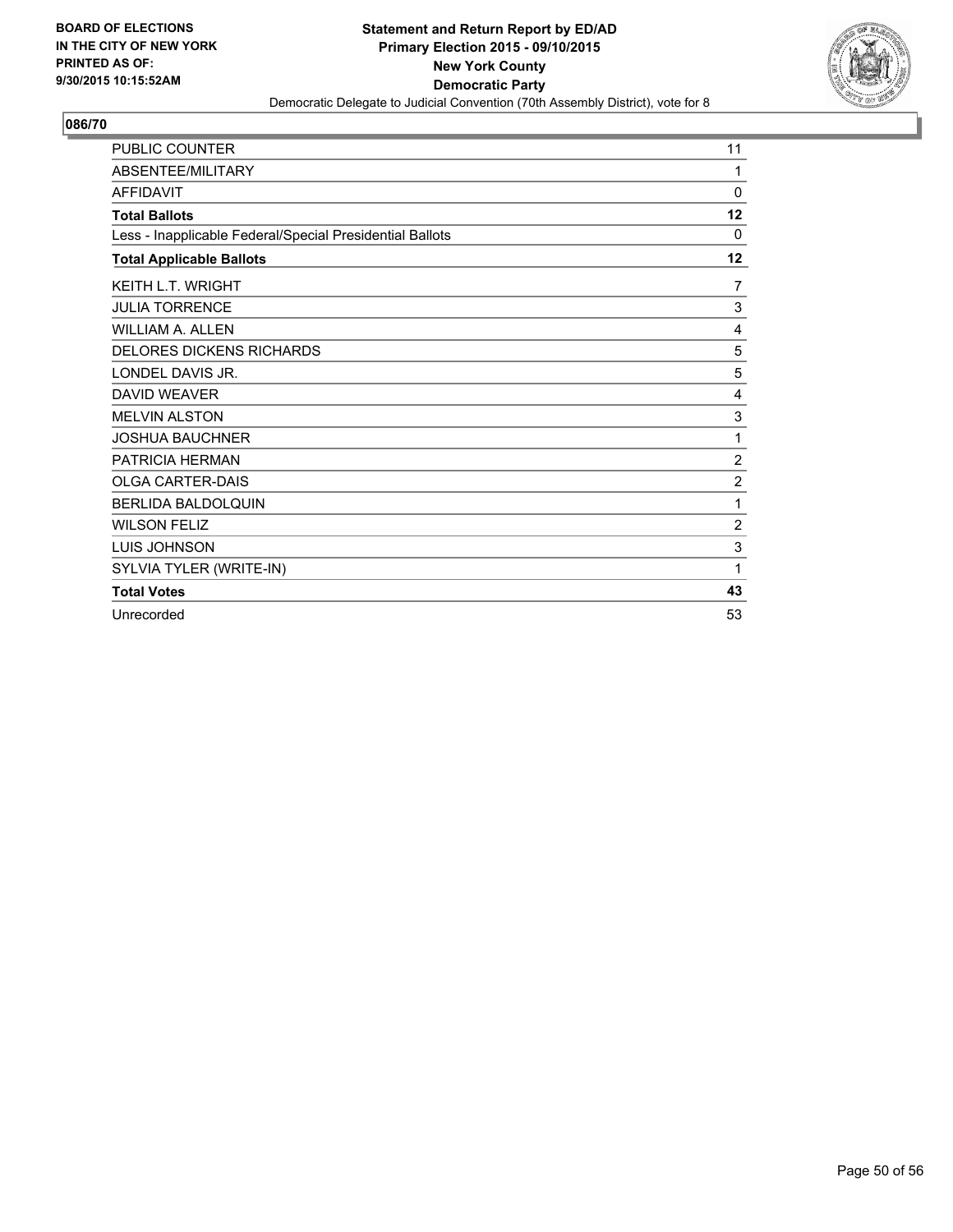![](_page_50_Picture_2.jpeg)

| <b>PUBLIC COUNTER</b>                                    | 18           |
|----------------------------------------------------------|--------------|
| <b>ABSENTEE/MILITARY</b>                                 | 1            |
| <b>AFFIDAVIT</b>                                         | 1            |
| <b>Total Ballots</b>                                     | 20           |
| Less - Inapplicable Federal/Special Presidential Ballots | $\mathbf{0}$ |
| <b>Total Applicable Ballots</b>                          | 20           |
| <b>KEITH L.T. WRIGHT</b>                                 | 7            |
| <b>JULIA TORRENCE</b>                                    | 9            |
| <b>WILLIAM A. ALLEN</b>                                  | 5            |
| <b>DELORES DICKENS RICHARDS</b>                          | 4            |
| LONDEL DAVIS JR.                                         | 8            |
| <b>DAVID WEAVER</b>                                      | 5            |
| <b>MELVIN ALSTON</b>                                     | 4            |
| <b>JOSHUA BAUCHNER</b>                                   | 5            |
| <b>PATRICIA HERMAN</b>                                   | 10           |
| <b>OLGA CARTER-DAIS</b>                                  | 10           |
| <b>BERLIDA BALDOLQUIN</b>                                | 8            |
| <b>WILSON FELIZ</b>                                      | 12           |
| <b>LUIS JOHNSON</b>                                      | 9            |
| LANDON DAIS (WRITE-IN)                                   | 1            |
| MARISOL ALEANTONA (WRITE-IN)                             | 1            |
| UNATTRIBUTABLE WRITE-IN (WRITE-IN)                       | 1            |
| WILSON FELIZ (WRITE-IN)                                  | 1            |
| <b>Total Votes</b>                                       | 100          |
| Unrecorded                                               | 60           |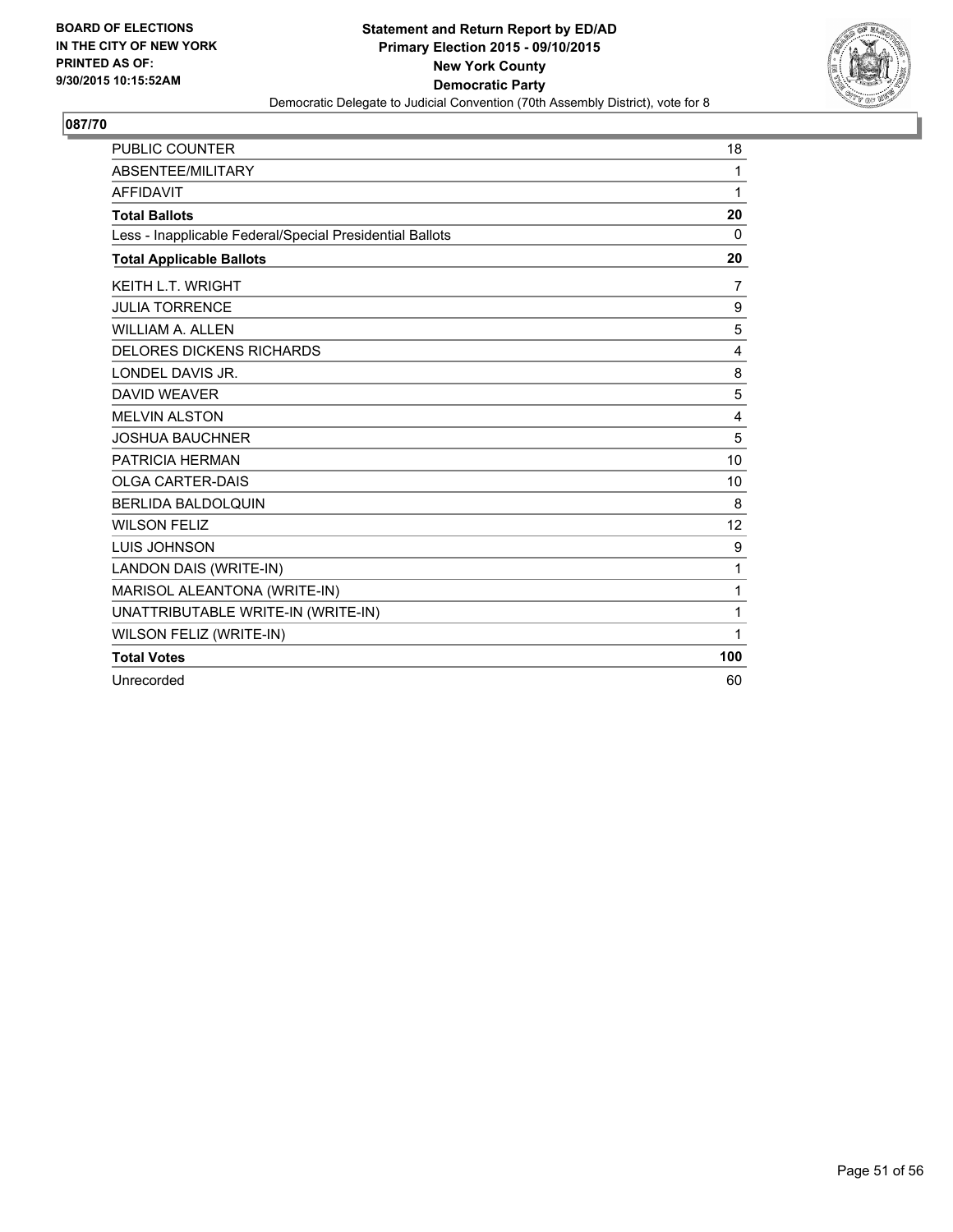![](_page_51_Picture_2.jpeg)

| <b>PUBLIC COUNTER</b>                                    | 8              |
|----------------------------------------------------------|----------------|
| ABSENTEE/MILITARY                                        | $\overline{2}$ |
| <b>AFFIDAVIT</b>                                         | 0              |
| <b>Total Ballots</b>                                     | 10             |
| Less - Inapplicable Federal/Special Presidential Ballots | 0              |
| <b>Total Applicable Ballots</b>                          | 10             |
| <b>KEITH L.T. WRIGHT</b>                                 | 6              |
| <b>JULIA TORRENCE</b>                                    | 4              |
| WILLIAM A. ALLEN                                         | 3              |
| <b>DELORES DICKENS RICHARDS</b>                          | 5              |
| LONDEL DAVIS JR.                                         | 3              |
| <b>DAVID WEAVER</b>                                      | 3              |
| <b>MELVIN ALSTON</b>                                     | $\overline{2}$ |
| <b>JOSHUA BAUCHNER</b>                                   | $\overline{2}$ |
| PATRICIA HERMAN                                          | 4              |
| <b>OLGA CARTER-DAIS</b>                                  | 5              |
| <b>BERLIDA BALDOLQUIN</b>                                | $\overline{2}$ |
| <b>WILSON FELIZ</b>                                      | 4              |
| <b>LUIS JOHNSON</b>                                      | $\overline{2}$ |
| <b>Total Votes</b>                                       | 45             |
| Unrecorded                                               | 35             |

| PUBLIC COUNTER                                           | 6              |
|----------------------------------------------------------|----------------|
| ABSENTEE/MILITARY                                        | 5              |
| <b>AFFIDAVIT</b>                                         | 0              |
| <b>Total Ballots</b>                                     | 11             |
| Less - Inapplicable Federal/Special Presidential Ballots | 0              |
| <b>Total Applicable Ballots</b>                          | 11             |
| <b>KEITH L.T. WRIGHT</b>                                 | 10             |
| <b>JULIA TORRENCE</b>                                    | 4              |
| <b>WILLIAM A. ALLEN</b>                                  | 4              |
| <b>DELORES DICKENS RICHARDS</b>                          | 5              |
| LONDEL DAVIS JR.                                         | 4              |
| DAVID WEAVER                                             | $\overline{2}$ |
| <b>MELVIN ALSTON</b>                                     | 4              |
| <b>JOSHUA BAUCHNER</b>                                   | $\overline{2}$ |
| PATRICIA HERMAN                                          | 1              |
| <b>OLGA CARTER-DAIS</b>                                  | 3              |
| <b>BERLIDA BALDOLQUIN</b>                                | 0              |
| <b>WILSON FELIZ</b>                                      | 1              |
| LUIS JOHNSON                                             | 1              |
| <b>Total Votes</b>                                       | 41             |
| Unrecorded                                               | 47             |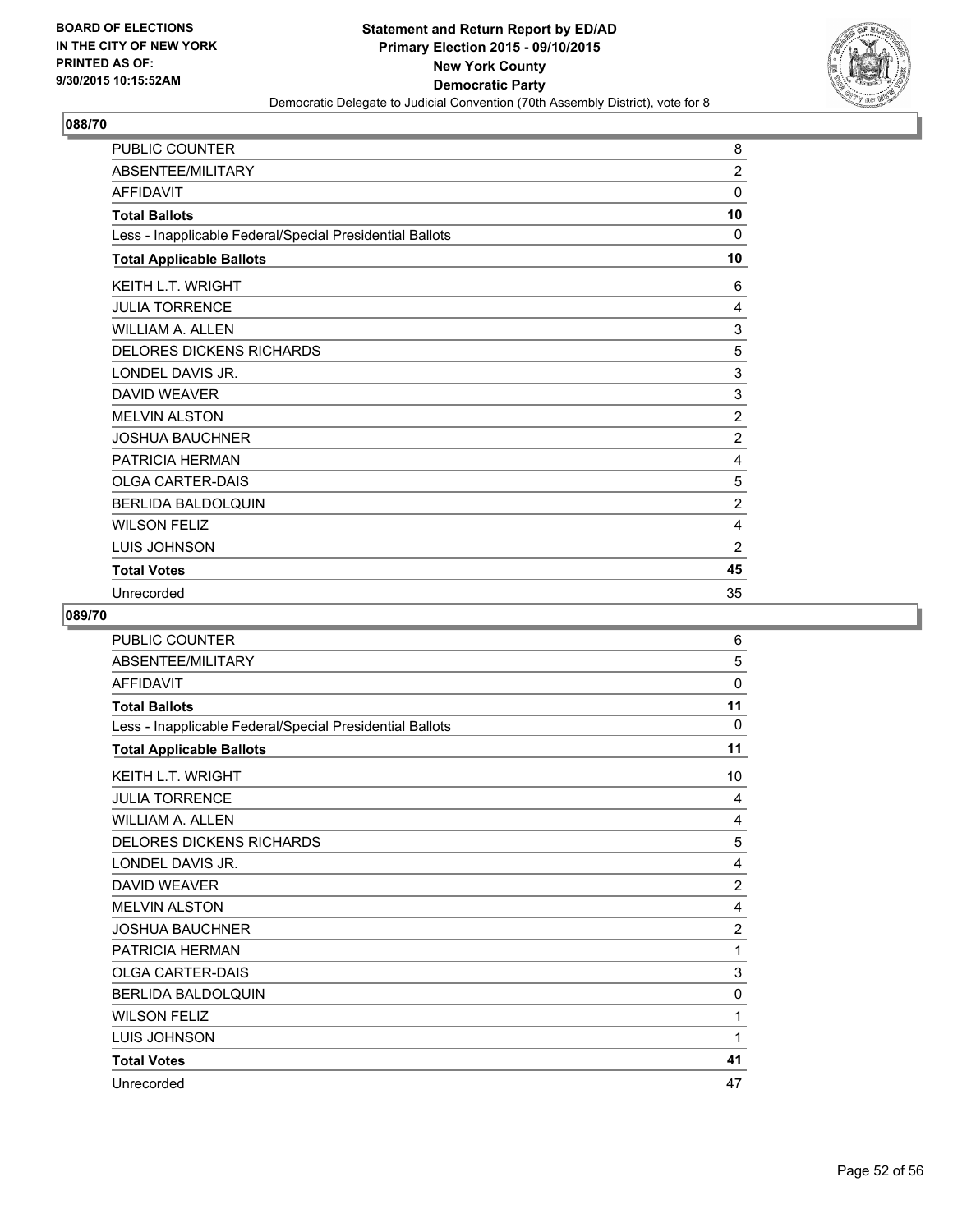![](_page_52_Picture_2.jpeg)

| PUBLIC COUNTER                                           | 3              |
|----------------------------------------------------------|----------------|
| ABSENTEE/MILITARY                                        | 4              |
| <b>AFFIDAVIT</b>                                         | 0              |
| <b>Total Ballots</b>                                     | $\overline{7}$ |
| Less - Inapplicable Federal/Special Presidential Ballots | 0              |
| <b>Total Applicable Ballots</b>                          | 7              |
| KEITH L.T. WRIGHT                                        | 5              |
| <b>JULIA TORRENCE</b>                                    | 3              |
| <b>WILLIAM A. ALLEN</b>                                  | $\overline{7}$ |
| DELORES DICKENS RICHARDS                                 | 5              |
| LONDEL DAVIS JR.                                         | 4              |
| <b>DAVID WEAVER</b>                                      | 4              |
| <b>MELVIN ALSTON</b>                                     | 4              |
| <b>JOSHUA BAUCHNER</b>                                   | 0              |
| PATRICIA HERMAN                                          | $\overline{2}$ |
| <b>OLGA CARTER-DAIS</b>                                  | 1              |
| BERLIDA BALDOLQUIN                                       | 0              |
| <b>WILSON FELIZ</b>                                      | 1              |
| LUIS JOHNSON                                             | $\overline{2}$ |
| <b>Total Votes</b>                                       | 38             |
| Unrecorded                                               | 18             |

| PUBLIC COUNTER                                           | 15             |
|----------------------------------------------------------|----------------|
| ABSENTEE/MILITARY                                        | 1              |
| <b>AFFIDAVIT</b>                                         | 0              |
| <b>Total Ballots</b>                                     | 16             |
| Less - Inapplicable Federal/Special Presidential Ballots | 0              |
| <b>Total Applicable Ballots</b>                          | 16             |
| <b>KEITH L.T. WRIGHT</b>                                 | 8              |
| <b>JULIA TORRENCE</b>                                    | 8              |
| <b>WILLIAM A. ALLEN</b>                                  | 9              |
| <b>DELORES DICKENS RICHARDS</b>                          | 8              |
| LONDEL DAVIS JR.                                         | 5              |
| <b>DAVID WEAVER</b>                                      | 6              |
| <b>MELVIN ALSTON</b>                                     | 5              |
| <b>JOSHUA BAUCHNER</b>                                   | $\overline{2}$ |
| PATRICIA HERMAN                                          | 6              |
| <b>OLGA CARTER-DAIS</b>                                  | $\overline{4}$ |
| <b>BERLIDA BALDOLQUIN</b>                                | 4              |
| <b>WILSON FELIZ</b>                                      | $\overline{2}$ |
| LUIS JOHNSON                                             | 4              |
| <b>Total Votes</b>                                       | 71             |
| Unrecorded                                               | 57             |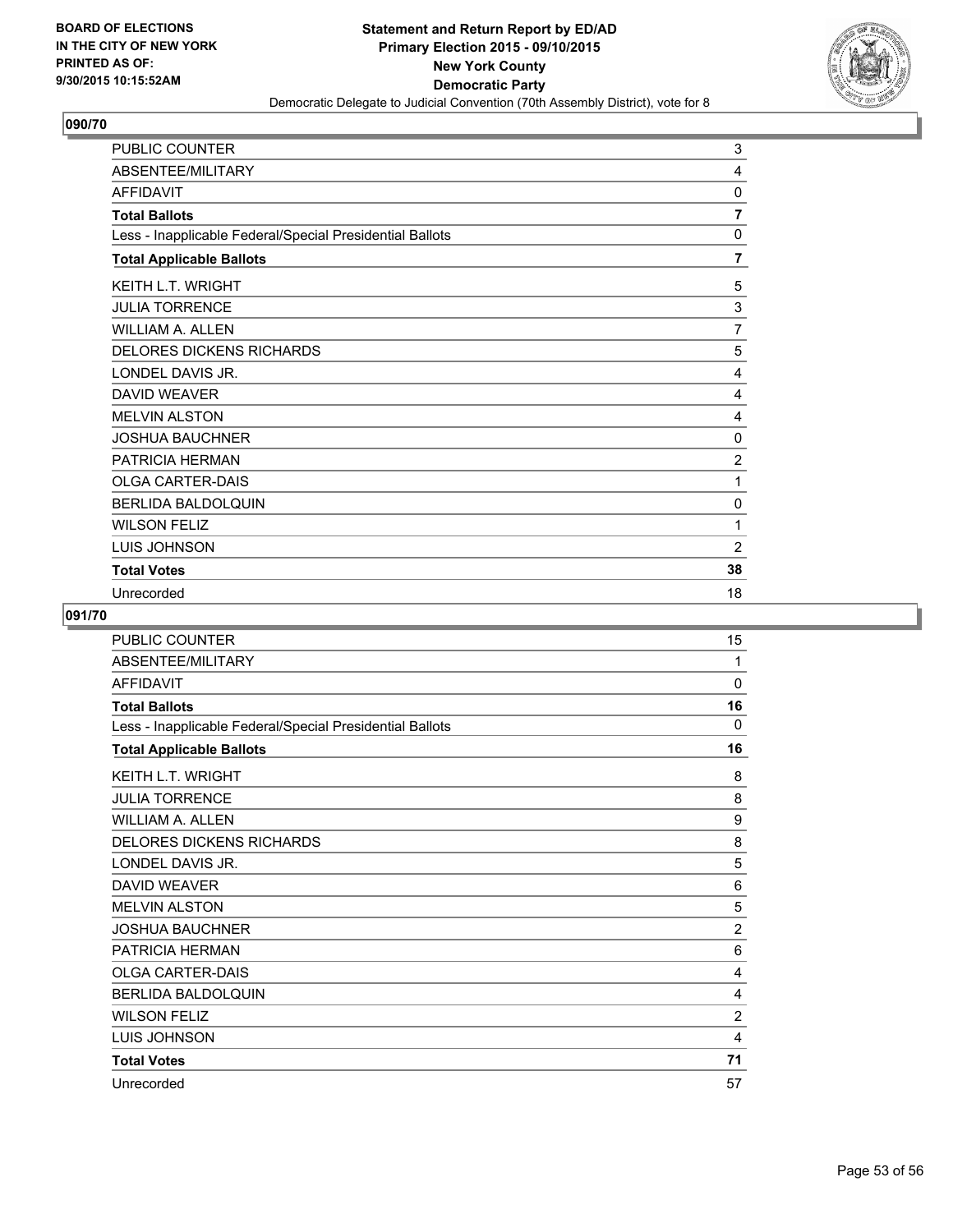![](_page_53_Picture_2.jpeg)

| <b>PUBLIC COUNTER</b>                                    | 51       |
|----------------------------------------------------------|----------|
| ABSENTEE/MILITARY                                        | 6        |
| <b>AFFIDAVIT</b>                                         | 3        |
| <b>Total Ballots</b>                                     | 60       |
| Less - Inapplicable Federal/Special Presidential Ballots | $\Omega$ |
| <b>Total Applicable Ballots</b>                          | 60       |
| <b>KEITH L.T. WRIGHT</b>                                 | 39       |
| <b>JULIA TORRENCE</b>                                    | 23       |
| <b>WILLIAM A. ALLEN</b>                                  | 32       |
| <b>DELORES DICKENS RICHARDS</b>                          | 26       |
| LONDEL DAVIS JR.                                         | 26       |
| <b>DAVID WEAVER</b>                                      | 30       |
| <b>MELVIN ALSTON</b>                                     | 26       |
| <b>JOSHUA BAUCHNER</b>                                   | 13       |
| PATRICIA HERMAN                                          | 16       |
| <b>OLGA CARTER-DAIS</b>                                  | 16       |
| <b>BERLIDA BALDOLOUIN</b>                                | 13       |
| <b>WILSON FELIZ</b>                                      | 13       |
| <b>LUIS JOHNSON</b>                                      | 17       |
| BRIAN BENJAMIN (WRITE-IN)                                | 1        |
| <b>Total Votes</b>                                       | 291      |
| Unrecorded                                               | 189      |

| <b>PUBLIC COUNTER</b>                                    | 0            |
|----------------------------------------------------------|--------------|
| ABSENTEE/MILITARY                                        | 0            |
| <b>AFFIDAVIT</b>                                         | 0            |
| <b>Total Ballots</b>                                     | $\mathbf{0}$ |
| Less - Inapplicable Federal/Special Presidential Ballots | 0            |
| <b>Total Applicable Ballots</b>                          | 0            |
| KEITH L.T. WRIGHT                                        | 0            |
| <b>JULIA TORRENCE</b>                                    | $\Omega$     |
| WILLIAM A. ALLEN                                         | 0            |
| <b>DELORES DICKENS RICHARDS</b>                          | $\mathbf 0$  |
| LONDEL DAVIS JR.                                         | 0            |
| <b>DAVID WEAVER</b>                                      | 0            |
| <b>MELVIN ALSTON</b>                                     | 0            |
| <b>JOSHUA BAUCHNER</b>                                   | 0            |
| PATRICIA HERMAN                                          | 0            |
| <b>OLGA CARTER-DAIS</b>                                  | 0            |
| BERLIDA BALDOLQUIN                                       | 0            |
| <b>WILSON FELIZ</b>                                      | $\mathbf 0$  |
| LUIS JOHNSON                                             | 0            |
| <b>Total Votes</b>                                       | 0            |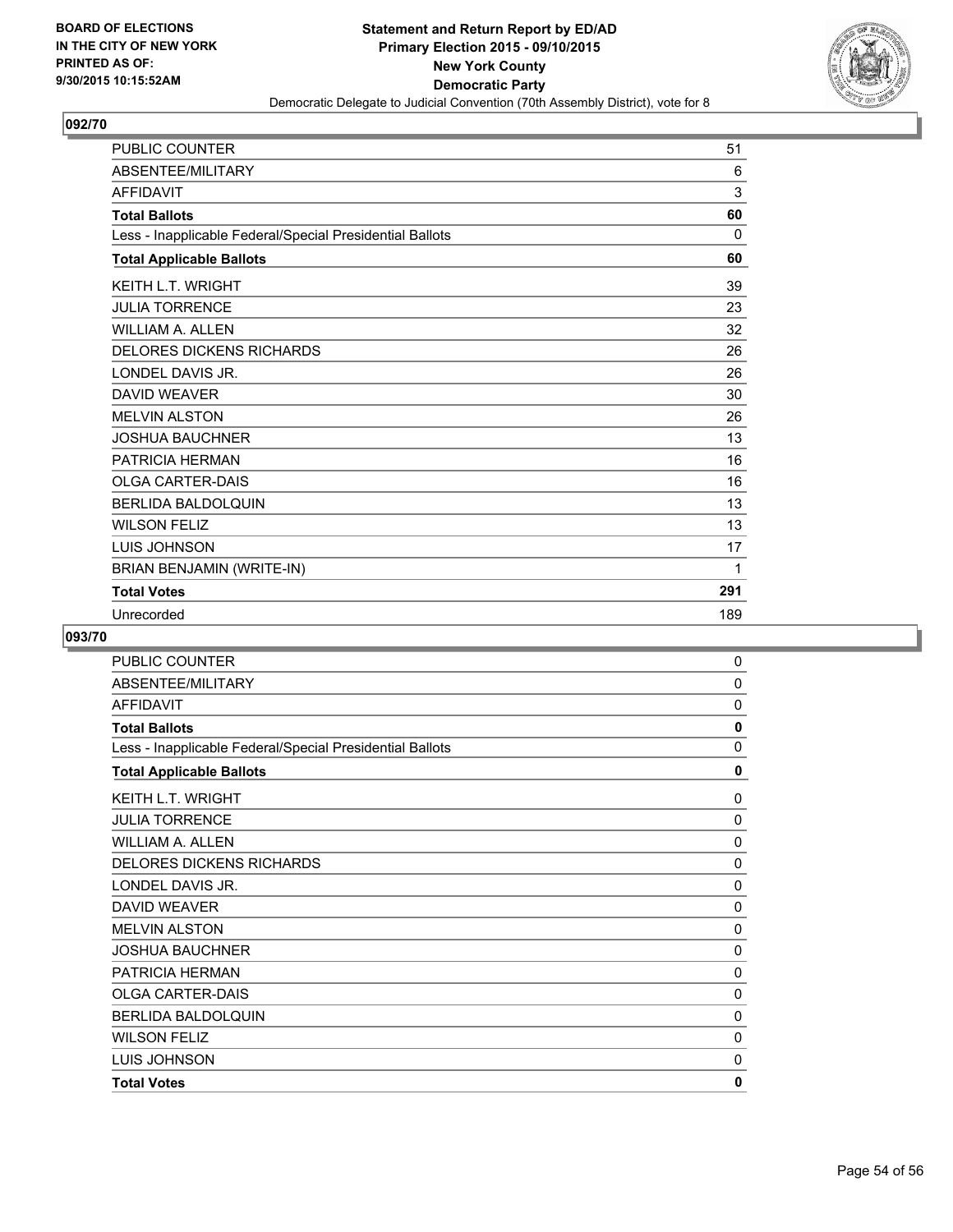![](_page_54_Picture_2.jpeg)

| PUBLIC COUNTER                                           | 0            |
|----------------------------------------------------------|--------------|
| ABSENTEE/MILITARY                                        | 0            |
| <b>AFFIDAVIT</b>                                         | 0            |
| <b>Total Ballots</b>                                     | 0            |
| Less - Inapplicable Federal/Special Presidential Ballots | $\mathbf{0}$ |
| <b>Total Applicable Ballots</b>                          | 0            |
| KEITH L.T. WRIGHT                                        | 0            |
| <b>JULIA TORRENCE</b>                                    | 0            |
| WILLIAM A. ALLEN                                         | 0            |
| <b>DELORES DICKENS RICHARDS</b>                          | $\mathbf{0}$ |
| LONDEL DAVIS JR.                                         | 0            |
| <b>DAVID WEAVER</b>                                      | 0            |
| <b>MELVIN ALSTON</b>                                     | 0            |
| <b>JOSHUA BAUCHNER</b>                                   | 0            |
| <b>PATRICIA HERMAN</b>                                   | 0            |
| <b>OLGA CARTER-DAIS</b>                                  | 0            |
| <b>BERLIDA BALDOLQUIN</b>                                | 0            |
| <b>WILSON FELIZ</b>                                      | 0            |
| LUIS JOHNSON                                             | 0            |
| <b>Total Votes</b>                                       | 0            |

| PUBLIC COUNTER                                           | 0            |
|----------------------------------------------------------|--------------|
| ABSENTEE/MILITARY                                        | 0            |
| <b>AFFIDAVIT</b>                                         | 0            |
| <b>Total Ballots</b>                                     | 0            |
| Less - Inapplicable Federal/Special Presidential Ballots | 0            |
| <b>Total Applicable Ballots</b>                          | 0            |
| <b>KEITH L.T. WRIGHT</b>                                 | 0            |
| <b>JULIA TORRENCE</b>                                    | 0            |
| <b>WILLIAM A. ALLEN</b>                                  | 0            |
| <b>DELORES DICKENS RICHARDS</b>                          | $\mathbf 0$  |
| LONDEL DAVIS JR.                                         | 0            |
| <b>DAVID WEAVER</b>                                      | 0            |
| <b>MELVIN ALSTON</b>                                     | 0            |
| <b>JOSHUA BAUCHNER</b>                                   | 0            |
| <b>PATRICIA HERMAN</b>                                   | 0            |
| <b>OLGA CARTER-DAIS</b>                                  | 0            |
| <b>BERLIDA BALDOLQUIN</b>                                | 0            |
| <b>WILSON FELIZ</b>                                      | 0            |
| LUIS JOHNSON                                             | $\mathbf{0}$ |
| <b>Total Votes</b>                                       | 0            |